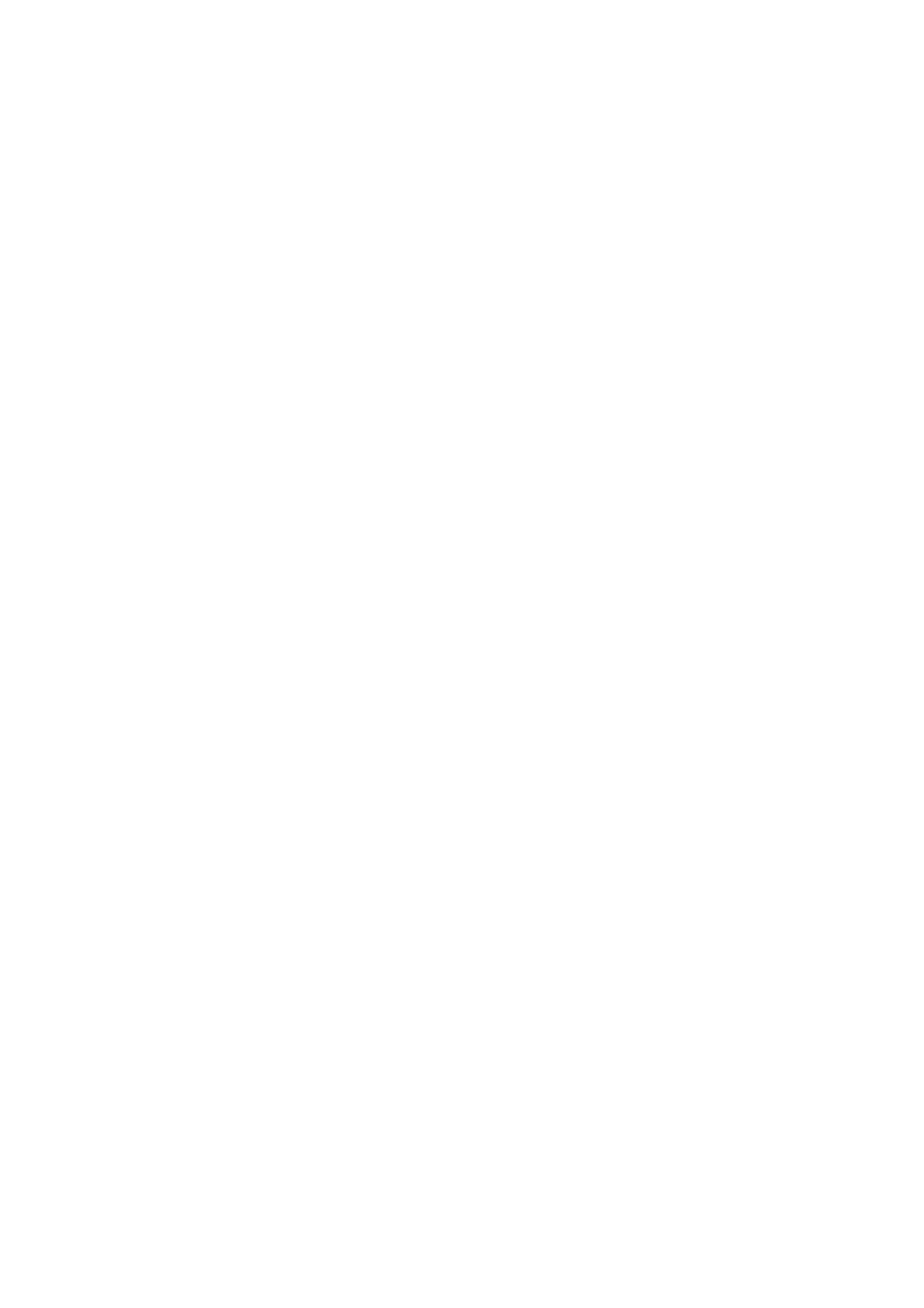### **PART I: ALLIED WARRIOR 2004 - PILOT STUDY AND ANALYSIS OF CROSS-CULTURAL ORGANIZATIONAL ISSUES**

BJØRNSTAD Anne Lise

FFI/RAPPORT-2005/01709

**FORSVARETS FORSKNINGSINSTITUTT Norwegian Defence Research Establishment**  P O Box 25, NO-2027 Kjeller, Norway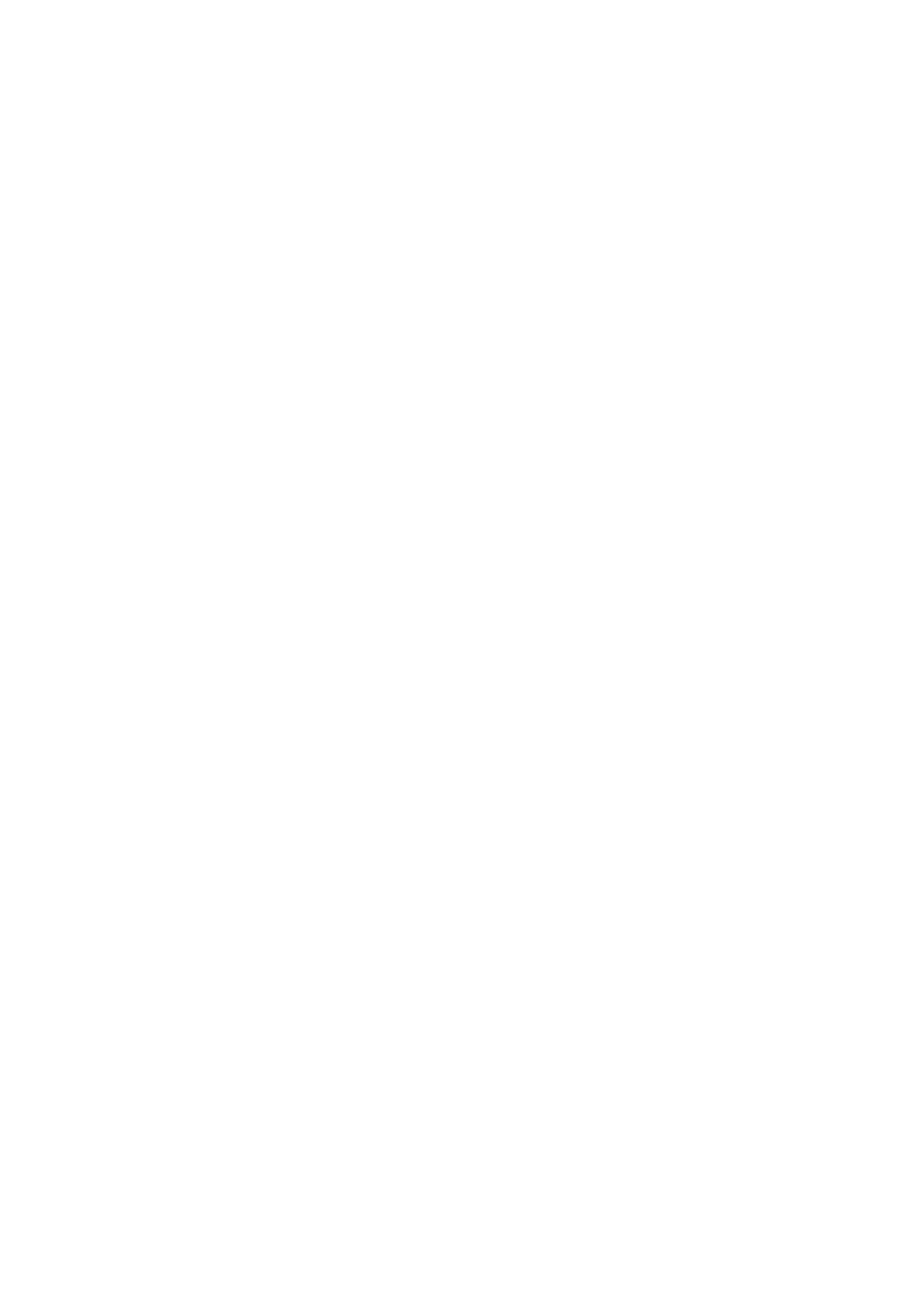#### **FORSVARETS FORSKNINGSINSTITUTT (FFI) UNCLASSIFIED Norwegian Defence Research Establishment \_\_\_\_\_\_\_\_\_\_\_\_\_\_\_\_\_\_\_\_\_\_\_\_\_\_\_\_\_\_\_**

| <b>PUBL/REPORT NUMBER</b><br>2)<br><b>SECURITY CLASSIFICATION</b><br>3) NUMBER OF<br><b>PAGES</b><br>FFI/RAPPORT-2005/01709-1<br><b>UNCLASSIFIED</b><br><b>PROJECT REFERENCE</b><br>DECLASSIFICATION/DOWNGRADING SCHEDULE<br>48<br>2a)<br>1a)<br>FFI-II/879/161.1<br><b>TITLE</b><br>4)<br>PART I: ALLIED WARRIOR 2004 - PILOT STUDY AND ANALYSIS OF CROSS-CULTURAL<br>ORGANIZATIONAL ISSUES<br>NAMES OF AUTHOR(S) IN FULL (surname first)<br>5)<br><b>BJØRNSTAD Anne Lise</b><br>6)<br><b>DISTRIBUTION STATEMENT</b><br>Approved for public release. Distribution unlimited. (Offentlig tilgjengelig)<br><b>INDEXING TERMS</b><br>7)<br>IN NORWEGIAN:<br>IN ENGLISH:<br>a) NEC<br>NBF<br>a)<br>Organization<br>Organisasjon<br>b)<br>Psychology<br>c) Psykologi<br>c)<br>Kultur<br>Culture<br>d)<br>d)<br>Information-sharing<br>Informasjonsdeling<br>e)<br>e)<br>THESAURUS REFERENCE:<br><b>ABSTRACT</b><br>8)<br>FFI-project 879 Network Based Defense in Operations aims to increase the understanding of the transformation of the<br>Norwegian Armed Forces toward NBD, including both theoretical and empirical examinations of the concept, linked to<br>both the technological and the organizational development.<br>This report presents the analysis of the organizational processes in a NATO Headquarter (HQ), based on the data<br>collected ate the NATO exercise Allied Warrior 2004 (AW04). (A part II of this report will focus more on the cross-<br>cultural issues linked to the organization and cooperation.) Secondary to the analysis is also a methodological<br>description of the development of the organization-focused questionnaire employed in the data collection.<br>Topics covered in the analysis are, information-sharing, decision-making, language, organization, group roles and<br>processes, social identity, and culture. There are analyses of both quantitative and qualitative data included. The results<br>of the analysis provide some preliminary insights into the organizational processes linked to the cooperation in a<br>multinational headquarter. The organizational questionnaire employed proved to be useful and is deemed to be of value<br>also for further research in this area.<br><b>AUTHORIZED BY</b><br><b>POSITION</b><br>9)<br><b>DATE</b><br>This page only<br>2005-04-07<br>Vidar S Andersen<br>Director | <b>PO BOX 25</b><br><b>SECURITY CLASSIFICATION OF THIS PAGE</b><br>N0-2027 KJELLER, NORWAY<br>(when data entered)<br><b>REPORT DOCUMENTATION PAGE</b> |  |  |  |  |
|--------------------------------------------------------------------------------------------------------------------------------------------------------------------------------------------------------------------------------------------------------------------------------------------------------------------------------------------------------------------------------------------------------------------------------------------------------------------------------------------------------------------------------------------------------------------------------------------------------------------------------------------------------------------------------------------------------------------------------------------------------------------------------------------------------------------------------------------------------------------------------------------------------------------------------------------------------------------------------------------------------------------------------------------------------------------------------------------------------------------------------------------------------------------------------------------------------------------------------------------------------------------------------------------------------------------------------------------------------------------------------------------------------------------------------------------------------------------------------------------------------------------------------------------------------------------------------------------------------------------------------------------------------------------------------------------------------------------------------------------------------------------------------------------------------------------------------------------------------------------------------------------------------------------------------------------------------------------------------------------------------------------------------------------------------------------------------------------------------------------------------------------------------------------------------------------------------------------------------------------------------------------------------------------------------------------------------------------------------------------------------------|-------------------------------------------------------------------------------------------------------------------------------------------------------|--|--|--|--|
|                                                                                                                                                                                                                                                                                                                                                                                                                                                                                                                                                                                                                                                                                                                                                                                                                                                                                                                                                                                                                                                                                                                                                                                                                                                                                                                                                                                                                                                                                                                                                                                                                                                                                                                                                                                                                                                                                                                                                                                                                                                                                                                                                                                                                                                                                                                                                                                      | $\Gamma_{1}$                                                                                                                                          |  |  |  |  |
|                                                                                                                                                                                                                                                                                                                                                                                                                                                                                                                                                                                                                                                                                                                                                                                                                                                                                                                                                                                                                                                                                                                                                                                                                                                                                                                                                                                                                                                                                                                                                                                                                                                                                                                                                                                                                                                                                                                                                                                                                                                                                                                                                                                                                                                                                                                                                                                      |                                                                                                                                                       |  |  |  |  |
|                                                                                                                                                                                                                                                                                                                                                                                                                                                                                                                                                                                                                                                                                                                                                                                                                                                                                                                                                                                                                                                                                                                                                                                                                                                                                                                                                                                                                                                                                                                                                                                                                                                                                                                                                                                                                                                                                                                                                                                                                                                                                                                                                                                                                                                                                                                                                                                      |                                                                                                                                                       |  |  |  |  |
|                                                                                                                                                                                                                                                                                                                                                                                                                                                                                                                                                                                                                                                                                                                                                                                                                                                                                                                                                                                                                                                                                                                                                                                                                                                                                                                                                                                                                                                                                                                                                                                                                                                                                                                                                                                                                                                                                                                                                                                                                                                                                                                                                                                                                                                                                                                                                                                      |                                                                                                                                                       |  |  |  |  |
|                                                                                                                                                                                                                                                                                                                                                                                                                                                                                                                                                                                                                                                                                                                                                                                                                                                                                                                                                                                                                                                                                                                                                                                                                                                                                                                                                                                                                                                                                                                                                                                                                                                                                                                                                                                                                                                                                                                                                                                                                                                                                                                                                                                                                                                                                                                                                                                      |                                                                                                                                                       |  |  |  |  |
|                                                                                                                                                                                                                                                                                                                                                                                                                                                                                                                                                                                                                                                                                                                                                                                                                                                                                                                                                                                                                                                                                                                                                                                                                                                                                                                                                                                                                                                                                                                                                                                                                                                                                                                                                                                                                                                                                                                                                                                                                                                                                                                                                                                                                                                                                                                                                                                      |                                                                                                                                                       |  |  |  |  |
|                                                                                                                                                                                                                                                                                                                                                                                                                                                                                                                                                                                                                                                                                                                                                                                                                                                                                                                                                                                                                                                                                                                                                                                                                                                                                                                                                                                                                                                                                                                                                                                                                                                                                                                                                                                                                                                                                                                                                                                                                                                                                                                                                                                                                                                                                                                                                                                      |                                                                                                                                                       |  |  |  |  |
|                                                                                                                                                                                                                                                                                                                                                                                                                                                                                                                                                                                                                                                                                                                                                                                                                                                                                                                                                                                                                                                                                                                                                                                                                                                                                                                                                                                                                                                                                                                                                                                                                                                                                                                                                                                                                                                                                                                                                                                                                                                                                                                                                                                                                                                                                                                                                                                      |                                                                                                                                                       |  |  |  |  |
|                                                                                                                                                                                                                                                                                                                                                                                                                                                                                                                                                                                                                                                                                                                                                                                                                                                                                                                                                                                                                                                                                                                                                                                                                                                                                                                                                                                                                                                                                                                                                                                                                                                                                                                                                                                                                                                                                                                                                                                                                                                                                                                                                                                                                                                                                                                                                                                      |                                                                                                                                                       |  |  |  |  |
|                                                                                                                                                                                                                                                                                                                                                                                                                                                                                                                                                                                                                                                                                                                                                                                                                                                                                                                                                                                                                                                                                                                                                                                                                                                                                                                                                                                                                                                                                                                                                                                                                                                                                                                                                                                                                                                                                                                                                                                                                                                                                                                                                                                                                                                                                                                                                                                      |                                                                                                                                                       |  |  |  |  |
|                                                                                                                                                                                                                                                                                                                                                                                                                                                                                                                                                                                                                                                                                                                                                                                                                                                                                                                                                                                                                                                                                                                                                                                                                                                                                                                                                                                                                                                                                                                                                                                                                                                                                                                                                                                                                                                                                                                                                                                                                                                                                                                                                                                                                                                                                                                                                                                      |                                                                                                                                                       |  |  |  |  |
|                                                                                                                                                                                                                                                                                                                                                                                                                                                                                                                                                                                                                                                                                                                                                                                                                                                                                                                                                                                                                                                                                                                                                                                                                                                                                                                                                                                                                                                                                                                                                                                                                                                                                                                                                                                                                                                                                                                                                                                                                                                                                                                                                                                                                                                                                                                                                                                      |                                                                                                                                                       |  |  |  |  |
|                                                                                                                                                                                                                                                                                                                                                                                                                                                                                                                                                                                                                                                                                                                                                                                                                                                                                                                                                                                                                                                                                                                                                                                                                                                                                                                                                                                                                                                                                                                                                                                                                                                                                                                                                                                                                                                                                                                                                                                                                                                                                                                                                                                                                                                                                                                                                                                      |                                                                                                                                                       |  |  |  |  |
|                                                                                                                                                                                                                                                                                                                                                                                                                                                                                                                                                                                                                                                                                                                                                                                                                                                                                                                                                                                                                                                                                                                                                                                                                                                                                                                                                                                                                                                                                                                                                                                                                                                                                                                                                                                                                                                                                                                                                                                                                                                                                                                                                                                                                                                                                                                                                                                      |                                                                                                                                                       |  |  |  |  |
|                                                                                                                                                                                                                                                                                                                                                                                                                                                                                                                                                                                                                                                                                                                                                                                                                                                                                                                                                                                                                                                                                                                                                                                                                                                                                                                                                                                                                                                                                                                                                                                                                                                                                                                                                                                                                                                                                                                                                                                                                                                                                                                                                                                                                                                                                                                                                                                      |                                                                                                                                                       |  |  |  |  |
|                                                                                                                                                                                                                                                                                                                                                                                                                                                                                                                                                                                                                                                                                                                                                                                                                                                                                                                                                                                                                                                                                                                                                                                                                                                                                                                                                                                                                                                                                                                                                                                                                                                                                                                                                                                                                                                                                                                                                                                                                                                                                                                                                                                                                                                                                                                                                                                      |                                                                                                                                                       |  |  |  |  |
|                                                                                                                                                                                                                                                                                                                                                                                                                                                                                                                                                                                                                                                                                                                                                                                                                                                                                                                                                                                                                                                                                                                                                                                                                                                                                                                                                                                                                                                                                                                                                                                                                                                                                                                                                                                                                                                                                                                                                                                                                                                                                                                                                                                                                                                                                                                                                                                      |                                                                                                                                                       |  |  |  |  |
|                                                                                                                                                                                                                                                                                                                                                                                                                                                                                                                                                                                                                                                                                                                                                                                                                                                                                                                                                                                                                                                                                                                                                                                                                                                                                                                                                                                                                                                                                                                                                                                                                                                                                                                                                                                                                                                                                                                                                                                                                                                                                                                                                                                                                                                                                                                                                                                      |                                                                                                                                                       |  |  |  |  |
|                                                                                                                                                                                                                                                                                                                                                                                                                                                                                                                                                                                                                                                                                                                                                                                                                                                                                                                                                                                                                                                                                                                                                                                                                                                                                                                                                                                                                                                                                                                                                                                                                                                                                                                                                                                                                                                                                                                                                                                                                                                                                                                                                                                                                                                                                                                                                                                      |                                                                                                                                                       |  |  |  |  |

ISBN 82-464-0948-4 **UNCLASSIFIED** 

**SECURITY CLASSIFICATION OF THIS PAGE (when data entered)**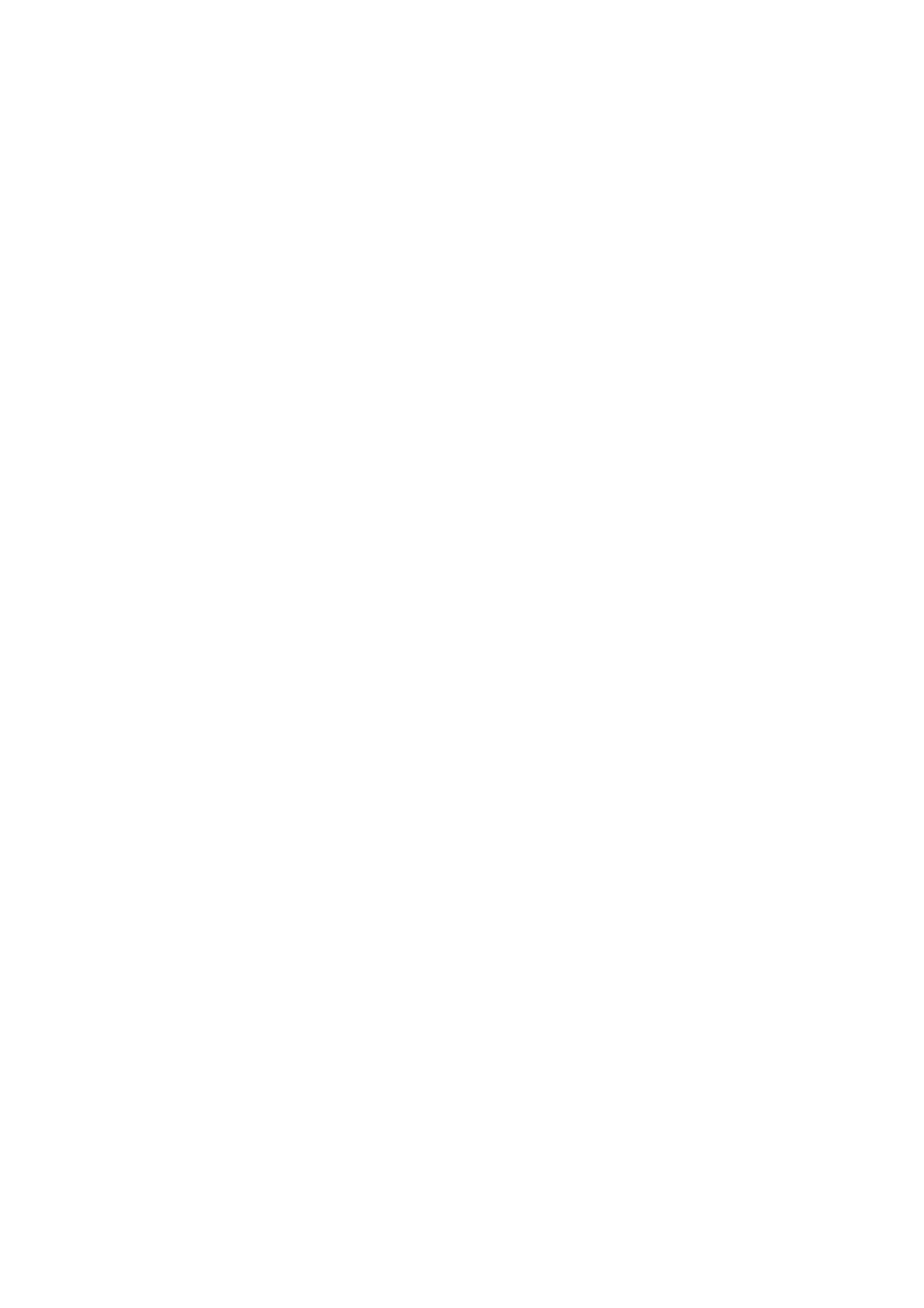**CONTENTS**

|                                                                    |                                                                                                                                                                                                                                                                          | Page                                                      |
|--------------------------------------------------------------------|--------------------------------------------------------------------------------------------------------------------------------------------------------------------------------------------------------------------------------------------------------------------------|-----------------------------------------------------------|
| $\mathbf 1$                                                        | <b>INTRODUCTION</b>                                                                                                                                                                                                                                                      | 7                                                         |
| 1.1                                                                | The AW04 exercise                                                                                                                                                                                                                                                        | 8                                                         |
| 1.2                                                                | The DJTF - the case                                                                                                                                                                                                                                                      | 8                                                         |
| 1.3                                                                | Purpose                                                                                                                                                                                                                                                                  | 9                                                         |
| 2                                                                  | <b>METHOD</b>                                                                                                                                                                                                                                                            | 9                                                         |
| 2.1                                                                | Sample and execution of study                                                                                                                                                                                                                                            | 9                                                         |
| 2.2                                                                | Lessons learned                                                                                                                                                                                                                                                          | 10                                                        |
| 3                                                                  | <b>ANALYSIS</b>                                                                                                                                                                                                                                                          | 11                                                        |
| 3.1                                                                | Introductory overview and analysis of the case (the DJTF) and its<br>organization                                                                                                                                                                                        | 11                                                        |
| 3.2<br>3.2.1<br>3.2.2<br>3.2.3<br>3.2.4<br>3.2.5<br>3.2.6<br>3.2.7 | Analysis of the questionnaire- and interview data and revision of<br>the questionnaire<br><b>INFORMATION-SHARING</b><br><b>DECISION-MAKING</b><br><b>LANGUAGE</b><br><b>ORGANIZATION</b><br><b>GROUP ROLES AND PROCESSES</b><br><b>SOCIAL IDENTITY</b><br><b>CULTURE</b> | 12 <sup>2</sup><br>12<br>18<br>20<br>25<br>30<br>34<br>37 |
| $\overline{4}$                                                     | <b>SUMMARY AND DISCUSSION</b>                                                                                                                                                                                                                                            | 39                                                        |
| 4.1<br>4.1.1<br>4.1.2<br>4.1.3<br>4.2                              | <b>INFORMATION-SHARING</b><br>Push-pull and post-and-pull<br>Information-sharing and hierarchy<br>Obstacles for information-sharing: Time, language and culture<br><b>DECISION-MAKING</b>                                                                                | 39<br>39<br>39<br>39<br>40                                |
| 4.3<br>4.3.1<br>4.3.2<br>4.3.3                                     | <b>LANGUAGE</b><br>Language proficiency<br>Language and means of communication<br>Language and power relations                                                                                                                                                           | 40<br>40<br>41<br>41                                      |
| 4.4                                                                | <b>ORGANIZATION</b>                                                                                                                                                                                                                                                      | 41                                                        |
| 4.5<br>4.5.1<br>4.5.2<br>4.5.3                                     | <b>GROUP ROLES AND PROCESSES</b><br>Tasks and responsibilities<br>Cooperation<br>Inclusion into organizational processes                                                                                                                                                 | 43<br>43<br>43<br>43                                      |
| 4.6<br>4.6.1<br>4.6.2                                              | <b>SOCIAL IDENTITY</b><br>Affinity<br>The importance of affinity                                                                                                                                                                                                         | 44<br>44<br>44                                            |
| 4.7                                                                | <b>CULTURE</b>                                                                                                                                                                                                                                                           | 44                                                        |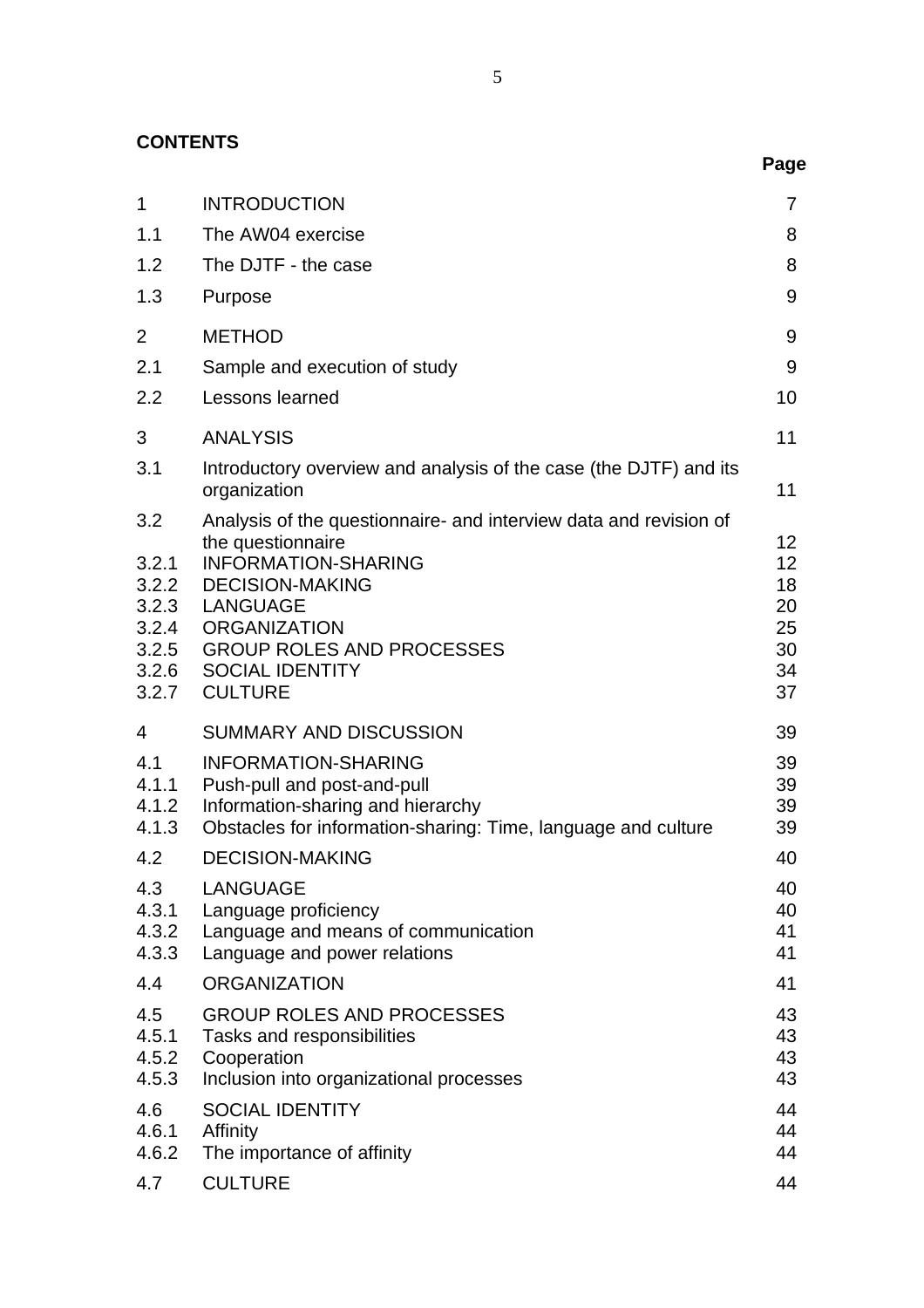| 5  | REVISION OF THE QUESTIONNAIRE AND VALIDATION | 45 |
|----|----------------------------------------------|----|
| -6 | <b>LIMITATIONS</b>                           | 45 |
| 7  | <b>FURTHER WORK</b>                          | 46 |
| -8 | <b>CONCLUSION</b>                            | 46 |
|    | <b>REFERENCES</b>                            | 47 |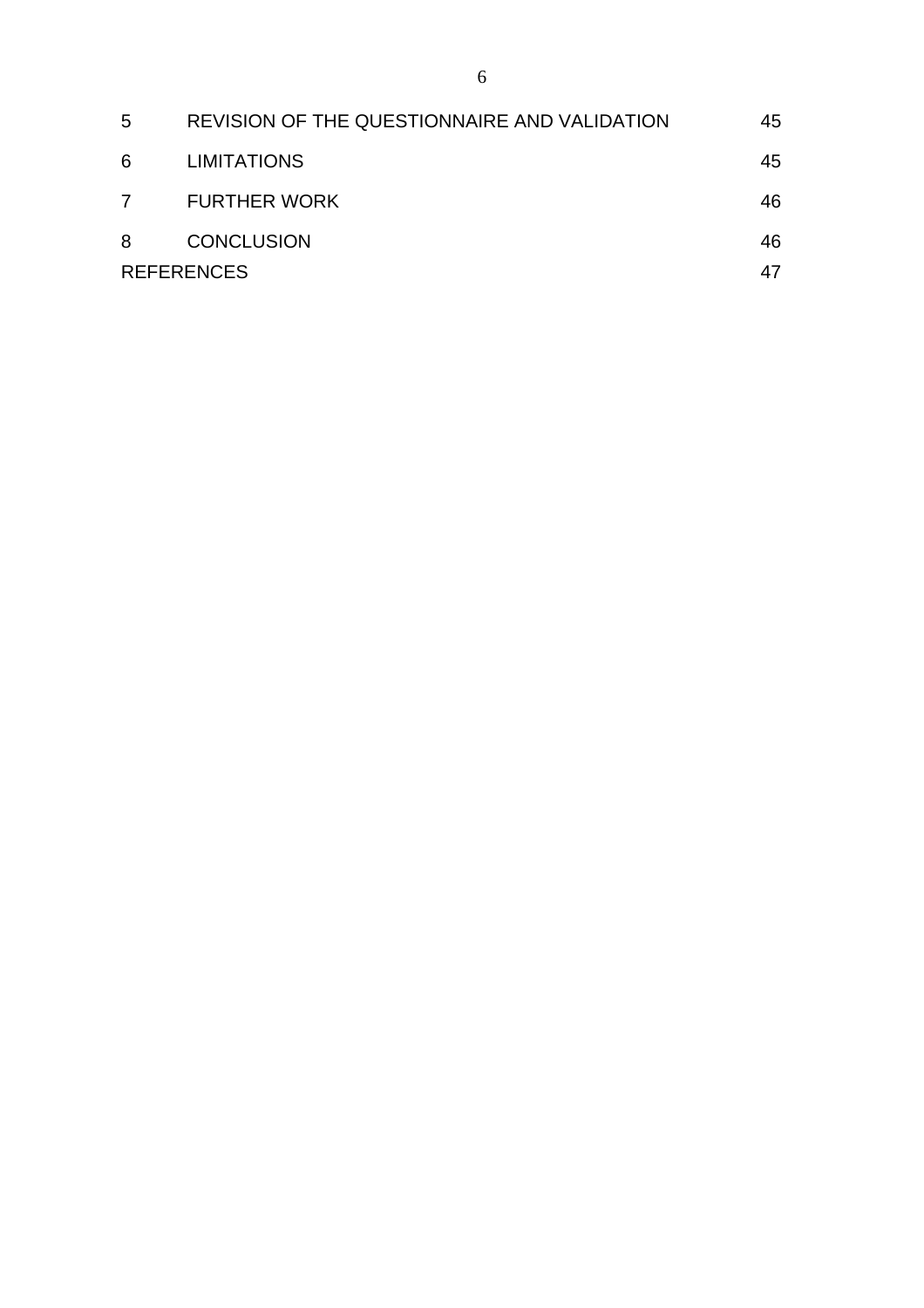# <span id="page-8-0"></span>**PART I: ALLIED WARRIOR 2004 - PILOT STUDY AND ANALYSIS OF CROSS-CULTURAL ORGANIZATIONAL ISSUES**

# **1 INTRODUCTION**

FFI-project 879 *Network Based Defense in Operations* (NBD-O) aims to increase the understanding of the transformation of the Norwegian Armed Forces toward  $NBD<sup>1</sup>$  $NBD<sup>1</sup>$  $NBD<sup>1</sup>$ . The project focuses on theoretical and empirical examinations of the concept, linked to both the technological and the organizational development. Included in this work is also an analysis of the consequences for cooperation in military operations both nationally and internationally. This overlaps with some of the aims of the NATO Concept Development and Experimentation (CD&E) project *Leader and Team Adaptability in Multinational Coalitions: Cultural Diversity*  in Cognition and Teamwork  $(LTAMC)^2$  $(LTAMC)^2$ . LTAMC's general focus is on cooperation and adaptability in multinational coalitions, where the author of this report contributes with a focus on cross-cultural organizational issues linked to cooperation in international NATO headquarters.

The LTAMC team collected data for the first time at the Deployable Joint Task Force (DJTF) HQ during NATO exercise Allied Warrior 2004 (AW04)<sup>[3](#page-8-3)</sup> in October/November. Data was collected on culture, cognitive readiness, personality, and organizational variables via questionnaires, observation, and semi-structured interviews.

This report presents the analysis of the data on cross-cultural organizational issues from the AW04 exercise<sup>4</sup>, aiming is to contribute both to the LTAMC and the NBD-O projects. This is considered a pilot study, as it was the first time a new organization-focused questionnaire was employed<sup>[5](#page-8-5)</sup>. As such, this report also describes actions taken to revise the organization-focused questionnaire based on the data collected.

The aim is to increase the understanding of the interconnections between organizational and group processes, decision-making, information-sharing, language and culture. The intention is

 $\overline{a}$ 

<span id="page-8-1"></span><sup>&</sup>lt;sup>1</sup> The Norwegian term for Network Enabled Capabilities (NEC).

<span id="page-8-2"></span> $2$  LTAMC was established in 2004 under NATO Strategic Allied Command Transformation (HQ SACT, Concept Development and Experimentation (CD&E) and is led by the U.S. Army Research Laboratory (ARL). The project is also registered as a NATO Research and Technology Organization (RTO) Human Factors and Medicine (HFM) Panel exploratory team on a project titled *Adaptability in Coalition Teamwork* (ACT). The currently participating nations are Canada, Norway, Sweden and the United States (Greece and the United Kingdom participate as observers).

<span id="page-8-3"></span><sup>&</sup>lt;sup>3</sup> AW04 was the first time experimentation was sanctioned by Strategic Allied Command Europe (SACEUR) to be integrated as part of a major NATO Command Post Exercise (CPX).

<span id="page-8-4"></span><sup>&</sup>lt;sup>4</sup> The current "part 1" of this report focuses on the organizational issues covered by the questionnaire. Due to a temporary inability to access the culture-data collected in the AW04 exercise, the interaction with culture and nationality will be analyzed in a part II of this report (which will be published shortly). 5

<span id="page-8-5"></span><sup>&</sup>lt;sup>5</sup> Developed within the NBD-O project at FFI.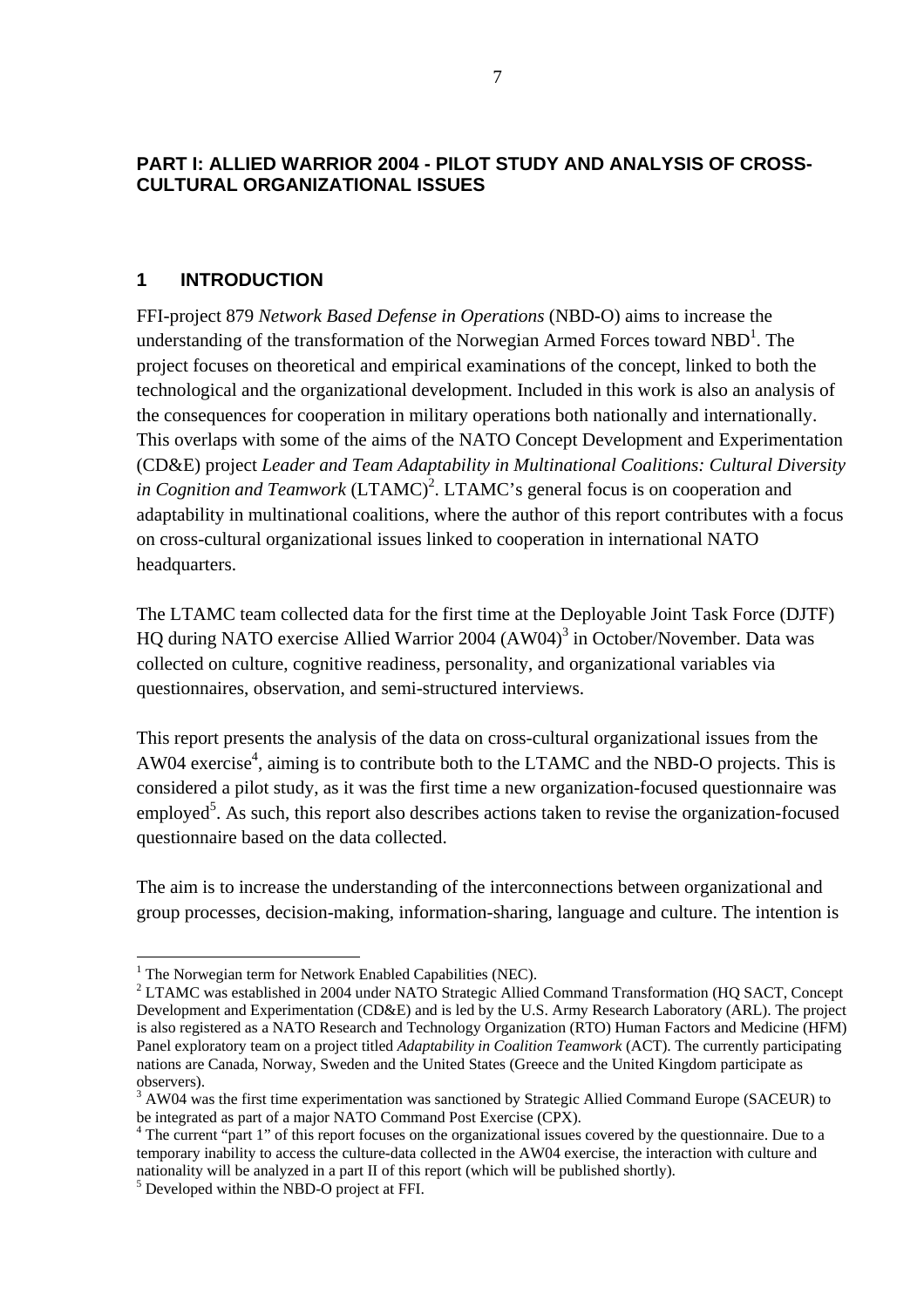<span id="page-9-0"></span>ultimately to provide important feedback, evaluation and input to the organizational development and training in the Norwegian Armed Forces in particular and in NATO and PfP<sup>[6](#page-9-1)</sup> nations in general. This is linked to the NATO goal of transforming its forces toward NEC (NATO HQ SACT, 2004).

### **1.1 The AW04 exercise**

The exercise was designed to certify readiness of the NATO Response Force 4 (NRF 4)<sup>[7](#page-9-2)</sup> from January through June 2005. The HQs for NRF 4 demonstrated this capability during the planning and conduct of a simulated Crisis Response Operations (CRO) down to the Combined Joint Force Land Component Command (CJFLCC) HQ level. Activities at the joint level included pre-mission training, practicing crisis response planning procedures, mounting the NRF CJFLCC HQ for deployment and establishing the DJTF and NRF CJFLCC HQs and C2 structure in a theatre of operations beyond NATO's Area of Responsibility.

# **1.2 The DJTF - the case**

The AW04 was a command post exercise  $(CPX)^8$  $(CPX)^8$  and in reality a rerun and a control of the readiness of the NRF 4, as they were officially approved on their former exercise in 2004. The personnel at the DJTF from HQ Naples were the focus of our study.

We were informed that the DJTF had been reorganized after the principle of Effects Based Operations  $(EBO)^9$  $(EBO)^9$ . This was understood by one of our key informants as: a system organized around the goals set by the commander, a change from the formerly used J-structure into to a "cellular EBO structure", and a change from separate services into a joint structure. These organizational changes had been introduced in a preceding exercise in 2004, so this was the second time the personnel exercised this new organizational structure.

This study aims to go more in depth into what this reorganization meant for the personnel, in terms of their individual perceptions of organizational and group processes, decision-making, and information-sharing. The study furthermore looks into how these variables interacted with language skills and culture. Due to a temporary inability to access the culture-data collected in

 $\overline{a}$  $^6$  Partnership for Peace.

<span id="page-9-2"></span><span id="page-9-1"></span> $\frac{1}{10}$  In accordance with the overall NRF Military Concept (MC 477 The NATO Response Force Military Concept, 10 April 2003), joint NRF Command and Control (C2), embedded in Strategic Command HQ, Joint Force Command (JFC) HQ, and Command Control HQs, must provide a high degree of interoperability and the capability to rapidly plan and prepare for deployment during an emerging crisis, as well as the capability to operate as a stand-alone initial entry force for up to 30 days. Thus, the NRF has a short-term perspective; they will have to be able to evacuate people, do immediate disaster relief, etc.

<span id="page-9-3"></span><sup>&</sup>lt;sup>8</sup> I.e. run by an exercise command.

<span id="page-9-4"></span><sup>&</sup>lt;sup>9</sup> The "NATO networked enabled capability (NNEC) foundation document" (NATO HQ SACT, 2004) states that NRF is the "catalyst for change" and that Effects based operations (EBO) is the tool in order to get there (i.e. NEC) and the goal to strive for, i.e., the "approach to operations at all levels of command" (p5, NATO HQ SACT, 2004). The document further states that EBO will require the achievement of "3 transformational goals: Decision superiority, Coherent Effects, and Joint Deployment and Sustainment".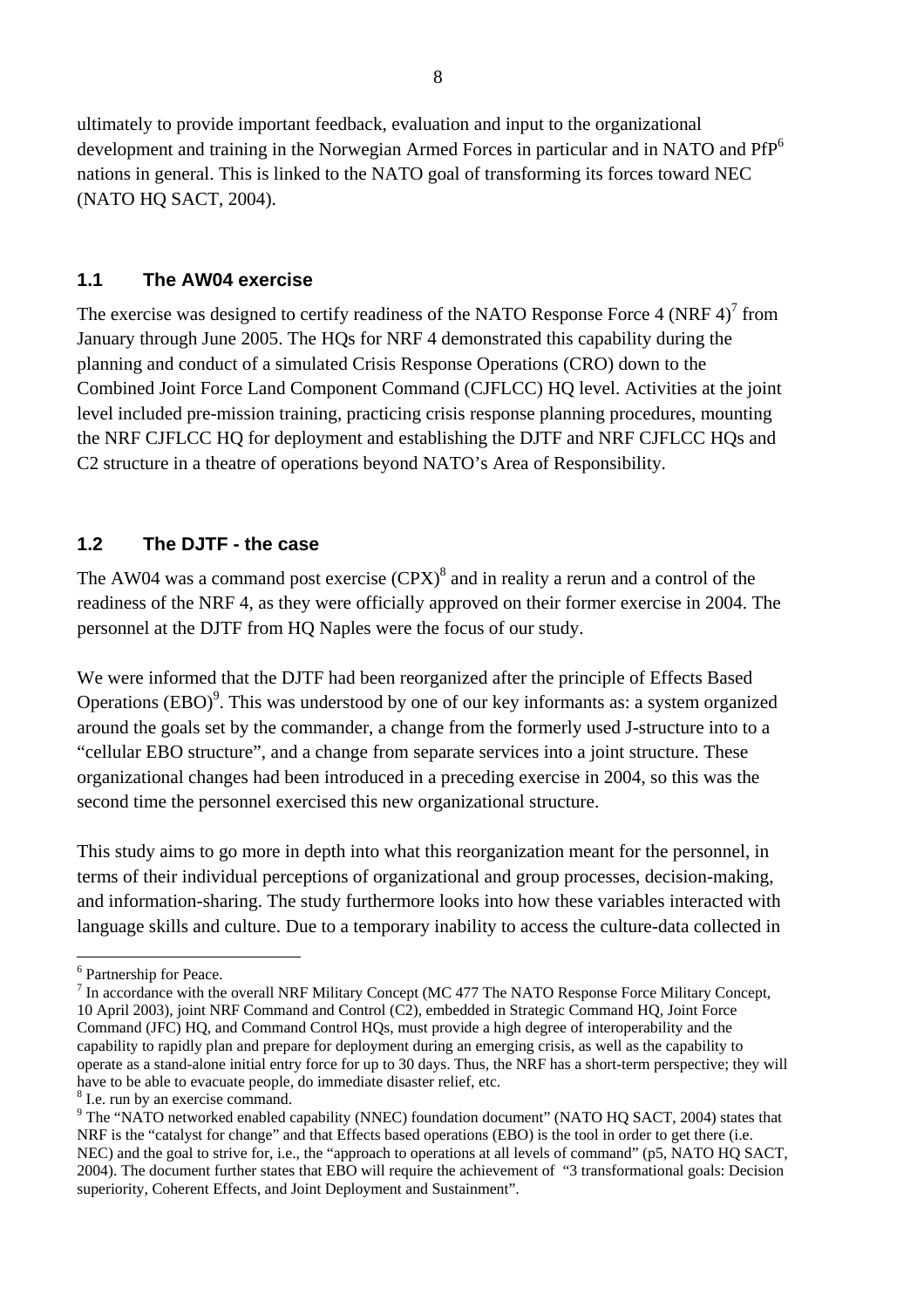<span id="page-10-0"></span>the AW04 exercise, the interaction with culture and nationality will be analyzed in a part II of this report (which will be published shortly).

# **1.3 Purpose**

The purpose of this study was twofold; to provide some initial answers to our research questions related to organizational processes and cooperation in military multicultural settings and to develop an organization-focused questionnaire for such use. Thus, the study was exploratory in kind.

The main groups of variables that we looked at were: information-sharing, decision-making, language proficiency level, organization, group roles and processes, identity, and culture. The goal was to find out how these interact and which patterns they may produce in military multicultural organizations.

In addition to the more exploratory nature of this study, we had some hypotheses about how these variables could be interrelated.

# **2 METHOD**

This report presents the analysis of the data from the AW04 exercise focusing on cross-cultural organizational issues, using both qualitative and quantitative measures and methods of analysis. More specifically, a combination of observation, semi-structured interviews and questionnaires were employed for the data collection. This is considered the pilot work in the development of an organization-focused questionnaire.

The questionnaire endeavors to measure organization and organization-related variables anticipated to be of importance for the cooperation and decision-making in multicultural military settings like a NATO headquarter.

The work reported here is a more qualitative supplement to the other scales employed in the LTAMC project; it aims to expand the overall understanding of the interplay between the cognitive, personality and cultural factors (measured with standardized scales) with the actual organizational setting in a military headquarter.

# **2.1 Sample and execution of study**

The data-collection was carried out in the course of 6 days, November 2004. The military personnel at the DJTF from HQ Naples were the focus of our study. They counted approximately 90 persons and were from 12 different nations; the majority of whom had their daily work at the NATO HO in Naples.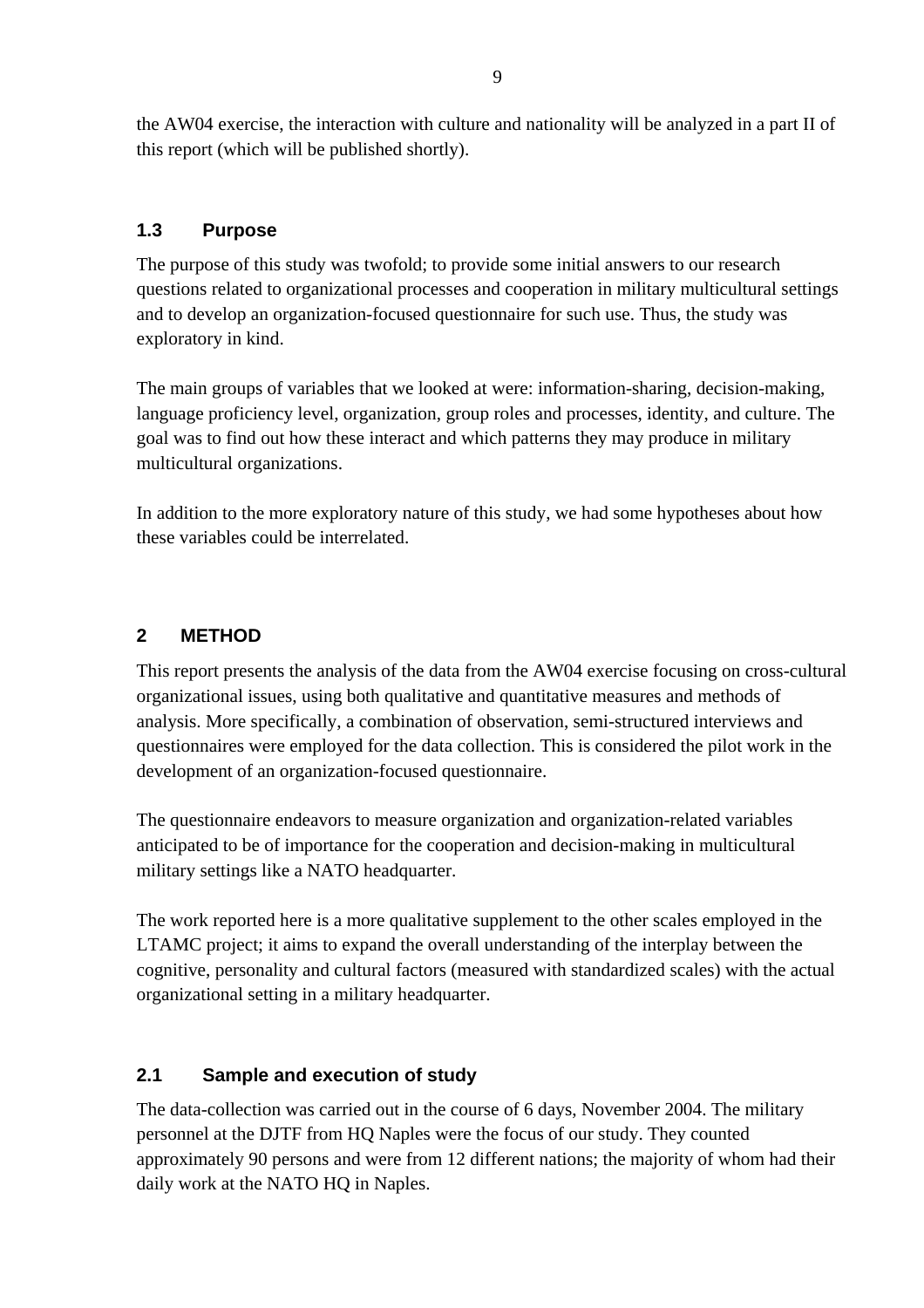<span id="page-11-0"></span>We had two key informants, who gave us an overview of the exercise and the organization. 13 people from the DJTF was interviewed and 10 filled out the questionnaire. People who volunteered to participate were offered a choice between giving an interview or filling out a questionnaire. More or less the same questions were asked in the two conditions, as the questionnaire was used as the interview-guide. However, the interview allowed for additional follow-up questions and more unstructured feed-back.

Observation played a more secondary role in this study. It was primarily carried out in the Combined Joint Operations Centre (CJOC) of the DJTF during and in connection with a "walk-through" with one of our key informants and during a brief held by the Commander.

### **2.2 Lessons learned**

 $\overline{a}$ 

We found there to be some differences between the use of interviews and questionnaires. As anticipated, the interviews gave more in-depth and holistic knowledge. The opportunity to clarify questions and make sure the respondent understood it in the way it was intended proved very helpful at this initial stage of questionnaire development. Also, this allowed us to ask follow-up questions to make sure we understood what the interview subjects actually meant.

The questionnaires, on the other hand, seemed to make it easier for the respondent to answer truthfully, especially on the more sensitive questions. In other words, the more anonymous situation seemed to relieve the respondent of the pressure to conform and of the motivation for "impression management".

There appeared to be differences in the participants' preference for method. For instance, some people implied that they would not have bothered to fill out a questionnaire but that they would like to do an interview, whereas others found it more tedious to do the interview. This could be due to a number of reasons; possibly differences at both the national and individual levels. It could also be that there are differences between national cultures, or that the English language proficiency level plays a role. At least, there seemed to be a preference for native English speakers (mainly US) to choose to do the interview, while non-native English speakers seemed to prefer the pen-and-paper questionnaire. Is it so that non-native English speakers often prefer to read and answer questions in writing?

This actually touches upon some of the research questions that will be dealt with in the following analysis. For instance, are there any such systematic differences in personal preferences between people from different cultures<sup>10</sup> or with different levels of language proficiencies? Could this explain some of the patterns in how people cooperate?

<span id="page-11-1"></span> $10$  As previously indicated, the analysis pertaining to the interaction with nationality and culture will primarily be presented in part II of this report.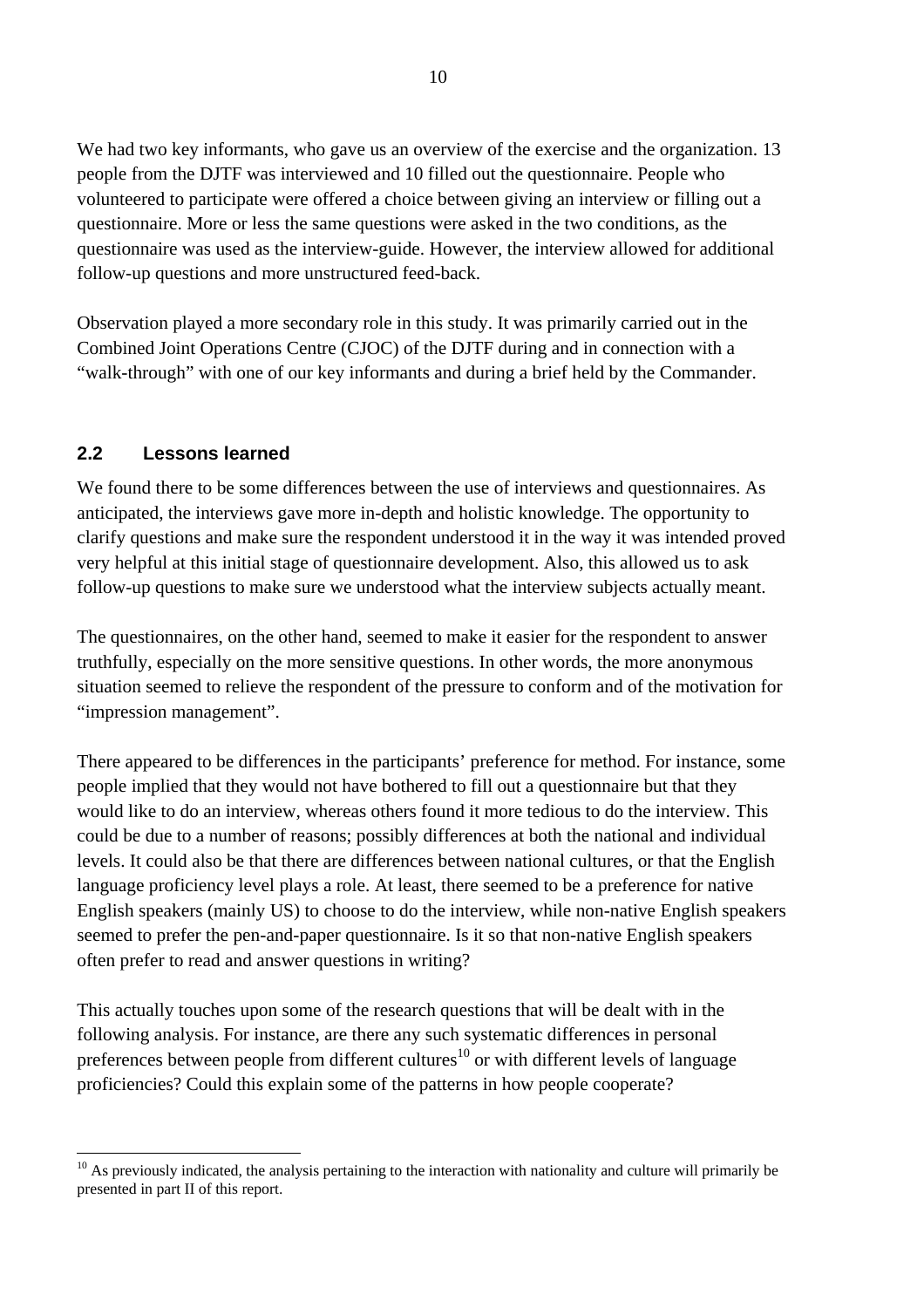#### <span id="page-12-0"></span>**3 ANALYSIS**

 $\overline{a}$ 

# **3.1 Introductory overview and analysis of the case (the DJTF) and its organization**

Our key informant reports that there had been a problem of people not interacting across their organizational boundaries in the traditional J-structure (i.e. "J-1 does not communicate with J-2."). This is his understanding of why the organization was altered in this DJTF. By breaking up the old structure, the Commander intended to create more flexibility and better knowledgesharing and cooperation across previous barriers. According to our informants at the DJTF, the organizational structure and processes had been molded from the ideas of the Commander.

Moreover, based on what we learned from our key informant, the Commander aimed to have the DJTF organized according to his understanding of how to reach the goals set by the EBO concept. The most evident example of this for the researchers was the joint structure of the CJOC (Combined Joint Operations Centre). The CJOC is the central point of contact in and out of the DJTF. This is where information about the unfolding situations at the tactical end comes in and is distributed within the DJTF. The information from the field forms the basis from which orders and intent are formed and distributed back to the tactical end to be acted upon. We were informed that the traditional J-structure had been broken up and that people were put together across services into different "cells" (e.g., command group, current operations, sustainment cell, planning cell, etc). According to our key informant, "each cell contains the appropriate personnel". He felt they had the right people in the right place in the new structure and that it worked "really well". Part of this perception was based on that most of the personnel had trained together and generally knew one another since 10 months back. This, we were informed, was quite unique. In other words, there had been put quite some effort into making this CJOC a team and not just an ad-hoc decision-making group. This was also pointed out by many of the interviewees as a great advantage.<sup>11</sup>

The interviewees furthermore said that training together was a necessity since the structure was new to everyone. As they were experienced higher officers, they had many years of experience working within the traditional structure. Many expressed that they found the changes in their roles and responsibilities in this DJTF to be bewildering. Indeed, most personnel said it was chaos on the first exercise, but that it was starting to work now. They reported that it was chaotic in the beginning of this exercise as well<sup>12</sup>, as it took some time for them to remember how to work in this structure. It is important to underline that this was an organizational structure they had only been confronted with once before in this series of NRF 4 DJTF exercises.

<span id="page-12-1"></span> $11$  This perception supports research within "natural decision-making", which has demonstrated that teams perform better than ad-hoc groups on decision-making (e.g., Orasanu & Salas, 1993).<br><sup>12</sup> Indeed, one interviewee said that, "having this NRF ready in Spring 05, is like trying to pull a rabbit out of a

<span id="page-12-2"></span>hat".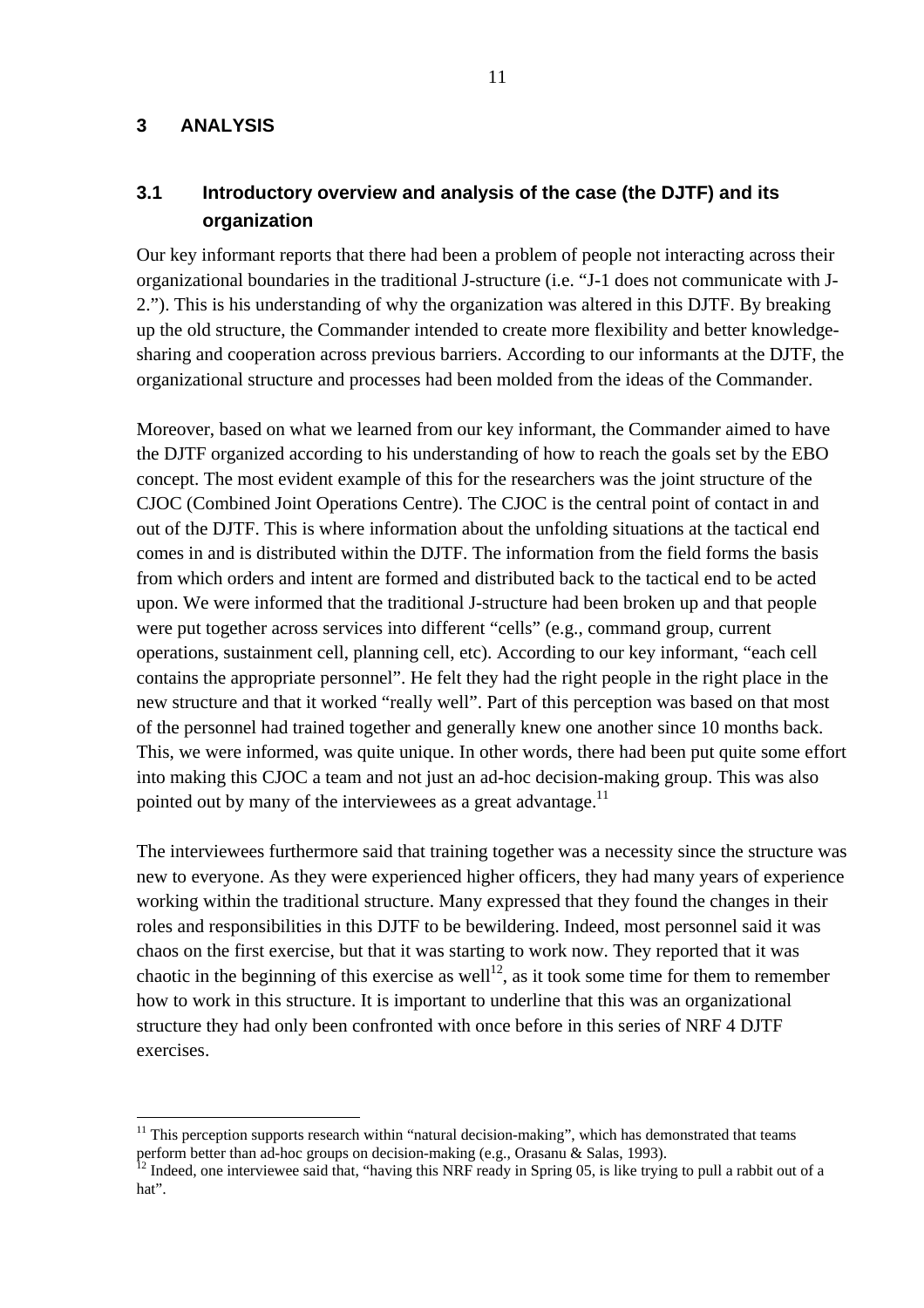<span id="page-13-0"></span>In general, it is not easy for people to change over night what they have used a lifetime to learn. It seams clear to the researchers that the real benefit of a new structure may first really be demonstrated with people that are trained to work in such a structure from an earlier point in their career.

# **3.2 Analysis of the questionnaire- and interview data and revision of the questionnaire**

The analysis of the data collected with the questionnaires and interviews is organized in 7 chapters, each pertaining to the main topics covered. The topics are: Information-sharing, decision-making, language, organization, group roles and processes, social identity, and culture. The analysis is conducted topic by topic, with both quantitative and qualitative data analyses included.

Due to the explorative nature of this research and the low number in the sample, the analyses presented are primarily based on descriptive statistics. It was deemed that at this pilot stage in the research, the number of respondents was too low and the measurement tool too unfinished in order for more advanced statistical analyses to be of any value. Qualitative analyses are included alongside to give a more in depth and holistic understanding of the quantitative data.

In addition to the data analysis, there are descriptions of what has been done in terms of revising the questionnaire. This is presented in footnotes, as not to interrupt the flow in the presentation of the results and analyses.

# 3.2.1 INFORMATION-SHARING

### 3.2.1.1 Information push versus pull

There were two questions in the questionnaire measuring whether the respondents primarily pushed or pulled information; one from the point of view of information-distribution and one from the point of view of information-gathering. 100% of the respondents said they pushed information to a few or many colleagues; nobody said they waited for someone to request it. However, 39,1% said they got the information they needed by seeking it out themselves, and only 17,4% said they were provided with the information the needed from others (39,1% said they did both equally much). In other words, even though everyone claims to push information on when they have it, the majority claims to pull the information they need themselves. This discrepancy may be an indication of that even though people do push information, they can never be aware of, or able to, push it to everyone who actually will come to need it. Indeed, this finding may be an indication of a shortcoming in the traditional push-pull informationsupply chain, and an argument for a change in the direction of a "post-and-pull" informationsupply chain. A "post-and-pull" information-supply chain, describes a system where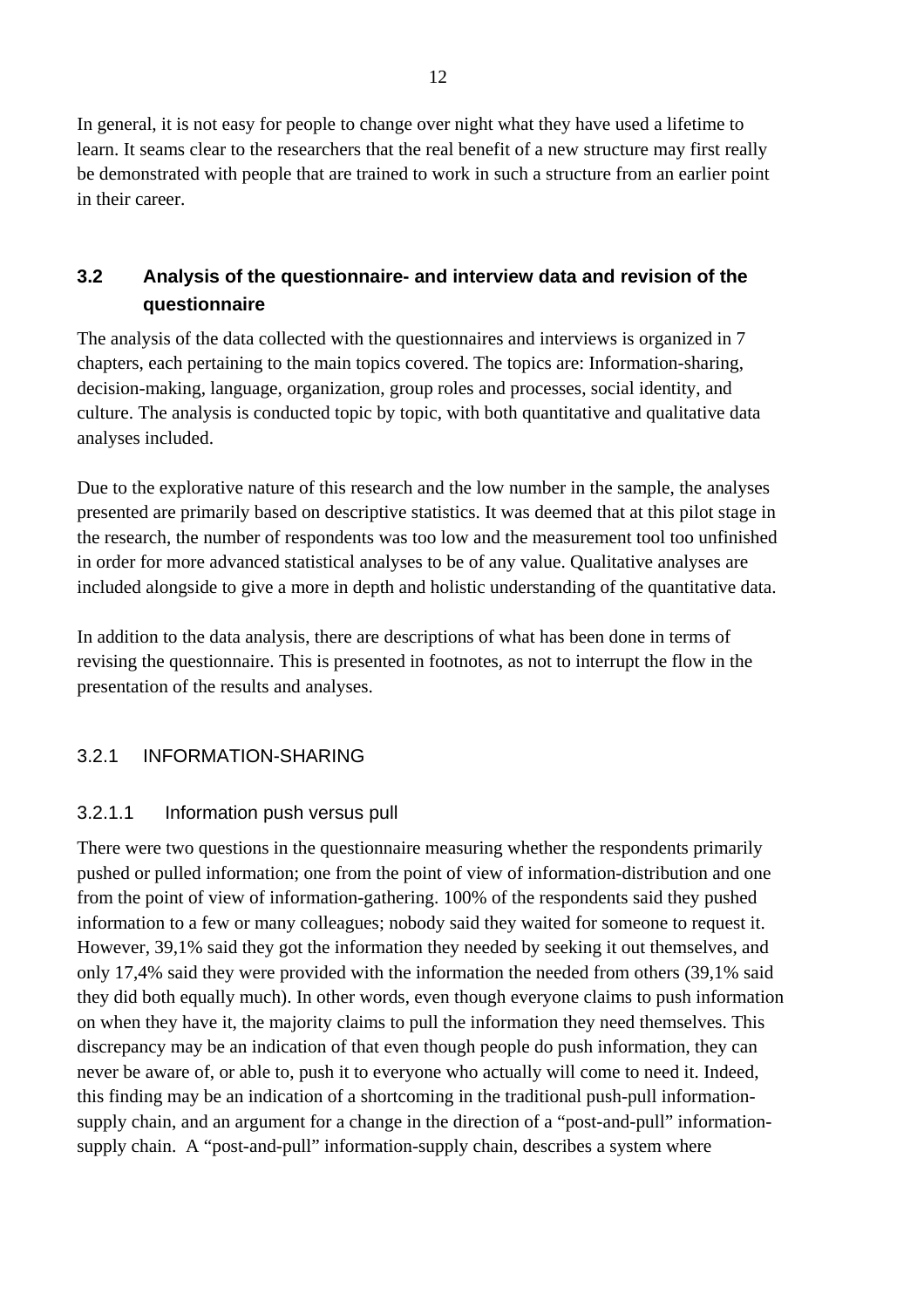information is posted on the web (or a similar medium) and made accessible to those who may need it (for more on this topic, see e.g., Albert & Hayes,  $2003$ )<sup>13</sup>.

Qualitative data also supports this interpretation. Some interviewees explained that they at times did not know who would need the information, and that this would be an obstacle for the information-sharing process to actually work the way it was intended.

However, the questions still had a correlation of  $0.45$  ( $p<0.05$ ), which means that people who indicate that they mostly push information to *many* persons, also tend to indicate that the information is pushed to them. People indicating that they only push information to *a few* persons, also indicate that they mostly pull information themselves. This shows that despite the discrepancies described above, there is a systematic relationship between how people answer these questions, indicating that they both may be valid questions to measure how information is shared in terms of a push-pull frame of understanding. Qualitative data furthermore suggest that the choice between these strategies may depend on the role/position the person is given in the exercise. There were found no difference between native English speakers and non-native English speakers.

77,3 % of the respondents say that the type of information influence how they distribute it. However, there were found no relationship between this question and the one referred to above, pertaining to how the respondents distributed information. Thus, feeling that different information needs different distribution did not influence the degree to which they generally distributed information.

### 3.2.1.2 Information-flow/communication in the hierarchy

 $\overline{a}$ 

Three questions pertaining to information-sharing behaviors, related to how much the respondents comparatively did share, receive requests from, or seek out information from a superior, subordinate or equal. Descriptive statistics indicate that the respondents share information most often with an equal and the least often with a subordinate. They receive information requests most often from a superior and the least often from a subordinate. And they report to seek information most often from equals, and the least often from a superior. The differences are depicted in Figure 1.1. The only significant difference in mean score was found between information seeking from superior versus equal (t = -3.51, p = 0.02); i.e. they seek more information from equals.

<span id="page-14-0"></span><sup>&</sup>lt;sup>13</sup> Networked information flow concepts, like posting and pulling information, enables organizations (such as supply units) that would not normally have the ability to task intelligence resources, to have the ability to search databases (e.g., previous reconnaissance imagery) to locate information no one ever thought to send them because no one ever anticipated their need for that information (for an exemplification of a post & pull information-supply chain, see Hafnor et al., 2005).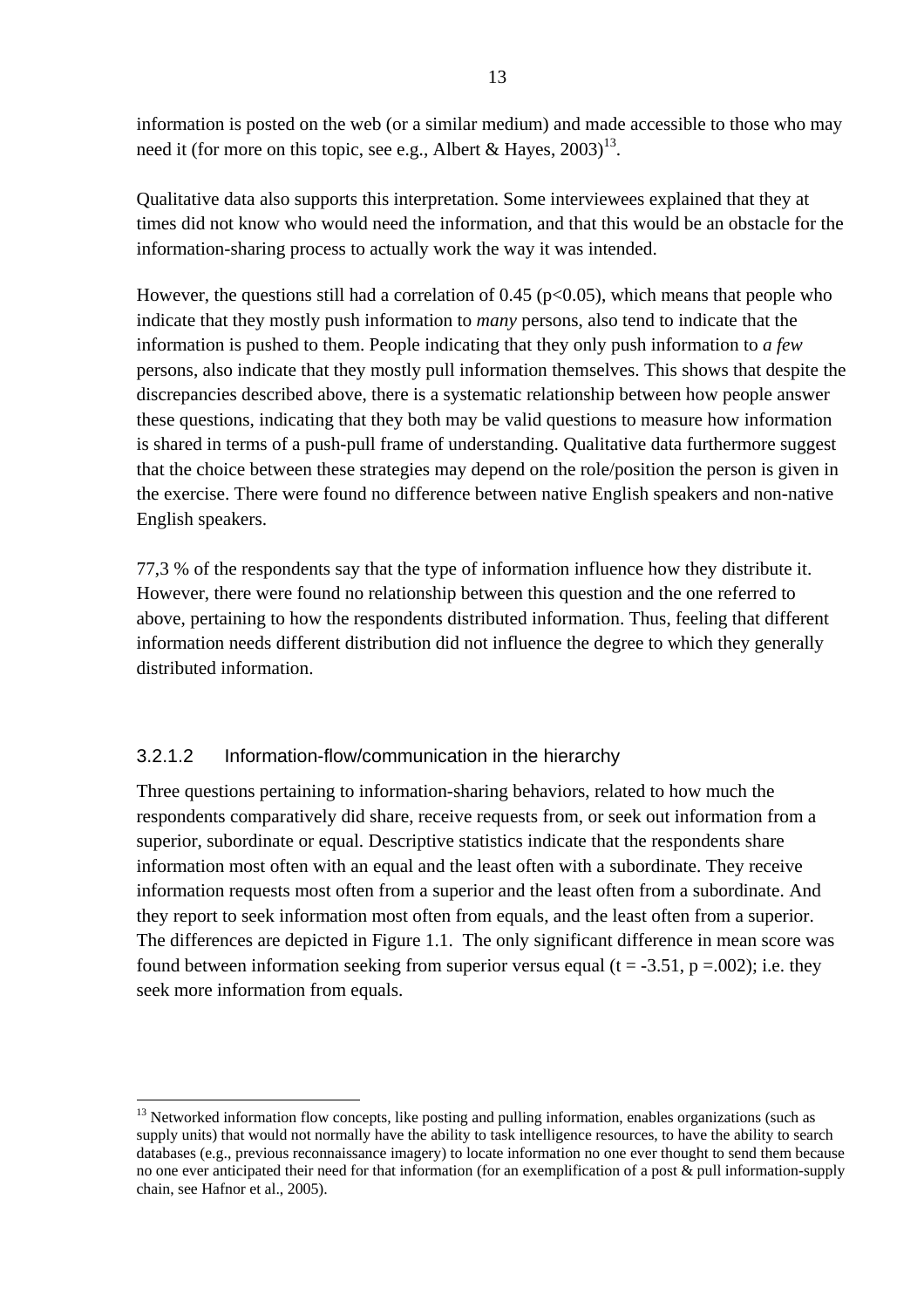

*Figure 1.1. Differences in information- sharing, requests and seeking, between superior, equal and subordinate (1=min.score, 3=max.score).* 

The lack of significant results in who people share information with and receive requests from (depicted in the two first bar-charts in Figure 1.1), indicate that differences in these types of communication patterns were not great. Factor analysis demonstrates a pattern of reported sharing, receiving requests for, and seeking information, which indicate that the respondents may not have differentiated much between the types of communication they were rating. Rather, it could be that the answers to these questions to a large degree reflect the same variable; the general pattern of communication (see table 1.1 below).

| component rinut foto while you throw rotation. I well rotating presenteur |         |         |        |
|---------------------------------------------------------------------------|---------|---------|--------|
|                                                                           |         | 2       | 3      |
| 1. Communication with subordinate                                         |         |         |        |
| Info-sharing with subordinate                                             | .936    |         |        |
| Info-seeking from subordinate                                             | .871    |         |        |
| Info-requests from subordinate                                            | .763    | .214    | $-102$ |
| 2. Communication with equal                                               |         |         |        |
| Info-seeking from equal                                                   |         | .889    |        |
| Info-sharing with equal                                                   |         | .880    |        |
| Info-requests from equal                                                  | .263    | .774    | .167   |
| 3. Communication with superior                                            |         |         |        |
| Info-requests from superior                                               |         | $-.390$ | .791   |
| Info-seeking from superior                                                |         | .281    | .738   |
| Info-sharing with superior                                                | $-.496$ | .234    | .679   |

*Table 1.1. Factor analysis of questions pertaining to communication and information-flow. Principal Component Analysis with Varimax rotation. Factor loadings presented.*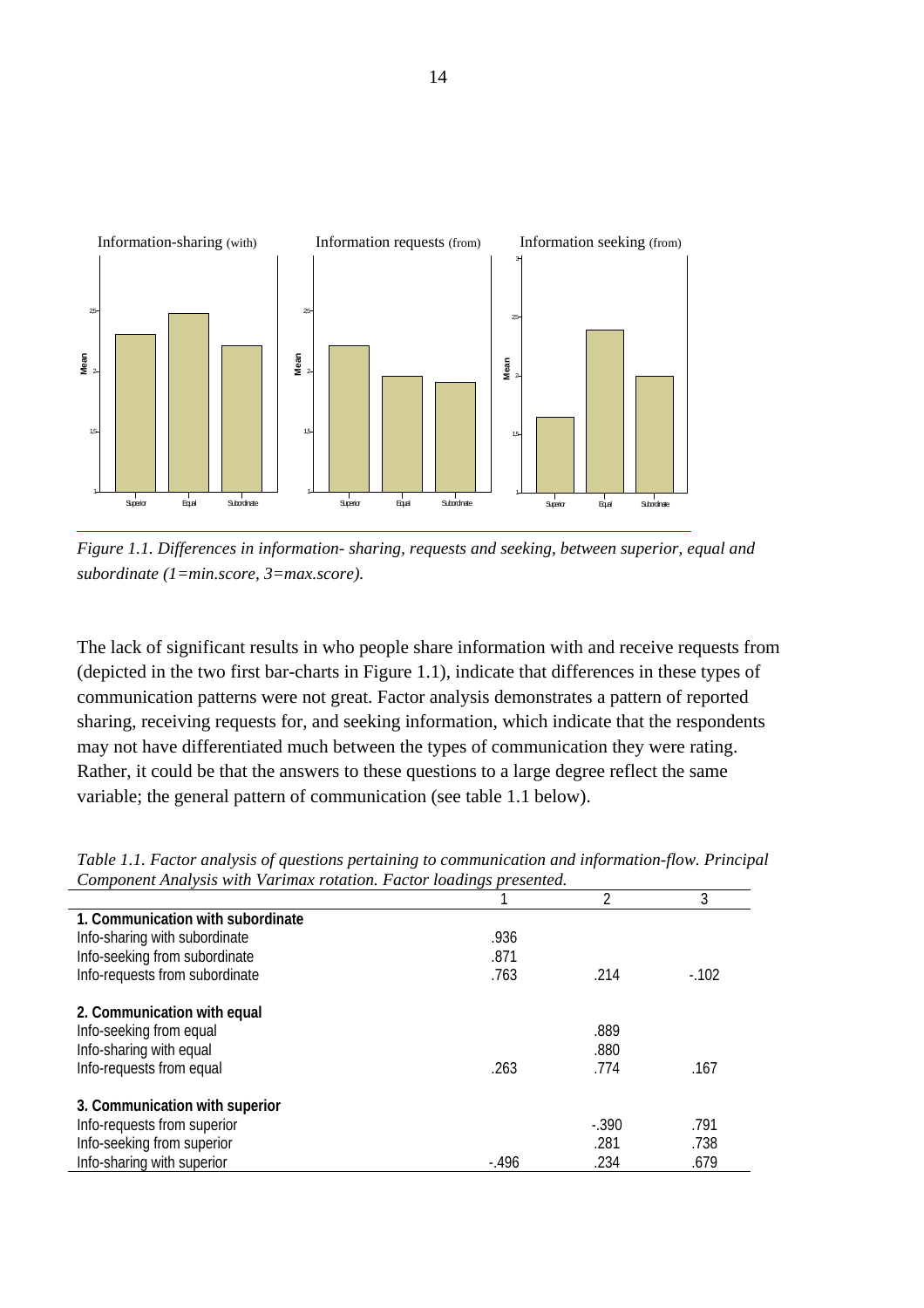#### **Qualitative**

Qualitative questions on what the interviewees thought was the general policy of informationdistribution in the organization under the exercise, added to the understanding of why the quantitative results presented above seemed somewhat mixed. There were some who reported that information was shared in a traditional form, i.e. upwards in the hierarchy. Informants said for instance that, information went "mainly upwards (component-console-commander)", and that "only some general information goes downwards", and that "the purpose here and elsewhere is to provide the Chief with information so that he can make decisions". This explains why the descriptive statistics show that information is most rarely shared with subordinates, most rarely requested from superiors, but most often requested *by* superiors.

At the same time, there were people who said that information was shared radically different from the norm in this organization. For instance, one interviewee said that it was "very different from usual here – all information is shared on all levels, with few exceptions". Another one said that: "Because the organization of the CJOC is relatively flat and consists of a great number of subject matter experts, it makes horizontal information-sharing very important". This would explain why descriptive statistics indicate that the respondents most of the time both share information with, and seek information from, equals.

Finally, some explained it like this: "one does not always follow procedure, as there are always unpredicted situations and things that do not work" and that there was "no real policy - just do it". This adds to the understanding of why there does not seem to be a very systematic way of how people perceive the sharing, receiving and seeking of information.

### 3.2.1.3 Information sufficiency

There were two questions measuring how content the respondents were with the information they received. One question asked about the amount of information they received, and the other about the quality of the information. 54,5% said that they got the right *amount* of information in order to make decisions. Only 9,1% said that they received more than they needed. 31,8% reported to be somewhat content with the *quality* of the information that they received, while 22,7% reported that they were somewhat discontent. The remaining 45,5% were neutral.

The two questions had a significant correlation of .588 (p=.004), demonstrating that the questions are related and can be deemed to measure the same underlying variable; information sufficiency, in order to provide adequate situation awareness and consequently be able to make well-founded decisions.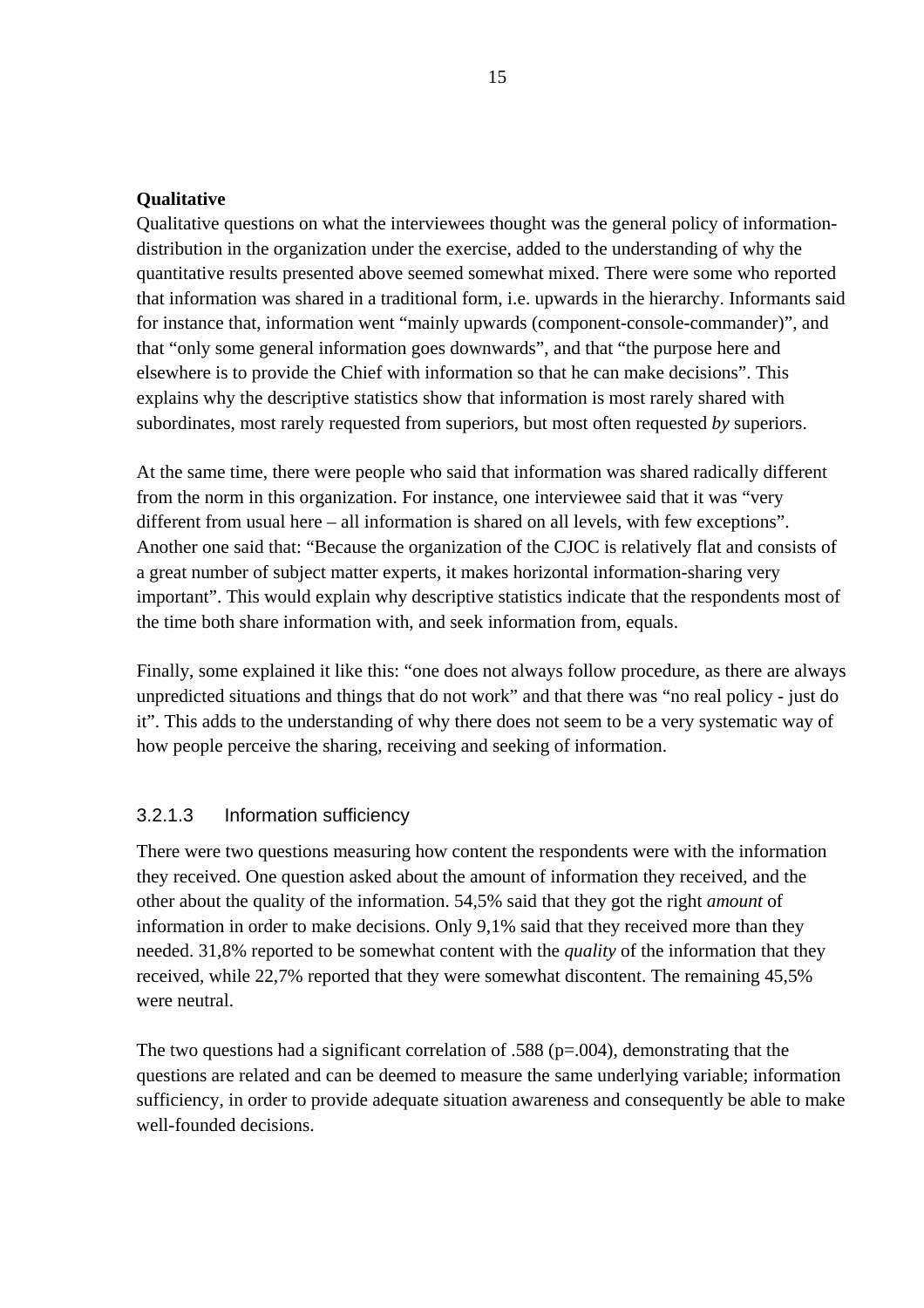Time constraints were rated as the most important obstacle for a person to share information, while culture was rated as the least important obstacle. The distribution of answers on the various categories of obstacles for information-sharing is shown in the figure below (1.2). A high mean score is representing an important obstacle.



*Figure 1.2. Obstacles to information-sharing (min.score=1, max.score=5).* 

There also turned out to be some differences between native and non-native English speakers on how important they rated the various obstacles to be. Especially pertaining to language and culture; there were some quite large differences between the two groups. Contrary to expectations, native English-speakers perceive language and culture to be a greater problem for their information-sharing than non-native English-speakers. This is shown in the figure below (Figure 1.3).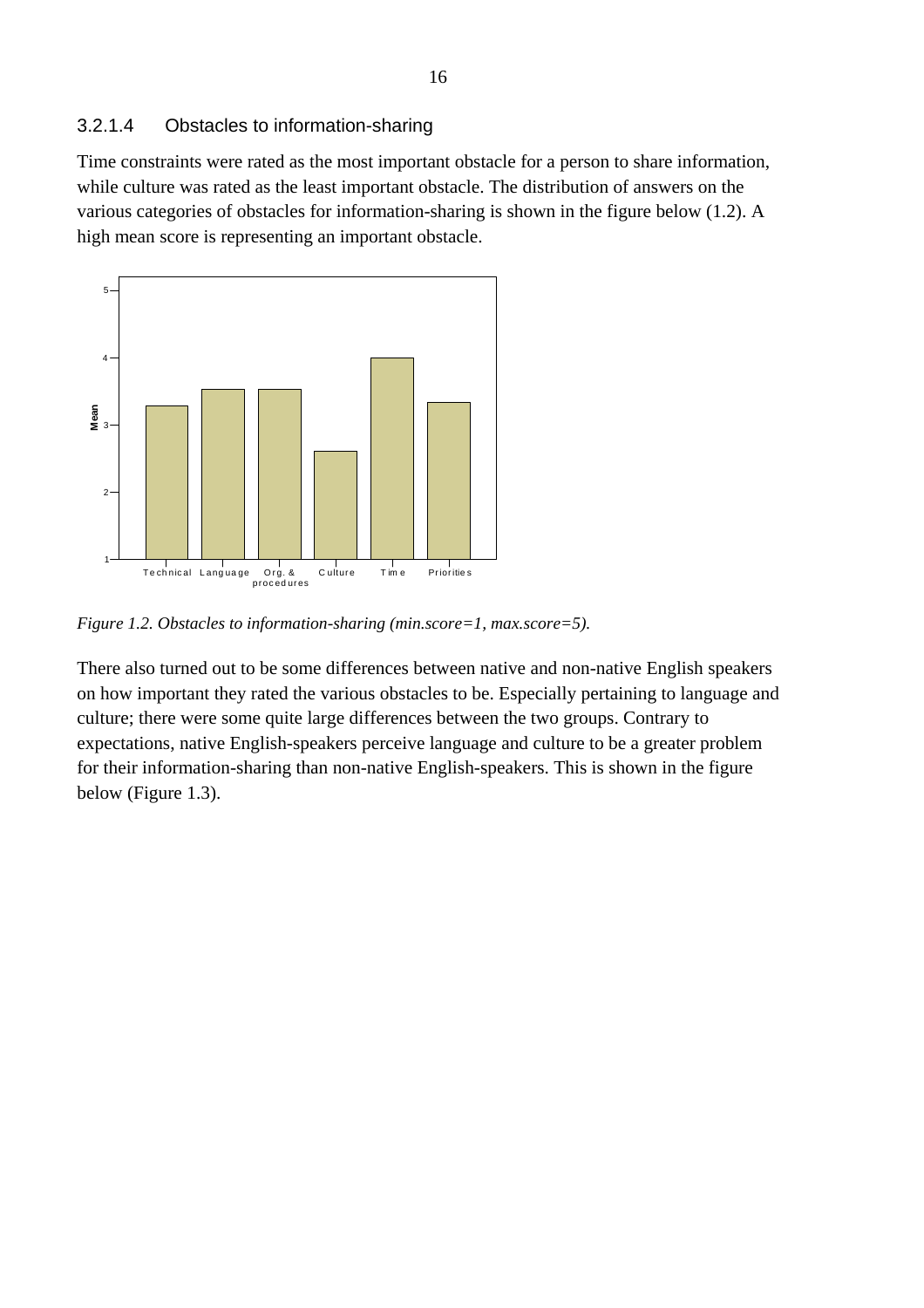

*Figure 1.3. Obstacles to information-sharing: native English-speakers and non-natives (min.score=1, max.score=5).* 

Language is the one obstacle for information-sharing where people differ significantly depending on whether they are native English-speakers or not  $(t=2.08, p=.05)$ . The differences in the ratings of culture did not prove to be significant. However, since the sample was small (n=23) and since it was not far from being a significant finding, it is included in the table below (table 1.2).

| Table 1.2. T-test for difference in mean score for native versus non-native English speakers. Mean |  |
|----------------------------------------------------------------------------------------------------|--|
| scores, with standard deviation in parentheses.                                                    |  |

|                                     |             | <b>Native English speaker?</b> |         |     |
|-------------------------------------|-------------|--------------------------------|---------|-----|
| Greatest obstacle for info-sharing: | Yes $(N=9)$ | <i>No (N = 13)</i>             |         | р   |
| Language                            | 2,67(1,32)  | 3,92(1,44)                     | $-2,08$ | .05 |
| Culture                             | 2,00(1,50)  | 2,92(1,44)                     | $-1.45$ | .16 |

#### **Qualitative**

 $\overline{a}$ 

A qualitative follow-up question revealed that the respondents also felt that there were other obstacles to their information-sharing than the items presented in the closed-ended questions of the questionnaire. These were: "differences in organizational culture", "approachability of Commander", and "lacking knowledge about who needs the information"<sup>14</sup>.

<span id="page-18-0"></span> $14$  The qualitative data contributed to the process of revising the questionnaire for further use. The items referred to here have been included in the now updated version of the questionnaire as closed ended questions. (As anticipated in the beginning of the analysis, chapter 3.2, the methodological development, i.e. what has been done to update the questionnaire, will continue to be presented alongside the analysis, like this - in footnotes.)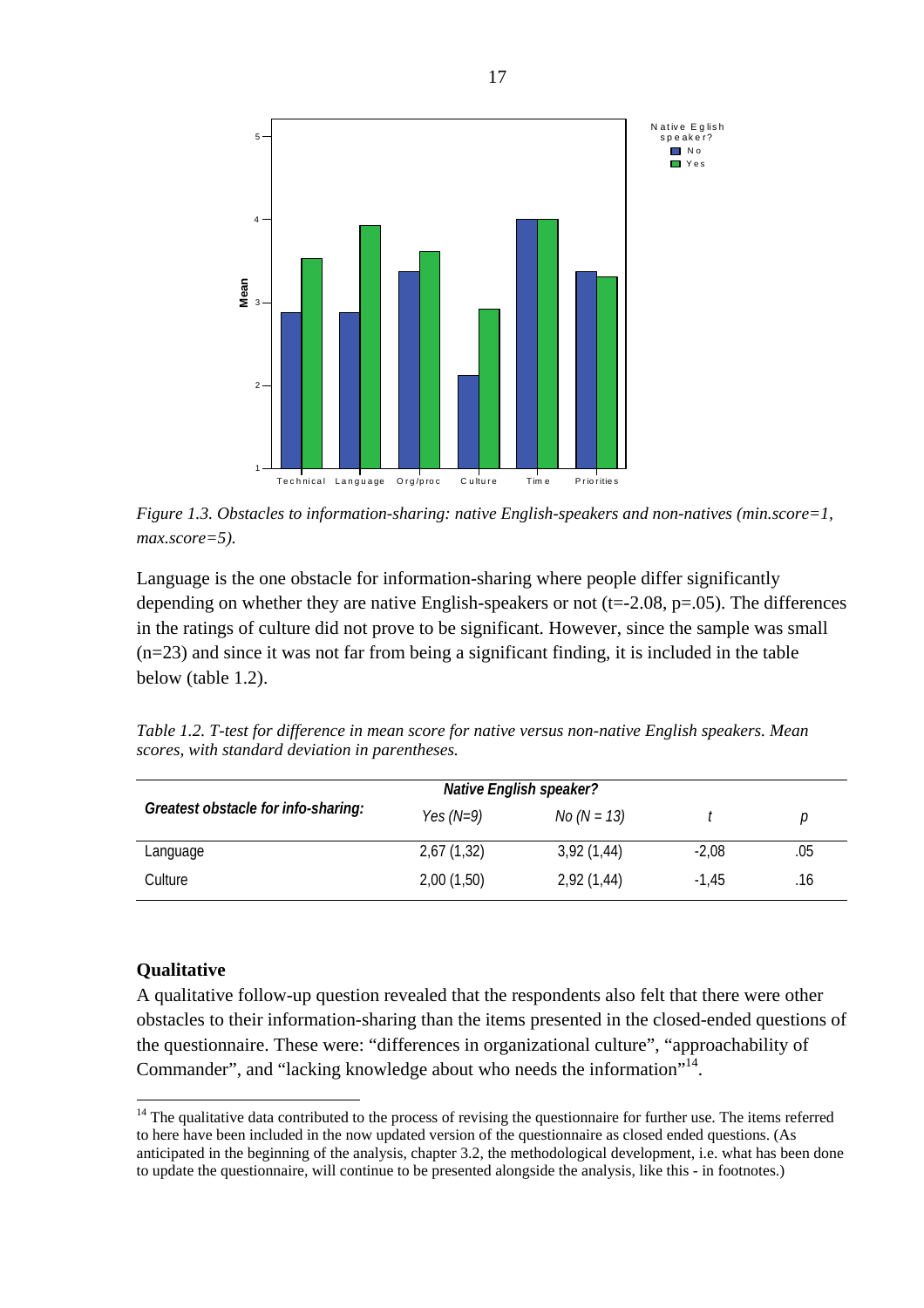### <span id="page-19-0"></span>3.2.2 DECISION-MAKING

### 3.2.2.1 Who makes decisions - and how?

73,9% of the respondents reported that their superior made most of the decisions in their environment, while the remaining 26,1% reported that they made the decisions themselves. None said that a subordinate made most decisions. The responses are as expected from a traditional hierarchic organization.

34,8% report that decisions are made by one person (leader), while 47,8% report that decisions are made by one person (leader) in cooperation with a team. The remaining 17,4% report that most decisions are made by a team<sup>15</sup>.

### **Qualitative**

 $\overline{a}$ 

Qualitative data support the finding of traditional hierarchic processes and a largely centralized decision-making process in the organization (see also chapter 3.2.4.1 for more on this). More specifically, meeting observation revealed an organizational culture and process in that particular setting that can be characterized as demonstrating great respect for the leader, expectations of him having all the answers, leaving the asking of questions and decisionmaking up to the leader, and a lack of plenary discussions.<sup>16</sup>

#### 3.2.2.2 Timeliness and speed of decisions

The majority of the respondents rated the timeliness and speed of decisions as good. 63,7% rated timeliness as either "very good", or "good", while 59,1% rated speed of decision-making as "just right"<sup>17</sup>.

<span id="page-19-1"></span><sup>&</sup>lt;sup>15</sup> In the questionnaire, only people who chose the first answer-category ("one person") were intended to go on to answer the next question on whether or not this person tended to rely on the work and advice of others. However, many respondents had not understood this (based on feed-back from interviewees as well as the finding that more people answered this question than whom had chosen the first category answer). This was therefore clarified

<span id="page-19-2"></span>when revising the questionnaire.<br><sup>16</sup> There are some possibly less favorable effects of such processes. When people are not included in a more free discussion, many may have things to add and things to ask, which may be lost. The abstention from asking clarifying questions may furthermore underlie subsequent lack of initiative and misunderstandings on the personnel's part. This is typically a circumstance that also may facilitate for the "group-think" phenomenon (a phenomenon where faulty decisions are more easily made because dissident voices are not heard [Janis, 1971]). However, it should be clear that these particular interpretations are preliminary and limited to this one setting.<br><sup>17</sup> The questions on the timeliness and speed of decisions are not directly correlated, due to different c

<span id="page-19-3"></span>values. However, the qualitative interpretation of their meaning, crosstabulation, and a chi-square analysis (indicating a probable curvilinear relationship) indicate that there is a relationship. The descriptive analyses described above also shows an overlap between the questions, which lead to the decision of cutting the first question, pertaining to the "timeliness of decisions", in the now revised form of the questionnaire.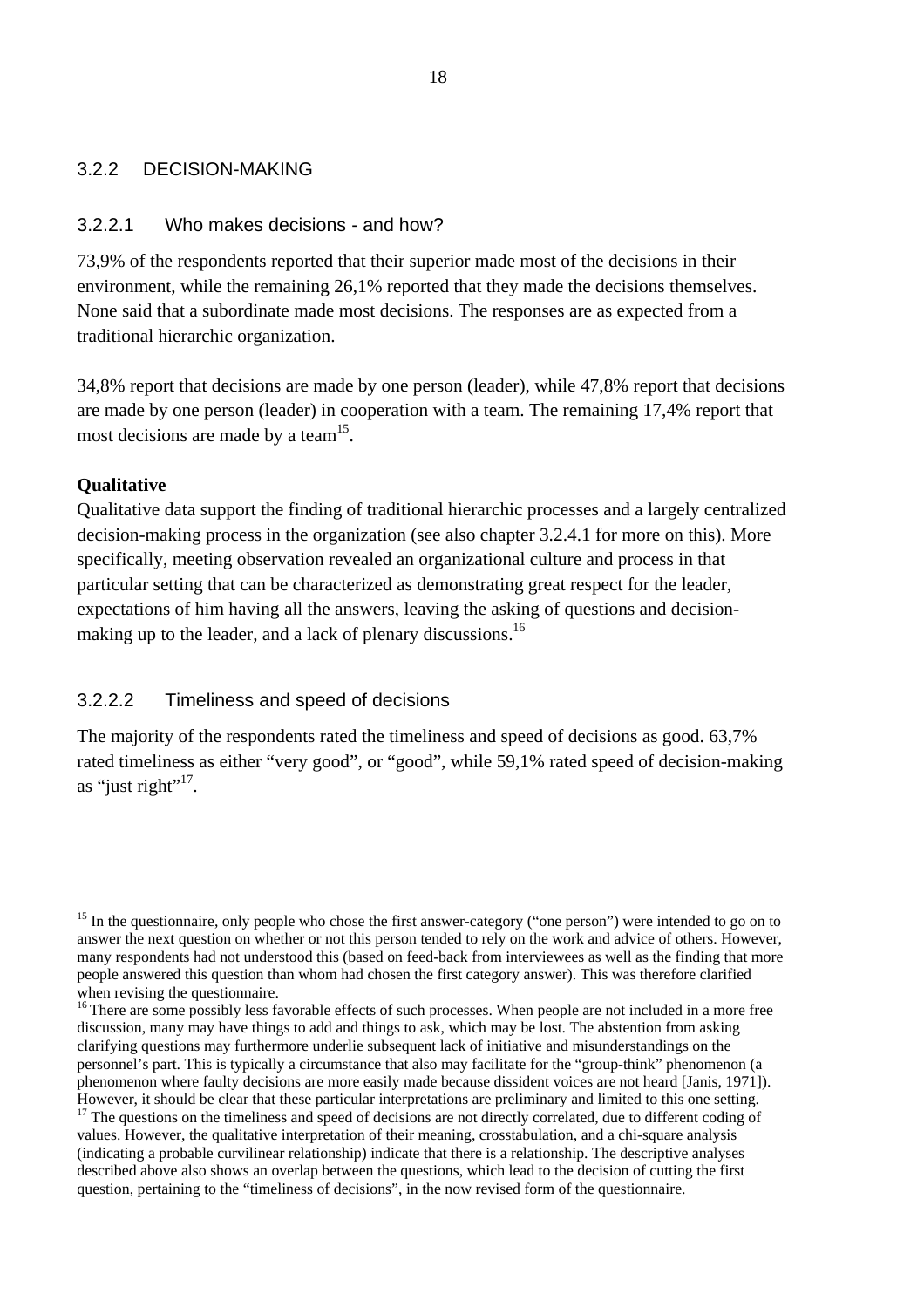#### 3.2.2.3 Quality and success of decisions

The distribution of the answers to the question pertaining to perceived decision quality is presented in the subsequent table (table 2.1). It shows that 68.1% rate decision quality as good or very good, while only 4,5% rate decision quality as poor.<sup>[18](#page-20-0)</sup>

|           | Frequency | Percent |
|-----------|-----------|---------|
| Very good | 3         | 13,6    |
| Good      | 12        | 54,5    |
| 0K        | h         | 27,3    |
| Poor      | 1         | 4,5     |
| Total     | 22        | 100,0   |

*Table 2.1. Decision quality (frequencies).* 

*One respondent did not answer this question*

54,5% rate decisions as successful in some degree, while 9,1% rate decisions as somewhat unsuccessful. The distribution of answers to this question is shown in table 2.2.

*Table 2.2. Decision success (frequencies).* 

|                          | Frequency | Percent |
|--------------------------|-----------|---------|
| NA / difficult to say    |           | 4,5     |
| Very successful          | 3         | 13,6    |
| Partly successful        | g         | 40,9    |
| OΚ                       |           | 31,8    |
| Somewhat<br>unsuccessful | 2         | 9.1     |
| Total                    | 22        | 100,0   |

*One respondent did not answer this question*

 $\overline{a}$ 

As expected, there seems to be a close interrelatedness between the quality and success of decisions. Indeed, the questions had a significant correlation of .491 ( $p=0.027$ ).

<span id="page-20-0"></span><sup>&</sup>lt;sup>18</sup> There was found a possible discrepancy in the understanding of two questions: only one respondent says decision quality is poor, however, 7 respondents say decision quality is a problem. This should have been approx the same if the questions were measuring about the same thing - as intended. It seems that many respondents may rate decision quality as both "ok" and even as "good", while still rating decision-quality as a problem. There is no clue as to why from the qualitative data. However, it seems plausible that the wording of the two questions may have been somewhat confusing and that the first one was understood to pertain to their own environment, while the latter was understood more in general terms. Additionally, there was a negative wording in the second question, which may have given a negative priming effect. Therefore, the second question, on whether decision quality was a problem, was cut in the revision of the questionnaire.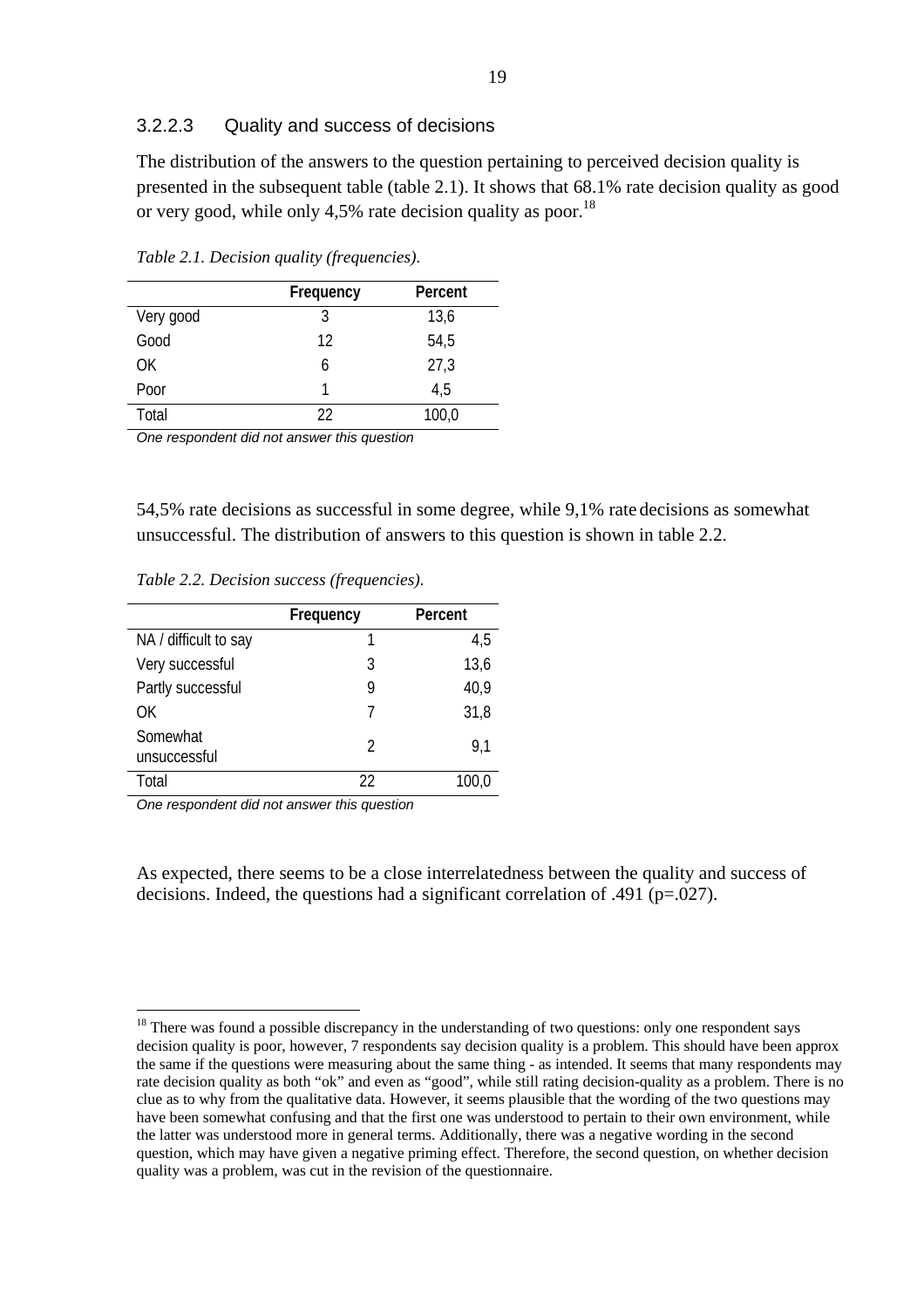<span id="page-21-0"></span>However, people tend to rate the quality of decisions higher than success of decisions. So even though people may rate decisions as good in terms of quality, they may find them to be unsuccessful.

#### **Qualitative**

Qualitative data help increase the understanding of the quantitative findings on the ratings on decision quality and success presented above.

When rating decision quality, people tend to base this on their understanding of the decisionmaking processes. People who rate decision quality highly tend to explain it with what they understand to be a good decision-making process, while those giving low ratings on decision quality tend to see the decision-making process as flawed. On the positive side, explanations could look like this: "Most decisions here are done very well, based on appropriate team-work in a correct and timely manner.", or like this: "There is strong leadership and guidance, better communication than usual, and a very accessible general". On the negative side, people said things like: "Decision quality is often ridiculous – a lot of impulsiveness on the leadership, it seems to me.", and: "Input to decisions are not as complete as they could be. Input to decisions is shaped by what the boss will want. Intermediate leaders are not guiding the process."

People's ratings on decision success appear to be more based on feedback on outcome – both for those rating the decision success positively and negatively. One subject explained that it was "based on feedback from external sources and subordinates".

Thus, the reason for the ratings of decision quality and success seems to be somewhat different, which explains how people sometimes rate decision success to be lower than decision quality. In short, the quality rating seems to be more based on the decision-making process, while the success rating seems to be more of a rating on the feedback on the outcome. According to this, the reason for the success to be rated somewhat lower than the quality, is simply that the feedback on outcome is generally less favorable than the perceived quality of the decision-making processes.<sup>[19](#page-21-1)</sup>

### 3.2.3 LANGUAGE

 $\overline{a}$ 

### 3.2.3.1 English language proficiency level

9 out of 23 in the sample were non-native English speakers. These answered questions on comfort, stress and tiredness to evaluate their level of English proficiency. As table 3.1 below shows, these questions were quite highly correlated. Due to a low variance in distribution on the question on comfort, Spearman's rank-order correlation analysis was applied.

<span id="page-21-1"></span><sup>&</sup>lt;sup>19</sup> There is more variance in the answers on the question on decision success than on the question on quality. Cutting the question on quality to the advantage of the question on success was evaluated. However, the difference in answers were found to add value to the understanding; as indicated in the text, even though people may rate decisions as good in terms of quality, they may still find them unsuccessful. And ratings of both the decision-making process and the outcome of decisions are deemed to be valuable for the continuation of this research.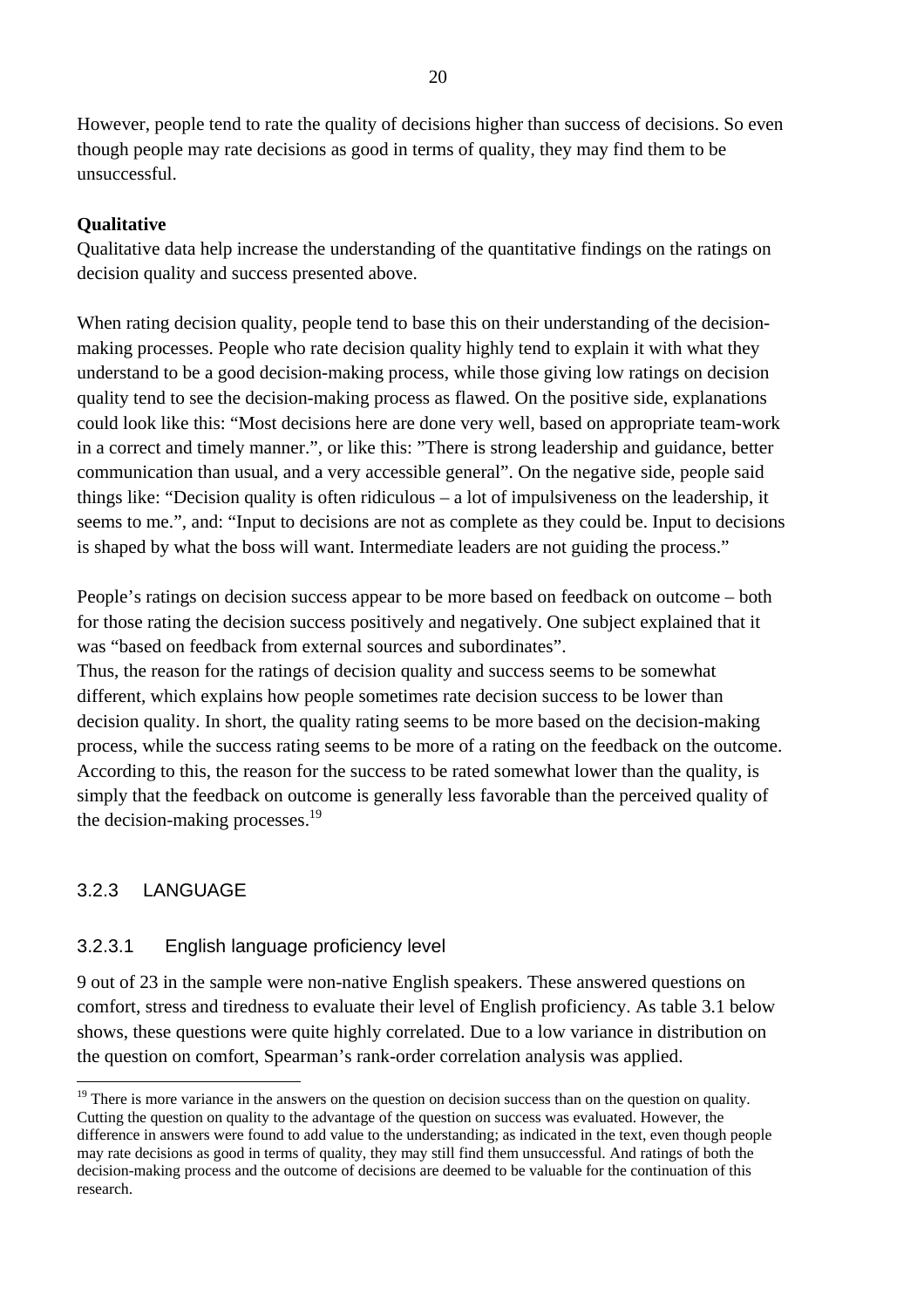*Table 3.1.English language comfort level: Relationship between comfort, stress and tiredness. Spearman's rho. N = 9* 

|                               | Feeling stressed<br>Feeling tired |
|-------------------------------|-----------------------------------|
| Feeling comfortable<br>$674*$ | .846**                            |

 $\overline{p}$  o <.05 \*\* p < .01

 $\overline{a}$ 

However, the frequency distribution shows that there is very little variance in the answers to the question pertaining to how comfortable people were using the English language in their work. Moreover, 40% said they were very comfortable and 60% said they were quite comfortable with using English. However, 44,4% said they either sometimes or often became more stressed when working in English, and 75% said they either sometimes or often became more tired when working in English. This may indicate that the question about comfort only confirms what we suspected; that when asked directly, people tend to rate themselves higher on English proficiency than what their real proficiency level is at. This is understood to be caused by the high social desirability of speaking good English. Therefore, English proficiency level seems to be more accurately captured by the more indirect questions on feelings of stress and tiredness $^{20}$ .

The respondents' answers to the question about tiredness come closest to how people see it from the outside. Respondents claim that their colleagues either sometimes (83,3%) or often (16,7%) have problems understanding or making themselves understood in English. This corroborates the indication made above, that there is a tendency to underreport one's own language deficiencies due to the social desirability of speaking good English.

### 3.2.3.2 Language and the choice of medias of communication

Two questions measured whom the respondents communicated most with in writing (by computer) and orally. Crosstabulation shows that answers to the two questions are almost exactly the same (table 3.2 below)<sup>21</sup>. This indicates a lack of difference in which means of communication people choose when communicating with native English speakers or nonnatives.

<span id="page-22-0"></span> $20$  Due the problem of social desirability affecting the answers to the question of comfort and the low variance in answers, and the fact that it seems better covered by the questions on stress and tiredness, the question on comfort was cut when revising the questionnaire.<br><sup>21</sup> Due to this overlap, these two questions are condensed down to one question about communication in the

<span id="page-22-1"></span>revised form of the questionnaire.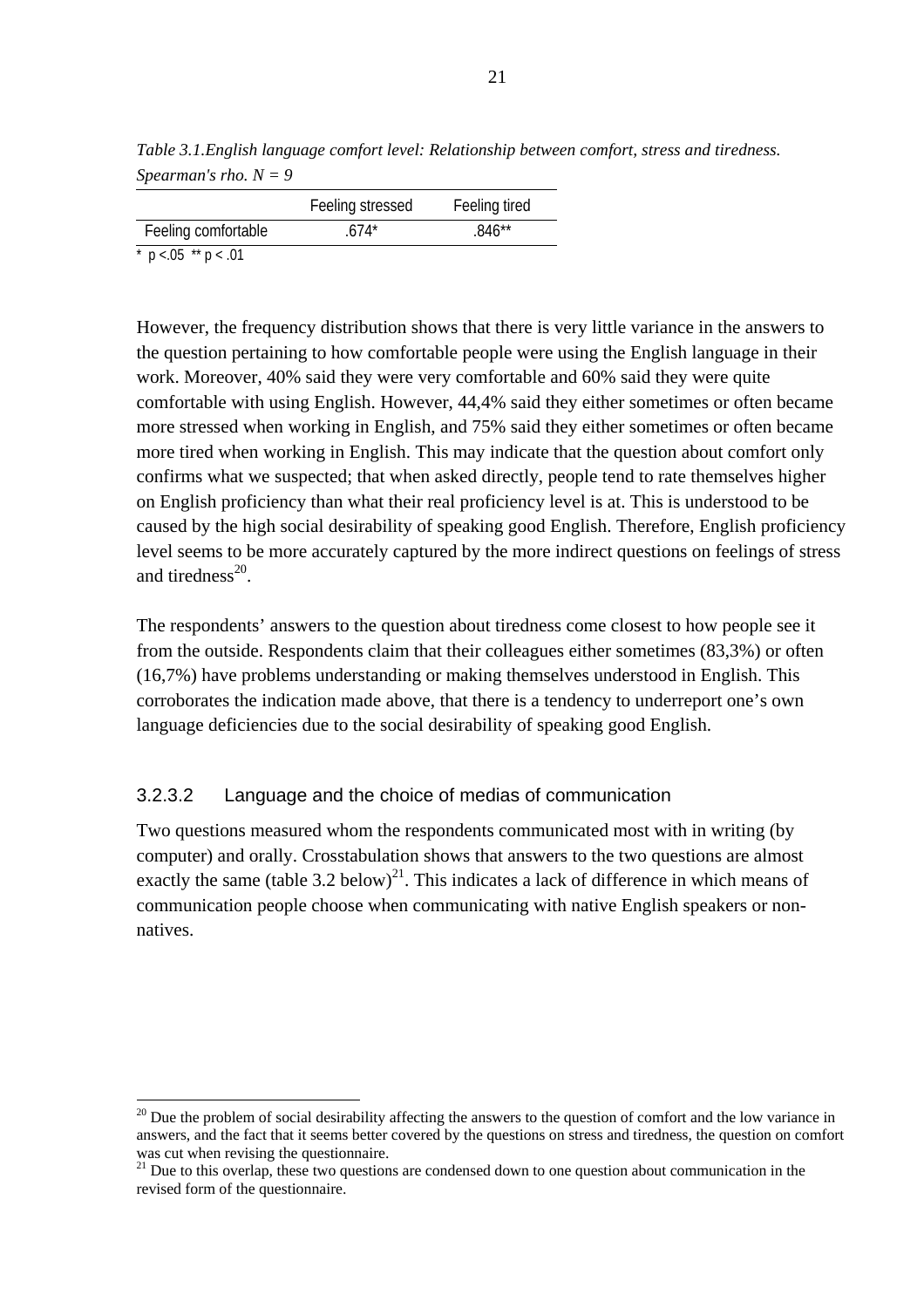|                             |                                |                            | Communicate most with orally      |                                    |       |
|-----------------------------|--------------------------------|----------------------------|-----------------------------------|------------------------------------|-------|
|                             |                                | Native English<br>speakers | Non-native<br>English<br>speakers | Speakers of<br>my mother<br>tonque | Total |
| Communicate<br>most with in | Native English<br>speakers     | 9                          |                                   |                                    | 10    |
| writing/computer:           | Non-native English<br>speakers |                            | Q                                 |                                    | 10    |
|                             | No difference                  |                            |                                   |                                    |       |
| <b>Total</b>                |                                | 10                         | 10                                |                                    | 21    |

*Table 3.2. Crosstabulation: Whom the respondents communicate most with in writing/by computer, and whom they communicate most with orally.* 

However, a question on personal preference for the use of oral versus written medias of communication seem to indicate a slight preference towards written medias of communication for non-English speakers.<sup>22</sup> This is shown in the crosstabulation below (table 3.3).

*Table 3.3. Personal preference for the use of oral versus written medias of communication and whether the person is a native English speaker or not.*

|                       |     |      | Comm. preference |         |       |  |
|-----------------------|-----|------|------------------|---------|-------|--|
|                       |     | Oral | No preference    | Written | Total |  |
| <b>Native English</b> | No  |      |                  |         |       |  |
| speaker?              | Yes |      |                  |         | 14    |  |
| Total                 |     |      |                  |         |       |  |

The question is how English proficiency level affects non-English speakers; is there a further difference depending on how well they speak English? Crosstabulation below shows the relationship between communication preference and language proficiency (sumscore<sup>23</sup>) (table 3.4).

 $\overline{a}$ 

<span id="page-23-0"></span> $22$  On the basis of qualitative answers, the question about a preference for oral or written medias of communication was rewritten and expanded to include more details about when they may prefer one in favor of the other.

<span id="page-23-1"></span> $23$  The English language proficiency sumscore was calculated from the three questions aiming to measure this; the questions on comfort, stress and tiredness (presented in the preceding chapter).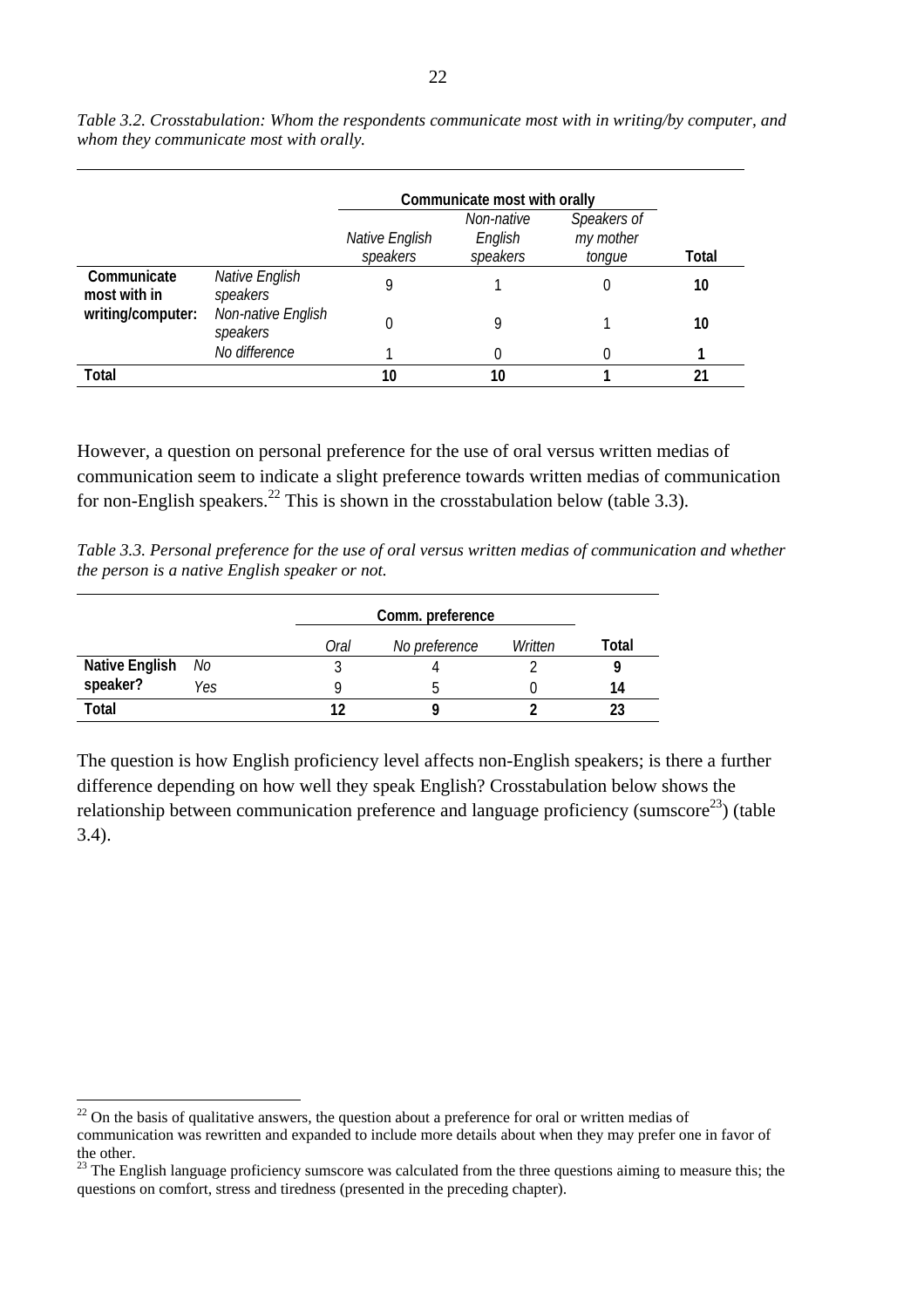|                      |   |      | Comm. preference |         |              |  |  |
|----------------------|---|------|------------------|---------|--------------|--|--|
|                      |   | Oral | No preference    | Written | <b>Total</b> |  |  |
| Language proficiency | 2 |      |                  |         |              |  |  |
| score*:              |   |      |                  |         |              |  |  |
|                      | h |      |                  |         |              |  |  |
|                      |   |      |                  |         |              |  |  |
|                      |   |      |                  |         |              |  |  |
| Total                |   |      |                  |         | 8            |  |  |

*Table 3.4. The relationship between communication preference and language proficiency (sumscore).* 

\*A high score reflects a high degree of perceived language proficiency.

There are evidently too few respondents to conclude anything about a relationship here at this stage. However, there seems to be a slight tendency for non-native English speakers who have a lower English language proficiency level, to prefer written medias of communication. The qualitative data presented below adds to the understanding.

#### **Qualitative**

 $\overline{a}$ 

Indications from the interviewees reveal that the choice of oral or written medias of communication may depend on several circumstances, such as language (of both the receiver and the sender: native/non-native English speaker)<sup>24</sup>, hierarchy (message to superior or subordinate), time (shortage), and familiarity (how comfortable you are with the person). Except when the choice is due to time shortage, people's preference for oral communication is generally based on face-to-face interaction.

People claim to choose oral communication first of all because they can get immediate feedback on the other party's understanding and can, if necessary, clarify the message. This is especially understood to be an advantage when communicating with non-native English speakers. However, several interviewees experienced that the telephone was the least well functioning medium when communicating with non-native English speakers. Furthermore, the choice of oral means of communication was deemed to depend on whether or not they felt comfortable with the person they were communicating with.

Written medias of communication were often chosen by the interviewees if the message was of high importance, so that the receiver could keep it for reference. The possibility of keeping the message for reference was deemed to be of even greater importance when communicating with non-native English speakers. The written communication allows the non-natives more time and the option to consult co-workers if they should need a clarification of meaning. This would explain the slight tendency found in the quantitative data for non-native English speakers who have a lower English language proficiency level, to choose written medias of communication.

<span id="page-24-0"></span> $24$  For the development of the questionnaire, these qualitative findings lead to the specification and expansion of the question pertaining to personal preference for oral or written communication. More specifically, in the revised form of the questionnaire specifications were included, on whether the question pertained to receiving or sending information, and whether the other was a native or a non-native English speaker.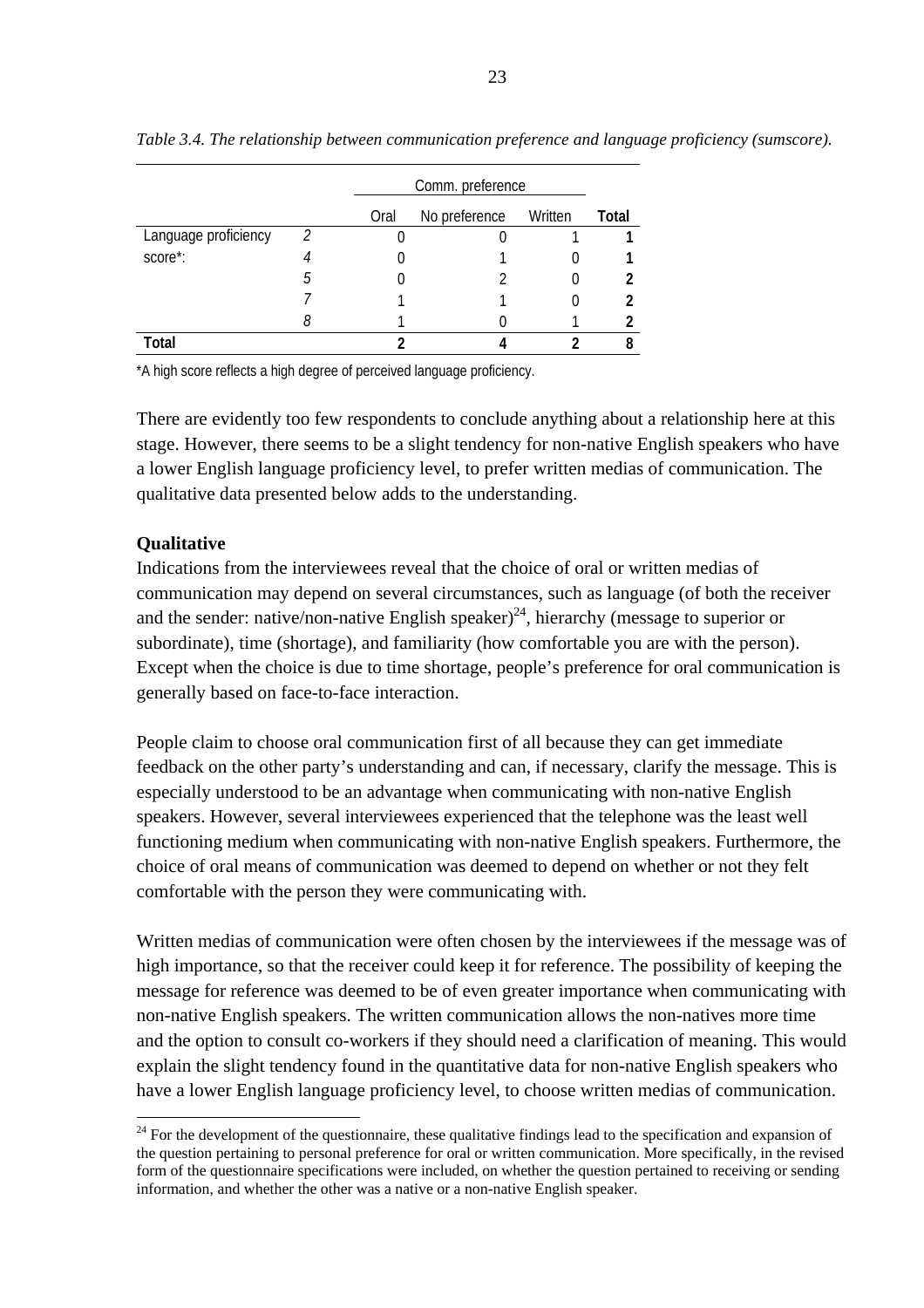Communicating in writing would in this way help prevent people, especially non-native English speakers, from too quickly claiming to have understood something that they in reality may not have understood. Written means of communication were also chosen when they needed to give the same message to many people. Furthermore, written means of communication were preferred if they felt uncomfortable with the other person. Finally, some said that they chose written means of communication when communicating with subordinates, while oral when communicating with their superior.

Making sure that the receiver had understood the message, seemed to be the most obvious concern for the people I spoke with. This was the reason given by both people who preferred written and oral communication. However, on a personal level, some individuals appeared to be more comfortable in a face-to-face situation, while others preferred the computer.

# 3.2.3.3 Language and communication patterns

Analysis of native English speakers and non-native English speakers was carried out in order to examine whether there were any differences between the two groups in whom they communicated most with (native English speakers or non-native English speakers). Crosstabulation showed no indication of any difference.

Further analysis of non-native English speakers was carried out in order to examine whether there were any differences in language proficiency between those who communicated most with native English speakers and those who communicated most with non-native English speakers. A t-test showed no difference in mean language proficiency score between the two groups.

Thus, neither language proficiency nor whether the person is a native English speaker or not seem to affect whom the personnel choose to communicate with. Qualitative data also supports this understanding. Interviewees generally pointed to organizational procedures and the composition of people in the organization as the reason for whether they communicated most with native English speakers or non-native English speakers.

### 3.2.3.4 Language and power relations

It was expected that language proficiency might influence power relations. There were four questions aiming to measure language-related power relations. These focused on: persuasion, understanding of another person's point of view, domination in cooperative situations, and the act of interrupting. 66,6% of non-native English speakers said that they sometimes or often found it harder to persuade their colleagues of their ideas in English than in their native language. But a lot fewer, 22,2% of non-native English speakers, said that they sometimes or often were interrupted more when communicating in English than in their native language. 81,8% of the respondents found it harder (sometimes, often or very often) to understand nonnative English speakers point of view than native English speakers. 95,5 % of the respondents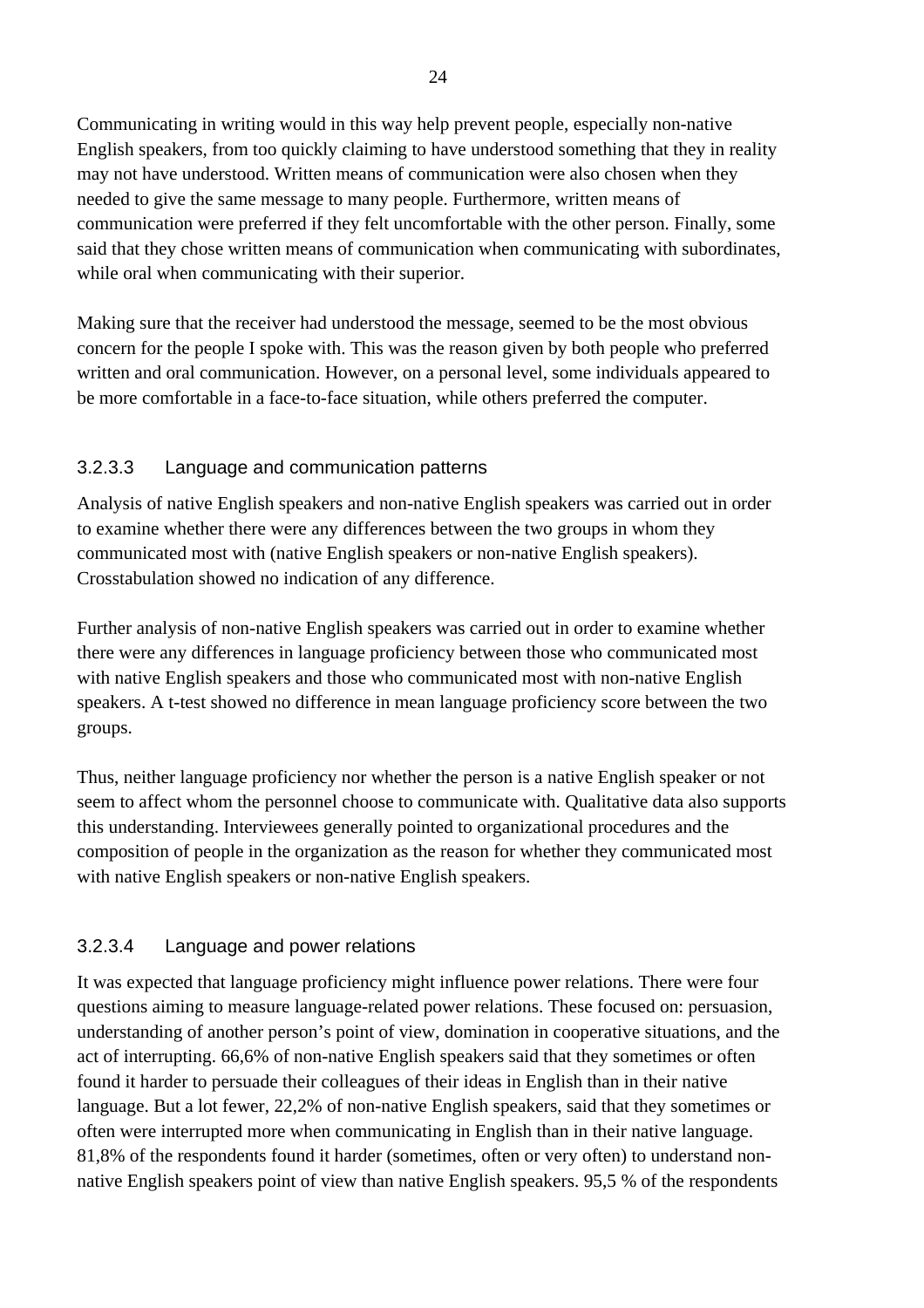<span id="page-26-0"></span>found native English speakers to dominate (sometimes, often or very often) cooperative situations more than others.

From this, we understand that a great majority of the respondents found it harder to understand non-native English speakers point of view than native English speakers, as well as finding native English speakers to dominate in cooperative situations in this organization. This seems like a logic connection. Indeed, these two variables were significantly correlated (.543, p=.009).

In other words, the great majority who perceive native English speakers to dominate, also tend to perceive non-native English speakers to have problems making themselves understood in English.

There were not found any significant differences between native English speakers and nonnative English speakers on the variable pertaining to domination. However, there seems to be a tendency for native English speakers to rate the difficulties of understanding non-native English speakers' point of view as higher than what non-native English speakers seem to do. This is shown in the crosstabulation below (table 3.6). There was found a significant correlation of .428 ( $p=0.047$ ) between the two variables. This is in line with the findings reported in chapter 3.2.1.4; native English speakers were also found to rate language as a more important obstacle to information-sharing than did non-native English speakers.

|                            |     |              | Finding non-native English speakers to have problems making<br>themselves understood |           |       |            |        |
|----------------------------|-----|--------------|--------------------------------------------------------------------------------------|-----------|-------|------------|--------|
|                            |     | <b>Never</b> | Seldom                                                                               | Sometimes | Often | Very often | Total  |
| Native English<br>speaker? | No  |              |                                                                                      |           |       |            |        |
|                            | Yes |              |                                                                                      |           |       |            | 13     |
| Total                      |     |              |                                                                                      |           |       |            | $\sim$ |

*Table 3.6 Relationship between being a native English speaker and finding that non-native English speakers often have problems making themselves understood.* 

# 3.2.4 ORGANIZATION

# 3.2.4.1 Organizational changes

In order to measure organizational changes made in the exercise-organization, there were questions pertaining to whether the personnel experienced the organization and processes as different compared to what they were used to. 87% of the respondents rate the organization that they are in during the exercise as different from what they are used to.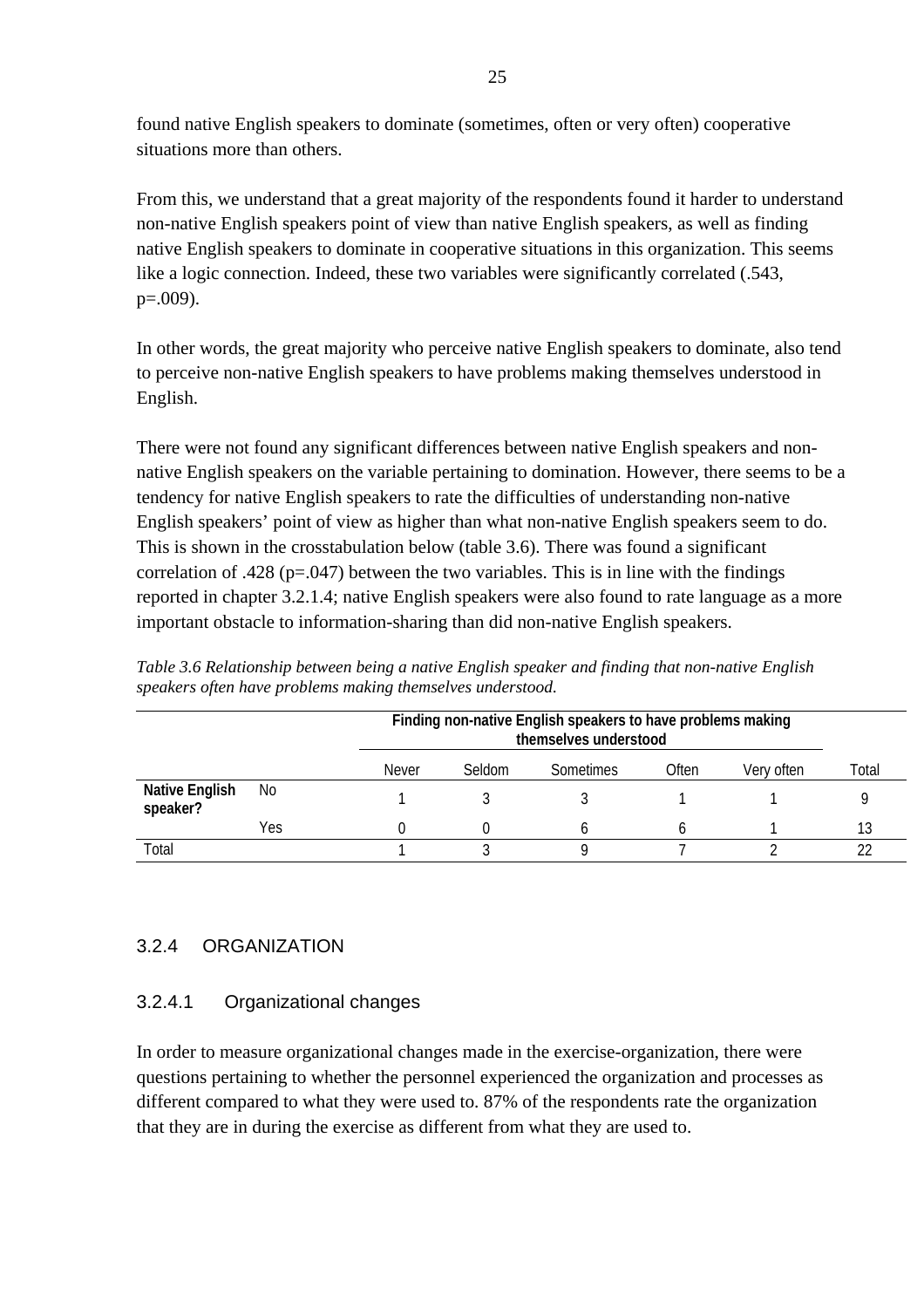Three questions were asked in order to decide some of the details of the organizational changes introduced, pertaining to the respondents' perception of the hierarchy,

centralization/decentralization, and flexibility of this organization compared to what they were used to. The subsequent two tables show the distribution of answers to the questions on hierarchy and on centralization/decentralization (table 4.1 and  $4.2$ )<sup>25</sup>.

*Frequency Percent* Much flatter 6 26,1 A bit flatter 5 21.7 No difference 7 30.4 A bit more hierarchic 5 21.7 *Total 23 100,0*

*Table 4.1. Level of hierarchy.* 

 $\overline{a}$ 

*Table 4.2. Level of centralization/decentralization.* 

|                          | Frequency | Percent |
|--------------------------|-----------|---------|
| Much more decentralized  |           | 8.7     |
| A bit more decentralized |           | 30,4    |
| No difference            | 6         | 26.1    |
| A bit more centralized   | 6         | 26,1    |
| Much more centralized    | 2         | 8.7     |
| Total                    | 23        | 100.0   |

The frequency table 4.1 shows that people nearly equally often think the organization here is more centralized, the same, or more decentralized than what they are used to. Table 4.2 indicate that there is about two times as many people who think this organization is flatter than what they are used to compared to those that think it is more hierarchic. The second largest group of respondents (30,4%) think this organization is about the same as they are used to.

The distribution of answers presented above indicates that the hierarchy may have been flattened in this organization, but also that this has not been accompanied by an equal amount of decentralization. Indeed, there was found no relationship between degree of hierarchy and decentralization ( $r = .062$ ,  $p = .778$ ). Crosstabulation could not demonstrate any relationship between the two variables either. One of the respondents who rated the organization as more centralized explained that; "This is contradictory to what they are preaching, even though it (the organization) usually also is centralized." Another one said it like this: "Intermediate leaders are not empowered to make decisions, so sometimes there is a chokepoint from the top for guidance." One respondent also saw it from the other side; he indicated that there was a

<span id="page-27-0"></span><sup>&</sup>lt;sup>25</sup> Frequency-tables show a quite good spread in answers. Hence, questions are kept in their current form in the revised questionnaire.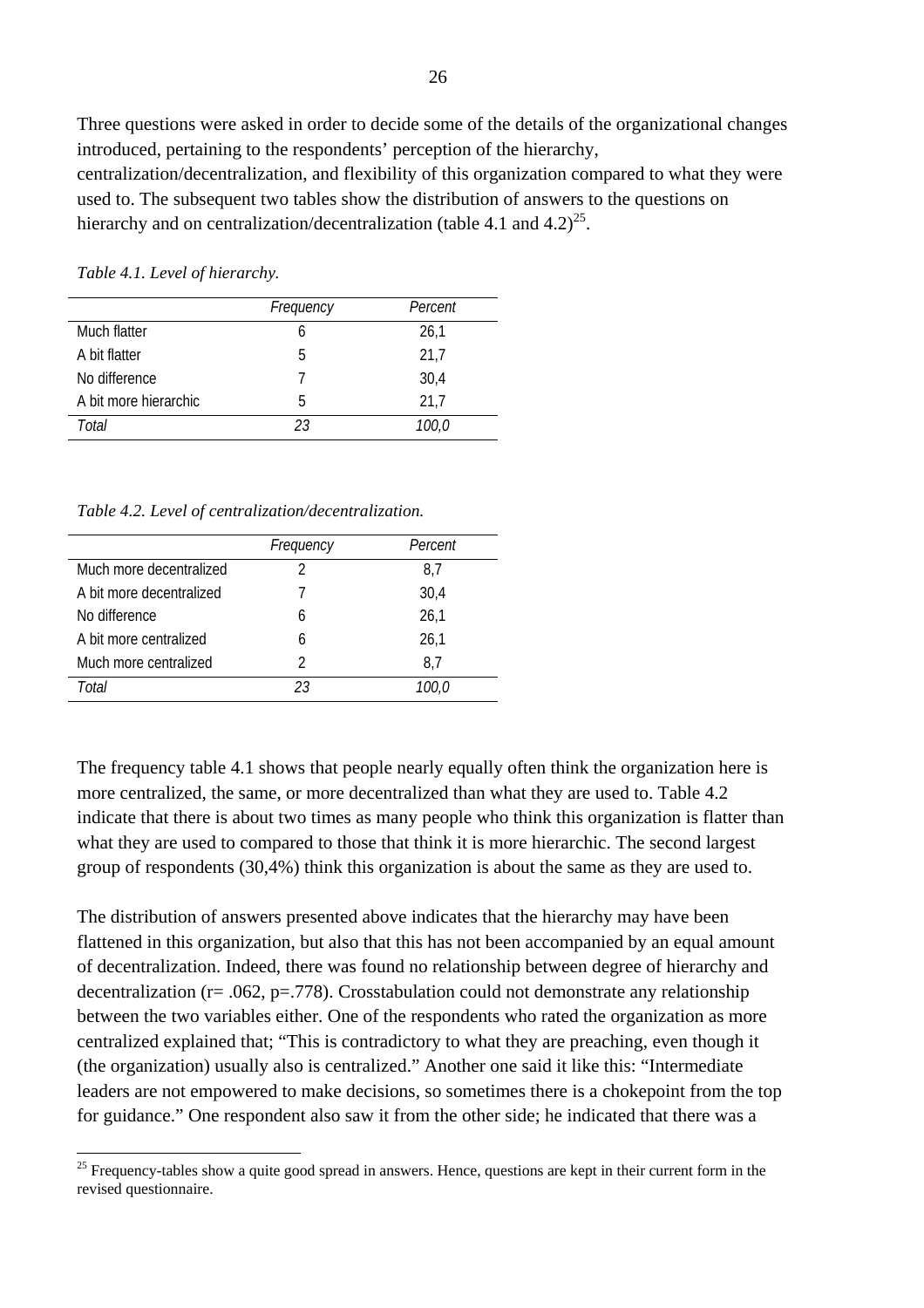problem of subordinates forwarding too many questions to their superior out of convenience<sup>26</sup>. The latter two comments indicate, from two different standpoints, negative consequences when centralization accompanies a flattening of the hierarchy (which is further elaborated on in the discussion, chapter 4.4).

4,3% found the organization to be a lot more flexible, 52,2% found the organization to be a bit more flexible, while 26% found it either to be a bit or much less flexible. There was found a quite large correlation between perceived decentralization and flexibility ( $r=.618$ ,  $p=.002$ ), indicating that people who found the organization to be flexible also tended to find the organization to be decentralized. This confirms the classic finding of a link between centralized organization and inflexibility (see e.g., Morgan, 1997; Roman, 1997; Bjørnstad, 2004).

Only one of the organizational variables included in the questionnaire, degree of centralization, was significantly correlated with the variable, "rating the organization as different from usual" (r=.548, p=.007). The variables, perceived difference in degree of hierarchy and flexibility, are only moderately and not significantly correlated with the perception of change (i.e., r=.312, p=.147, and r=.317, p=.317, respectively). However, being that there were only 22 respondents, significance can be difficult to obtain.

Stepwise regression analysis was furthermore conducted in order to check how well the variables (hierarchy, centralization, flexibility)<sup>27</sup> explained why people rated the organization as changed in this exercise. Degree of centralization turned out to explain 29,4% of the variance (adjusted  $R^2 = 26,1\%$ , p=.007). See table 4.3 below.

*Table 4.3. Regression analysis: Ability of the variable, degree of centralization, to explain why people rated the organization as changed in this exercise.* 

| Tanca the Organization as changed in this exercise. |      | ۲F  | Beta |       |      |  |
|-----------------------------------------------------|------|-----|------|-------|------|--|
| Constant                                            | 44z  | 428 |      |       | .313 |  |
| Degree of centralization                            | .580 | 196 | .543 | 2.959 | .007 |  |

Adding the other variables (hierarchy and flexibility) to the model did not increase its explanatory value. Indeed, it turned out to explain less of the variance (Adjusted  $R^2$ =22,6%,  $p=.050$ ).

# **Qualitative**

 $\overline{a}$ 

Qualitative data gives some insight into how and why the respondents, in their own words, perceive the organization as different. In general, they explain why they rated the organization as different by pointing to changes in organizational structure. One said that, "HQ is a stovepipe organization, this is not at all. It is quicker and there is a cross-flow of ideas.".

<span id="page-28-0"></span> $26$  He found this problem to be accentuated by the use of computers, since, as he said, "they (computers) are impersonal and makes it too easy to ignore a message".<br><sup>27</sup> The independent variables were recoded for this analysis, so that high scores represented change in any

<span id="page-28-1"></span>direction (in line with the scoring of the dependent variable).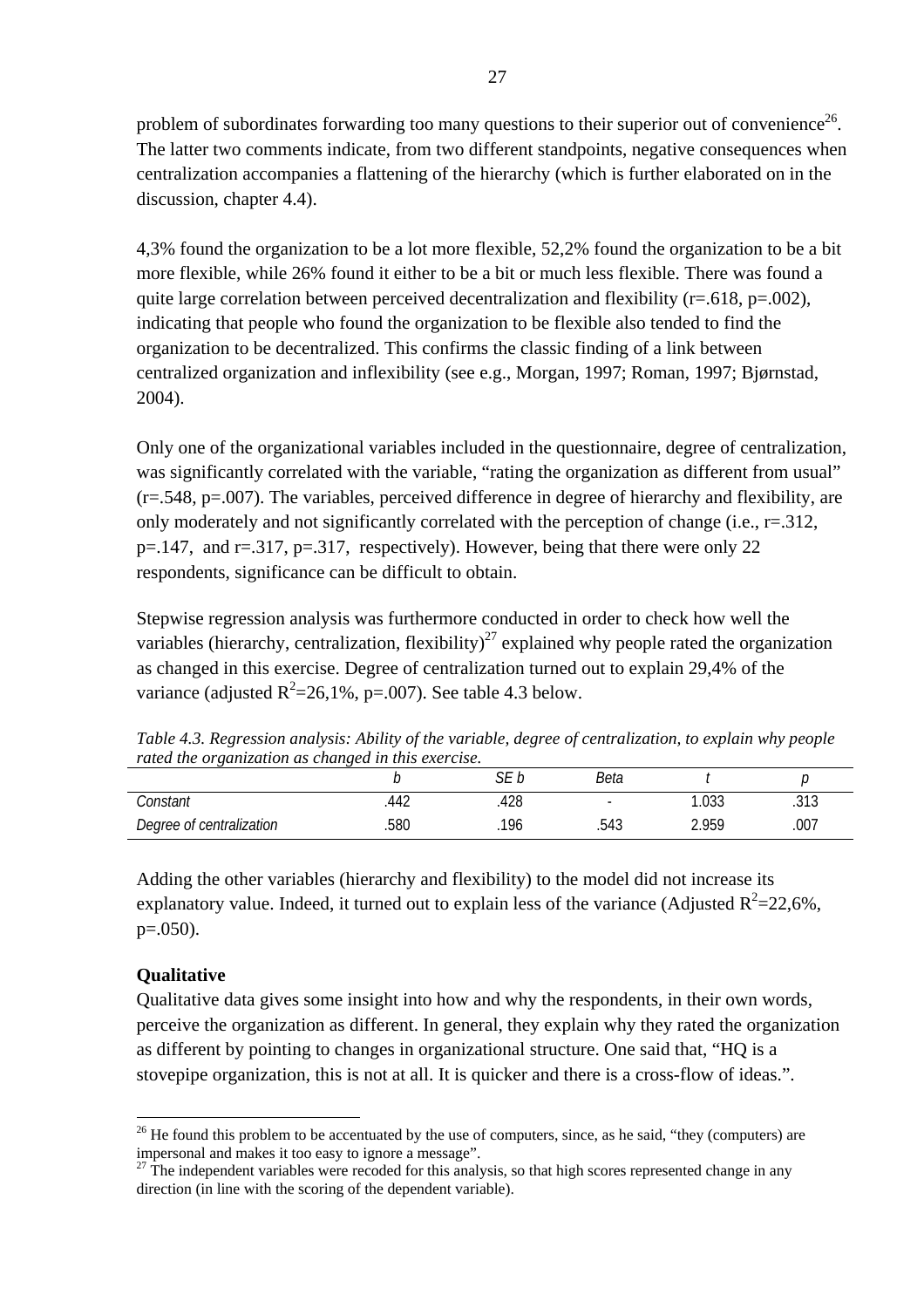Another one said it like this: "It has changed from J-structure to effects structure (EBO). It combines different expertise differently". Another view of the change is represented by the following statement: "There is not as many people required (in this organization), but there is not always true experts in the positions."

The qualitative data presented indicate that people may not primarily think of variations in hierarchy, centralization and flexibility when they rate organizational changes. However, the "stovepipe" organization that many interviewees were pointing to is a type of organization that is based on the principles of hierarchy, indicating that even though people may not extract the variables as we do in research, they may include them as part of a more complex understanding of organizational changes. Additionally, the last statement pointed to above, also reflect changes in roles and responsibilities, which is further covered in the next chapter  $(3.2.5).$ 

### 3.2.4.2 Perceived success of organizational changes

This variable indicates to what degree the organizational changes in this exercise are perceived to be a success by the personnel<sup>28</sup>. 54,6% of the respondents perceive the new organization as better in some degree, while 31,8% perceive it as poorer.

Taking into consideration the confusion that any organizational change induces, one may claim the changes to have been a success as there is a majority who have rated the changes to be for the better. At the same time, this is only a moderate majority, indicating that there is room for improvement.

There was found no relationship between organizational changes per se or the type of organizational changes, and the rating of the organizational changes. In other words, there were no statistical differences in how people rated the organization depending on perceived organizational changes or type of organizational changes.

#### **Qualitative**

 $\overline{a}$ 

Qualitative data provides some further insight into why people rated the organization as they did. The reasons given for rating the organization as "better now", includes finding decisionmaking and information flow faster, team processes better, organization flatter, and goalachievement more in focus than what they were used to from their daily work. Here are some examples of statements that were made:

*"The team work is more complicated, but much more effective."* 

*"Decisions can be made faster because of the relatively flat organization."* 

<span id="page-29-0"></span> $28$  Comparing the distribution of answers to the question on organizational change with this question on whether the change was to the better or worse shows that people who report no organizational change also report "no difference" on the question of success (13% on both questions). This should indicate that the questions have been understood in the way it was intended.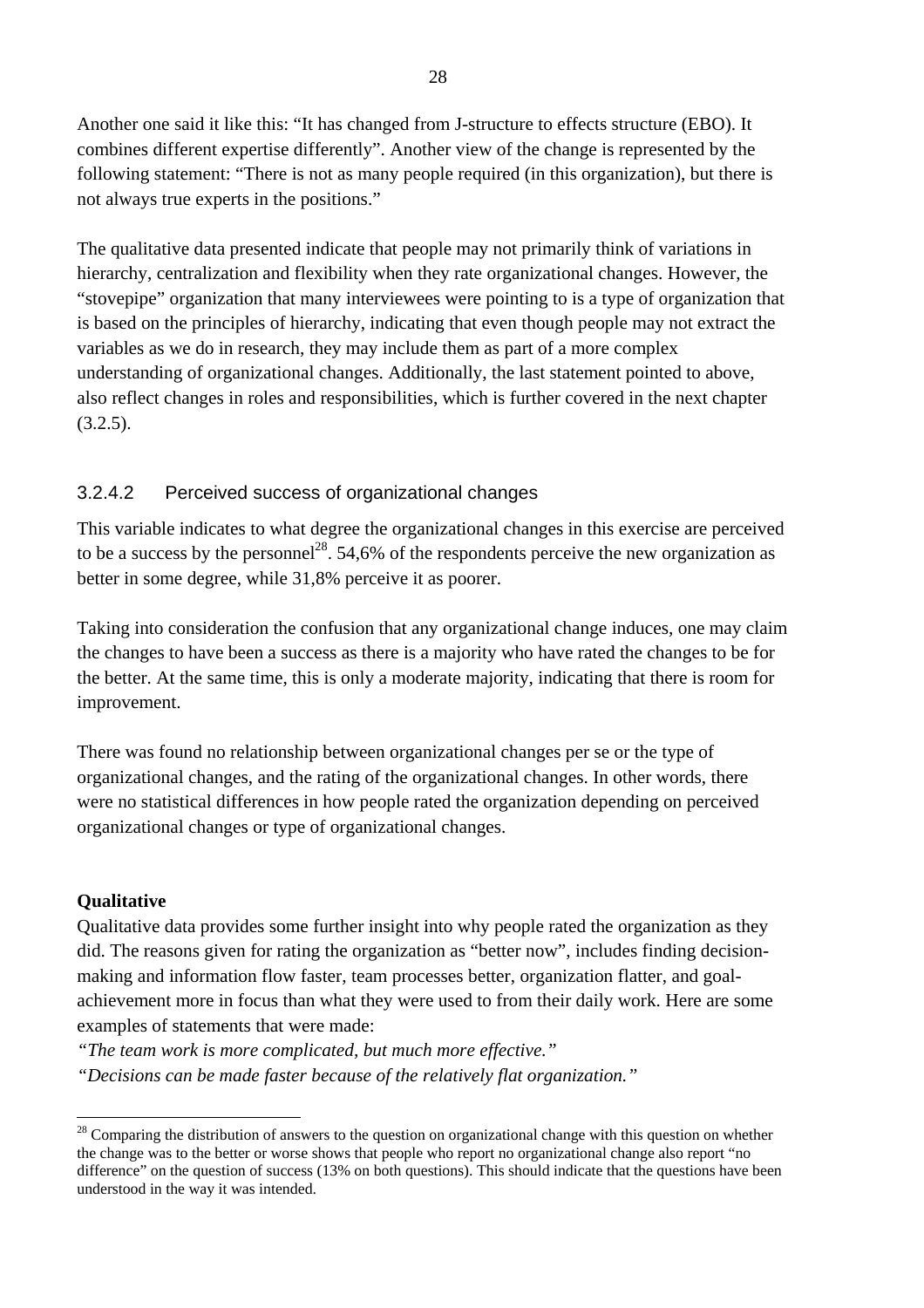*"Information-flow is quicker." "There is more focus on achieving the goal."*

On the negative side, people rated the organization as "poorer now", because they found the organization to be bureaucratic, that there was micromanagement, that there had been too little time for preparation, that there was a lack of manning, and that the information did not always reach everyone. Following is a couple of examples:

*"It is not very well organized; information does not always reach everyone". "It is hard to work with NATO bureaucracy."* 

# 3.2.4.3 The interrelatedness of organization (hierarchy, centralization, flexibility) with decision-making and information-sharing (communication, obstacles)

In order to see whether organizational variables such as hierarchy, centralization and flexibility influenced decision-making and information-sharing, correlations and regression analyses were performed.

There was found no significant relationship between the organizational variables and decisionmaking, nor between the organizational variables and the rating of organization/procedures as obstacles for information-sharing.

Correlation analyses also showed no significant relationship between type of organization and communication pattern in terms of information-sharing/requesting/seeking. Nevertheless, regression analysis was performed for the only two variables that showed an almost significant relationship in the correlation matrix, centralization and receiving information requests from superior<sup>29</sup>. These were in fact negatively correlated (r=-.409, p=.053), which means that the more centralized the respondents found the organization the less requests they experienced to receive from their superior. This could indicate that the respondents tended to experience the organization as more decentralized when their superior made more contact in terms of information requests (the only measure of the respondents perception of the superiors initiative to communication with him/her here). Degree of centralization explained 16,7% of the variance (adjusted  $R^2$ =12,8%) in receiving information requests from superior. See table 4.4 below.

*Table 4.4. Regression analysis. Ability of the variable" information-requests from superior", to explain variation in perceived degree of centralization.* 

|                                |                    | $\sim$ $-$<br>ັ | Beta     |          |     |
|--------------------------------|--------------------|-----------------|----------|----------|-----|
| formation-requests from<br>Int | $F F \Omega$<br>ь. |                 | $-0.409$ | $-2,055$ | 053 |
| superior                       | , J J Z            | ر ں ے,          |          |          |     |

When using the sumscores for the communication with subordinate, superior and equal, there was found no relationship with organizational variables.

 $\overline{a}$ 

<span id="page-30-0"></span> $29$  The non-significance of this result was deemed to be due to the low number of respondents.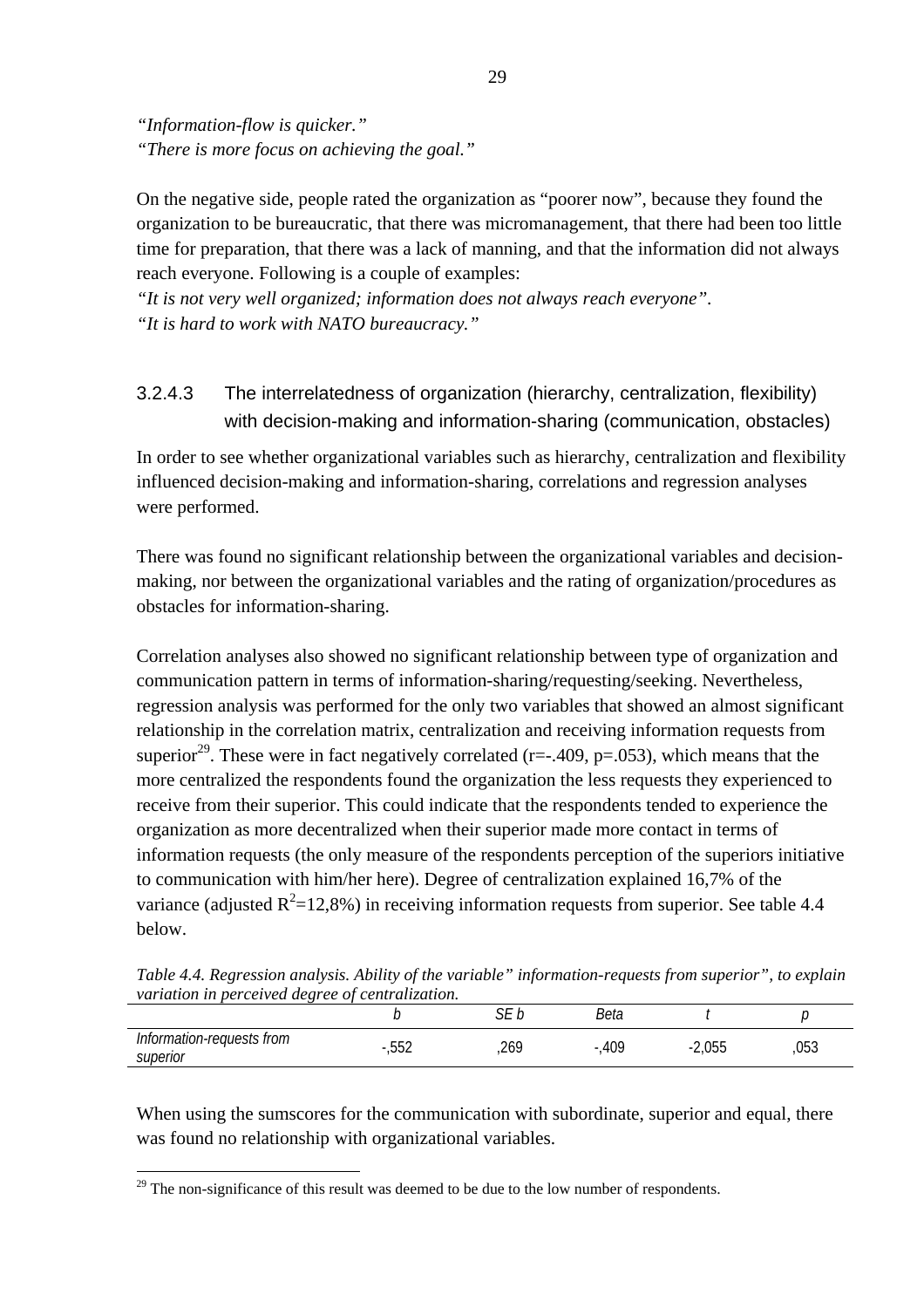### <span id="page-31-0"></span>3.2.5 GROUP ROLES AND PROCESSES

#### 3.2.5.1 Tasks and responsibilities (group roles)

Four questions aimed to measure the respondents' role in the group/team and organization; whether their tasks and responsibilities were different in this organization compared to usual, whether this meant more, less or the same amount of responsibilities compared to usual, and how they liked it, both in terms of having experienced a change in tasks and responsibilities per se and in terms of an increase in responsibilities.

69,6% reported that their tasks and responsibilities were different from usual in some degree and 52,6% found the change to be for the better. 52,1% reported to have more responsibilities compared to usual and 55,4% rated that they liked the change in amount of responsibilities. The two questions measuring how the respondent rated the change per se (second question) and how the respondent liked the change in amount of responsibility (last question) were significantly correlated  $(r=.543, p=.016)$ . This was not surprising, due to the questions' relatedness in meaning<sup>30</sup>. In addition, the two latter questions were significantly correlated (r=.477, p=.025), indicating that the respondents tended to like an increase in tasks and responsibilities.

#### **Qualitative**

 $\overline{a}$ 

Interviewees generally explained that their job in this exercise was different from usual because the peacetime organization, in which they had their daily job, was very different. Many people also worked in different areas here than what they usually  $\text{did}^{31}$ . This change, however, some people found to be for the better, others found to be for the worse. It was explained to us that many people were not used to deploying, and that some of them actually never had deployed, which meant that they "were in for some frustrations", as one put it. This interviewee called it a "paradigm shift", and further said about this exercise that; "some were still very resistant (to change) while others were more accepting". The reason for such frustrations, is well explained in the following comment: "There is not always true experts in the positions; you get a role and need to fill it even if you have no expertise on it."

Some people found themselves to have less responsibility in this organization, which they tended not to like. One respondent explained that he had less responsibility here "due to centralized control". He also said that he was "normally a lot more independent and empowered in his role". This reflects back on the former chapter; the respondents tended to rate this organization as more centralized than what they were used to.

<span id="page-31-1"></span><sup>&</sup>lt;sup>30</sup> Based on this obvious overlap in meaning, which was also pointed out to us in the interviews, the first question was cut in the process of revising the questionnaire.<br><sup>31</sup> The following comment gives us an example of this: "In 'real life' I am in an IT-support role. In this

<span id="page-31-2"></span>organization I am involved in intelligence gathering and dissemination via known intelligence methodology."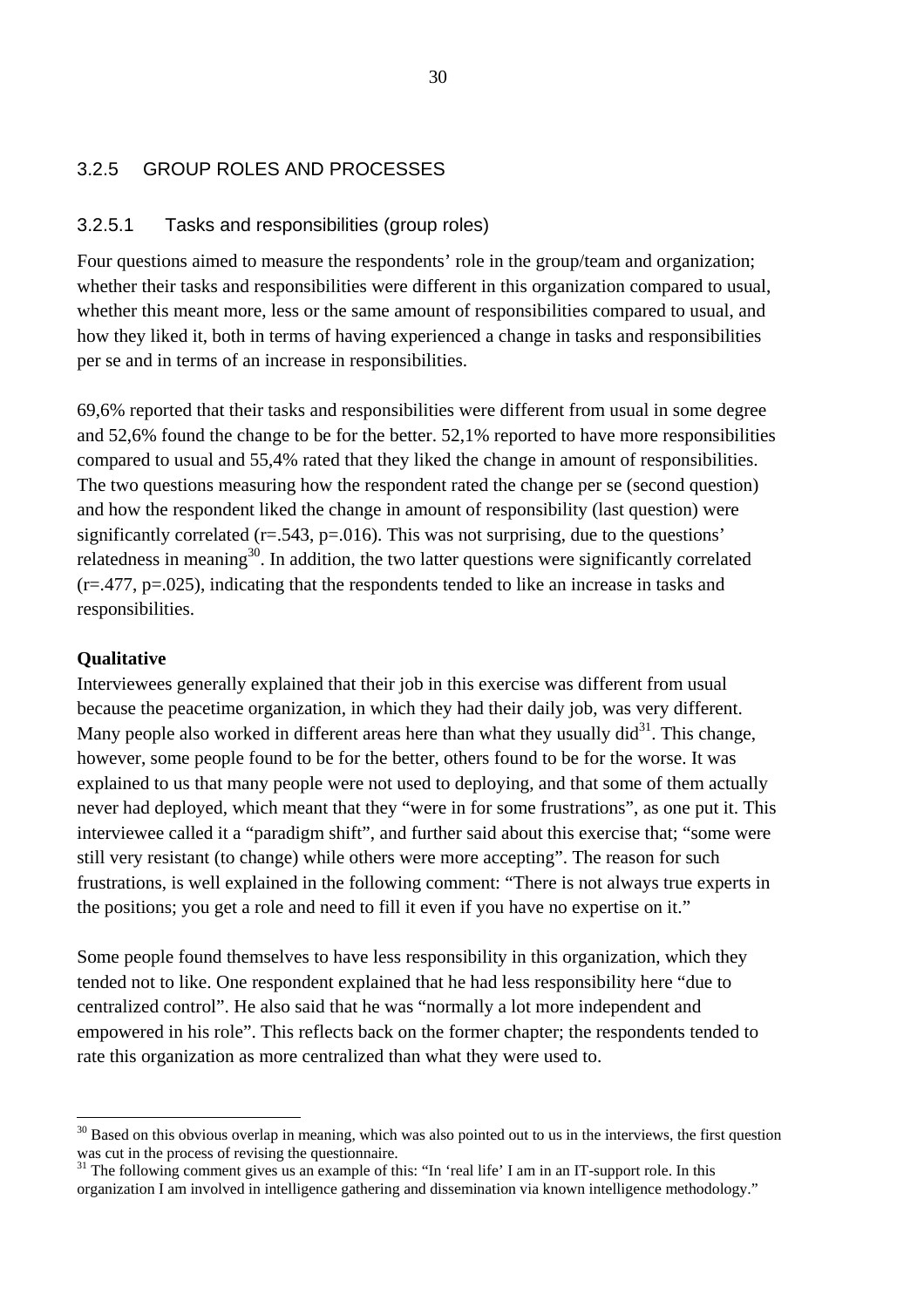Another comment on tasks and responsibilities says more about the division of responsibilities per se: "Many does not want to do more than what is within their domain, which is a big problem here since the structure is changed. So, some get too busy and others far too little busy." This comment explains why some people report that they have too much to do while others report that they have too little to do. Furthermore, the statement points to the problem often found in bureaucratic type organizations (see e.g., Morgan, 1997), of people becoming, not only very good at doing what is within their area of responsibility, but also at not doing more than this. Thus, the organizational changes introduced here could represent an easing up of the strict division of responsibilities typical of bureaucratic organizations.

#### **Relationship to organization**

Analyses were performed in order to see whether the respondents' view of the organization interacted with their views on their tasks and responsibilities. Rated difference in tasks and responsibilities was significantly correlated with rated organizational difference, centralization, and flexibility (see table 5.1 for details). This means that those who found their tasks and responsibilities to be different in this exercise/organization, also tended to find the organization different, more centralized, and more flexible.

*Table 5.1 Correlations (N=23)* 

|                                     | Task and responsibility<br>(different from usual) | Amount of<br>responsibility |
|-------------------------------------|---------------------------------------------------|-----------------------------|
| Organization (different from usual) | $.436*$                                           | $-.023$                     |
| Centralization/decentralization     | $.430*$                                           | .087                        |
| Flexibility                         | $.510*$                                           | $-.017$                     |
| Rating of organization              | .098                                              | 559**                       |

\*  $p < .05$  \*\*  $p < .01$ .

A stepwise regression analysis was conducted in order to see how well these variables explained the ratings of change in tasks and responsibilities (table 5.2). Centralization was excluded from the model. Flexibility and organizational difference, together explained 46,9% of the variance (adjusted  $R^2$ =41,6%, p= .002). This indicates a close relationship between the respondents' perception of the organizational changes (in terms of flexibility and general change) and their perception of changes in their own tasks and responsibilities.

*Table 5.2. Multiple regression analysis. Dependent Variable: Task and responsibility (different from usual). N = 23.* 

|                                     |      | SE b | Beta |       |      |
|-------------------------------------|------|------|------|-------|------|
| Constant                            | 044  | .474 |      | 093   | 927  |
| Flexibility                         | .374 | 115  | .528 | 3.239 | .004 |
| Organization (different from usual) | .528 | 188  | 458  | 2.807 | 011  |

 $R^2 = .47$ , Adjusted  $R^2 = .42$ , F(2.20)=8.83, p<.01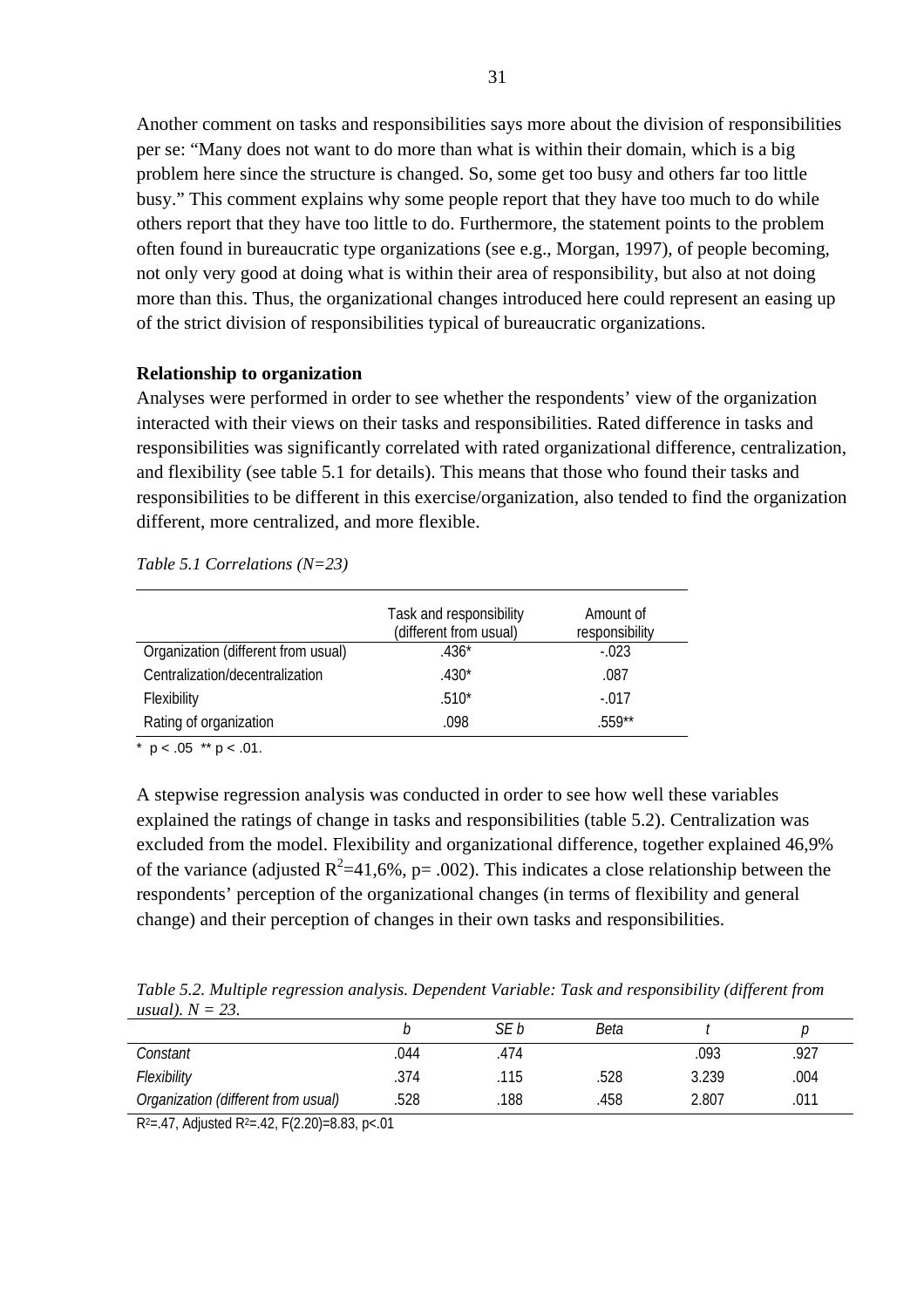Table 5.1 also shows that ratings of amount of responsibility and liking the organization were significantly correlated ( $r = .559$ ,  $p = .007$ ), indicating that those who are given more responsibilities in this exercise/organization also rate the organization as better. This corroborates the finding described in the beginning of this chapter; the personnel tended to report that they liked an increase in tasks and responsibilities. Further regression analysis revealed that the amount of responsibility explained 31,2% of the variance (adjusted  $R^2$ =27,8%) in rated liking of the organization.

#### **Relationship to communication and decision-making**

The questions on tasks and responsibilities were checked for their relationship with both communication and decision-making variables, in order to see whether these could exert any influence on one another. There was found no covariance.

#### 3.2.5.2 Cooperation (group processes)

Two questions aimed to measure how the respondents felt that changes in tasks and responsibilities (roles) affected group processes in terms of cooperation and liking. 45% reported that the changes had affected cooperation in some degree<sup>32</sup>, and  $46,2\%$  of these reported that it was for the better. Thinking the change was for the better for how they cooperated with their colleagues, related significantly to reporting that they had more responsibility than usual (r=.593, p=.033), liked having more responsibility (r=.691, p=.009), and were integrated into central processes ( $r = .610$ ,  $p = .027$ ; see also next chapter, 3.2.5.3). This indicates that there is a link between having more responsibility, being more integrated into central processes, and better cooperation. It seems that having a more central role in the organization (more responsibility and more included in central processes), may influence the perception of group processes (in terms of cooperation) positively.

#### **Qualitative**

 $\overline{a}$ 

Cooperation was commented on like this by one interview subject: "As a team this DJTF functions better now than earlier. It gets better each time. By the second day this time it started to function. First deployment where this organization was started, it was chaos." This points to the necessity for people to practice and train together, if the personnel are to function as a team and not just an ad-hoc group. This is in line with existing research on how teams outperform ad-hoc groups (e.g., Orasanu & Salas, 1993; Brown, 1988; Hackman, 1988).

Another respondent felt that cooperation with his colleagues had been affected negatively by the changes. He said: "In Naples, I know my job and can communicate from a position of authority. In the DJTF I am still learning and therefore cannot do that." This indicates that people's perceived proficiency in their role also affect their cooperative behavior with others.

<span id="page-33-0"></span> $32$  This finding is, however, somewhat unclear. It turned out that more people answered this question than those who had reported that there had been changes. This has been clarified in the revised form of the questionnaire.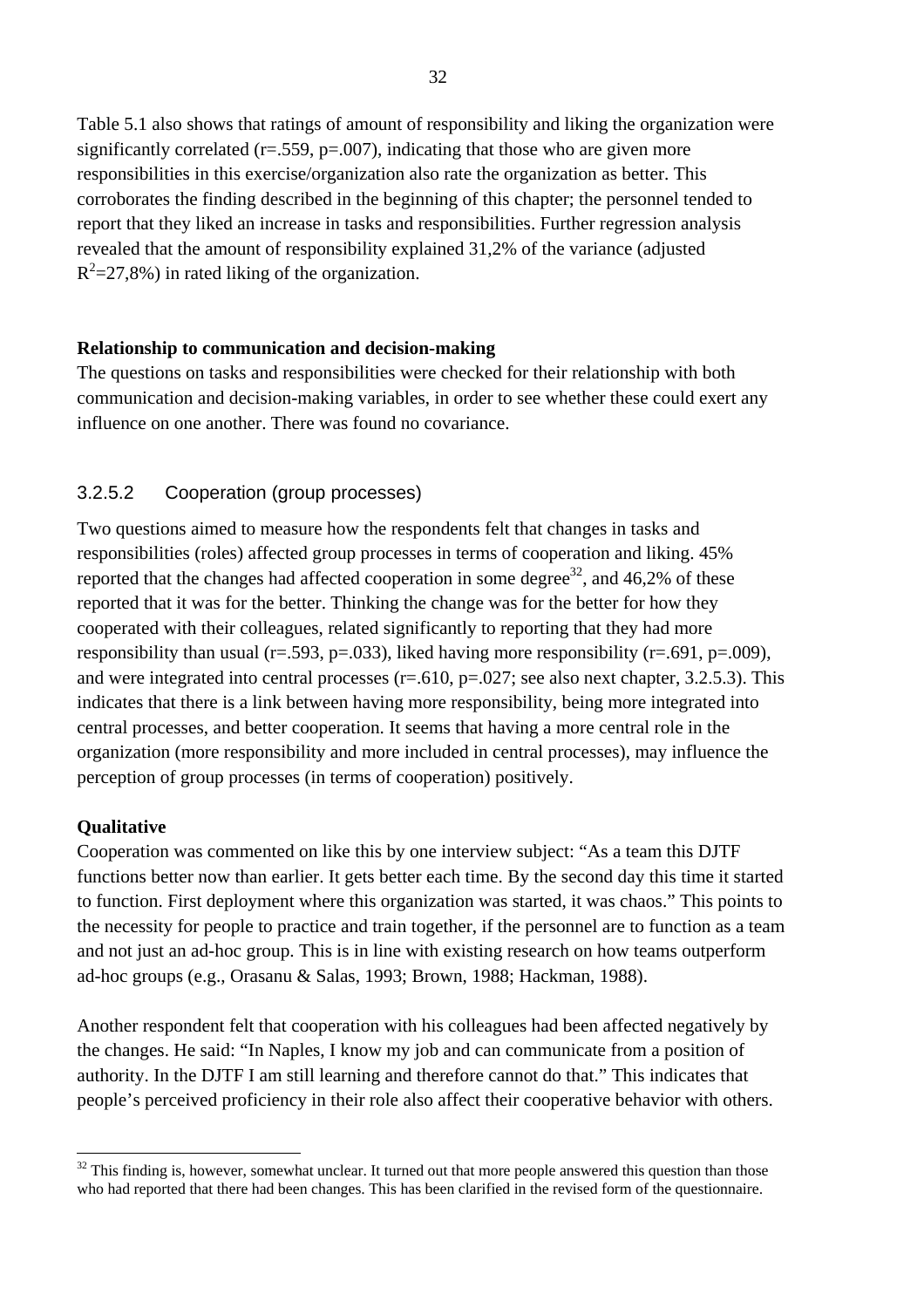### **Relationship to organization**

Correlations with organizational variables were conducted in order to see whether they could have an effect on group processes (in terms of cooperation). It turned out that decentralization was significantly correlated with how the person liked the changes in cooperation (r=.698, p=.008). Indeed, a regression analysis revealed that centralization explained 48,7% of the variance (adjusted  $R^2 = 44,1\%$ ) in how the person liked the changes in cooperation. Thus, it seems that more decentralization may bring on more contentment with cooperation.

# 3.2.5.3 Inclusion into organizational processes (group processes)

Three questions aimed to measure to what degree the respondents were included into the organizational and team processes. These were questions on how well they felt integrated into central processes, their activity level, and the amount of things they had to do in their position in this organization. 60,8% reported that they in some degree felt integrated into central processes in the headquarter, 65,2% reported that they in some degree were more busy than usual, and 86,3% reported that they had either too much or the right amount of things to do in their position. This should indicate that most respondents are quite well included into the organizational and team processes.

 The question on activity level was significantly correlated with both the question on integration into central processes and with the question on the amount of things they had to do  $(r=.483, p=.020; r=.597, p=.003, respectively)$ <sup>33</sup>. The question on integration into central processes and the question on the amount of things they had to do were not significantly correlated.

### **Relationship to language and organization**

Correlation analysis was conducted in order to check whether language and organization may have had any effect on whether the respondents were included into the organizational and team processes.

There was not found any relationship between language (native/non-native English speaker and English language proficiency level) and inclusion into organizational and team processes. Nor was there found any significant relationship between organization (hierarchy, centralization, flexibility) and whether the respondents were included into the organizational and team processes $^{34}$ .

<span id="page-34-0"></span> $\overline{a}$ <sup>33</sup> Due to its meaning likely being satisfactorily covered by the two other questions, the question on activity level was cut in the revised version in order to shorten the questionnaire's length.<br><sup>34</sup> Centralization and activity level had the closest thing to a significant relationship of these variables (r=.378,

<span id="page-34-1"></span> $p=0.076$ ,  $R^2=0.143$ .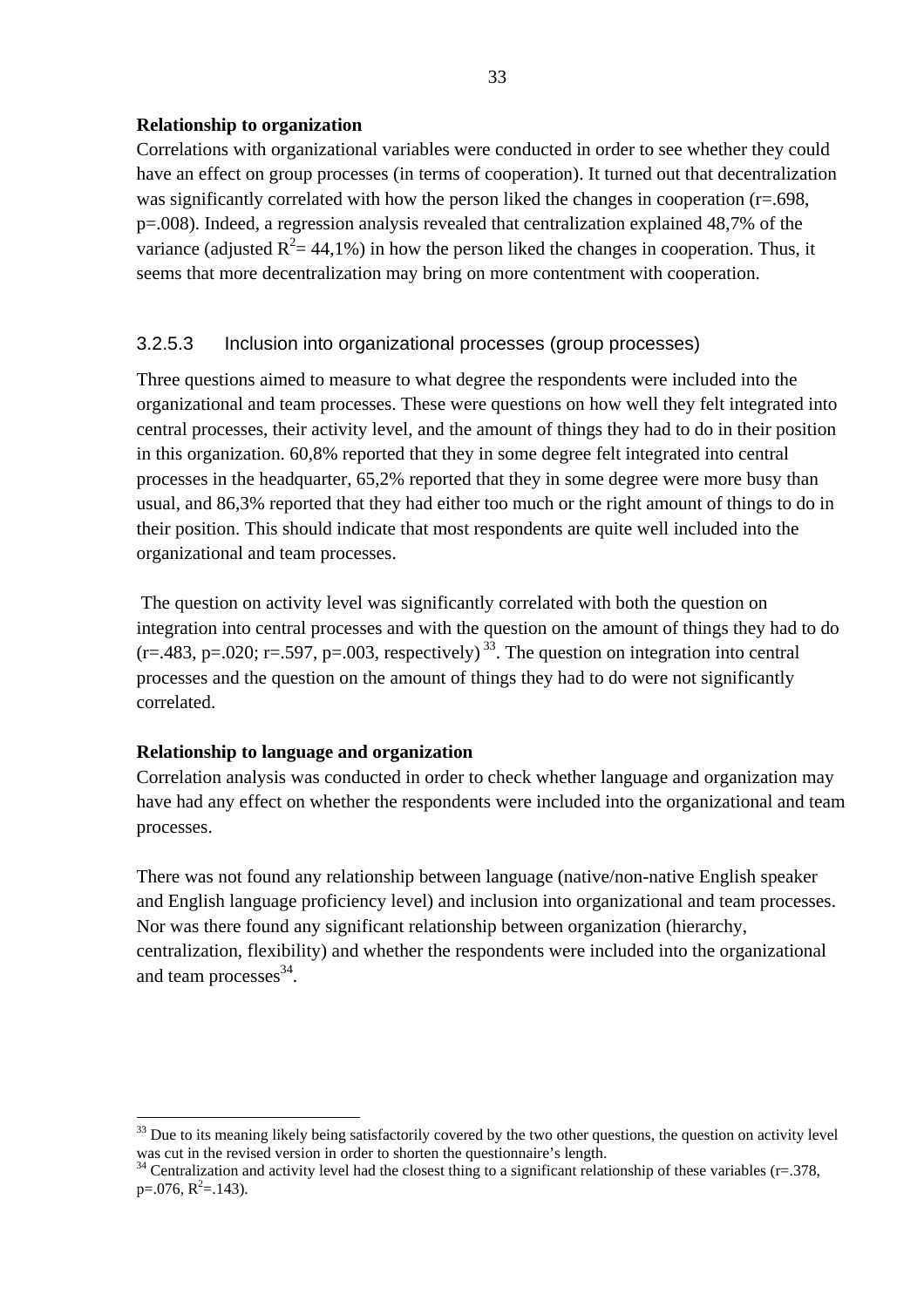#### <span id="page-35-0"></span>**Relationship to communication**

Correlation analysis was conducted in order to check whether the communication pattern may be related to whether the respondents reported being included into organizational and team processes.

There were found several significant correlations. The question about information-seeking from superior (chapter 3.2.1) was related to all three questions aiming to measure to what degree the respondents were included into the organizational and team processes. It was significantly correlated with integration into central processes ( $r = .517$ ,  $p = .012$ ), being busy (r=.614, p=.002) and amount of things to do in their position (r=.487, p=.024)<sup>35</sup>. This means that there is a tendency for people who report that they rarely seek information from their superior also to report that they are more integrated, busier and have more to do in their position. Having more to do in their position, was furthermore significantly related both to reporting more information-sharing with subordinates (r=-.584, p=.004), as well as to reporting more communication in general with subordinates  $(r=-.542, p=.009)$ .

A sumscore of the three questions (integration into central processes, being busy and amount of things to do) was made in order to further find out to what degree being included into the organizational and team processes related to information-sharing with subordinates. It was moderately, but not significantly related  $(r=-.373, p=.088)$ . This, together with the finding presented above, indicates a tendency for people who are more integrated also to integrate their own subordinates more (in terms of sharing information). This understanding is corroborated by the finding that having a lot to do is related to less information-seeking from superior. Since less information-seeking from superior is also related to being well integrated into central processes, it seems reasonable to interpret this to mean that the personnel who are well integrated centrally have less need for seeking information from a superior. Being that they are well integrated upwards may in turn indicate that they also simply have had more information to communicate to subordinates.

### 3.2.6 SOCIAL IDENTITY

#### 3.2.6.1 Affinity

 $\overline{a}$ 

Three questions aimed to find out what formed the basis of the respondent's sense of belonging in the organization. One question related to whom in the hierarchy they worked the closest with, one asked where in the organization these worked, and one asked what gave them a sense of belonging. Frequencies show that most people work the closest with their equals and superiors (39,1% rated each of these as most important), and 72,7% say that these people are working in the same group as them in the organization. The question of what gives a sense of

<span id="page-35-1"></span><sup>&</sup>lt;sup>35</sup> The questions on information sharing and those on inclusion into central processes had an opposite coding, meaning that a high score on the information sharing questions indicate a high degree of information-sharing while a high score on the questions on inclusion actually indicate a low degree of inclusion.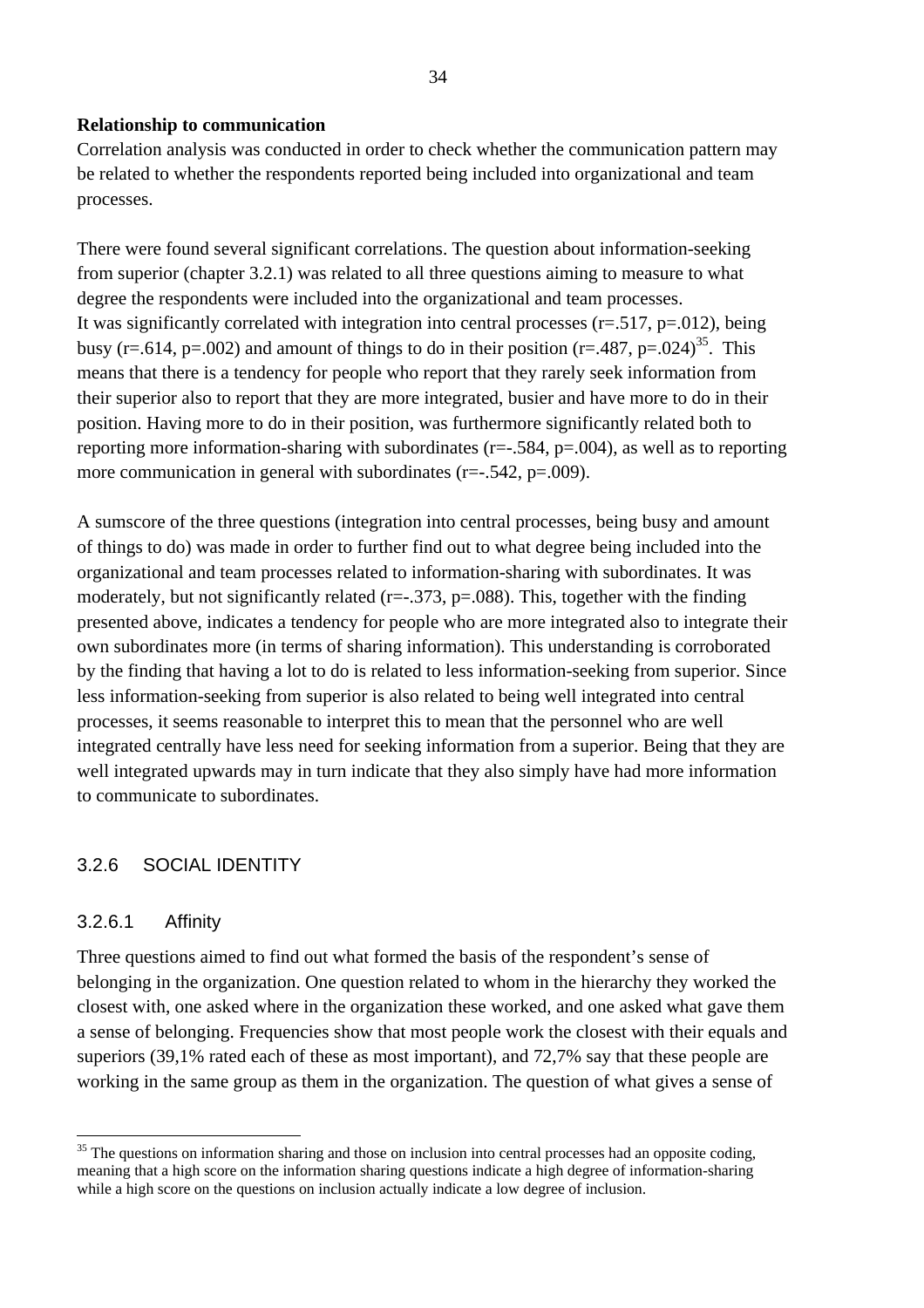belonging, demonstrates that the team and assignment are rated the highest, while age and gender is rated the lowest, as presented in the figure below (3.1).



*Figure 3.1. Ratings of what gives a sense of belonging (min.score=1, max.score=5).* 

#### **Relationship to language**

Further analysis was conducted in order to see if there were any differences between native and non-native English speakers in what created a sense of belonging. This is presented in the figure below (3.2).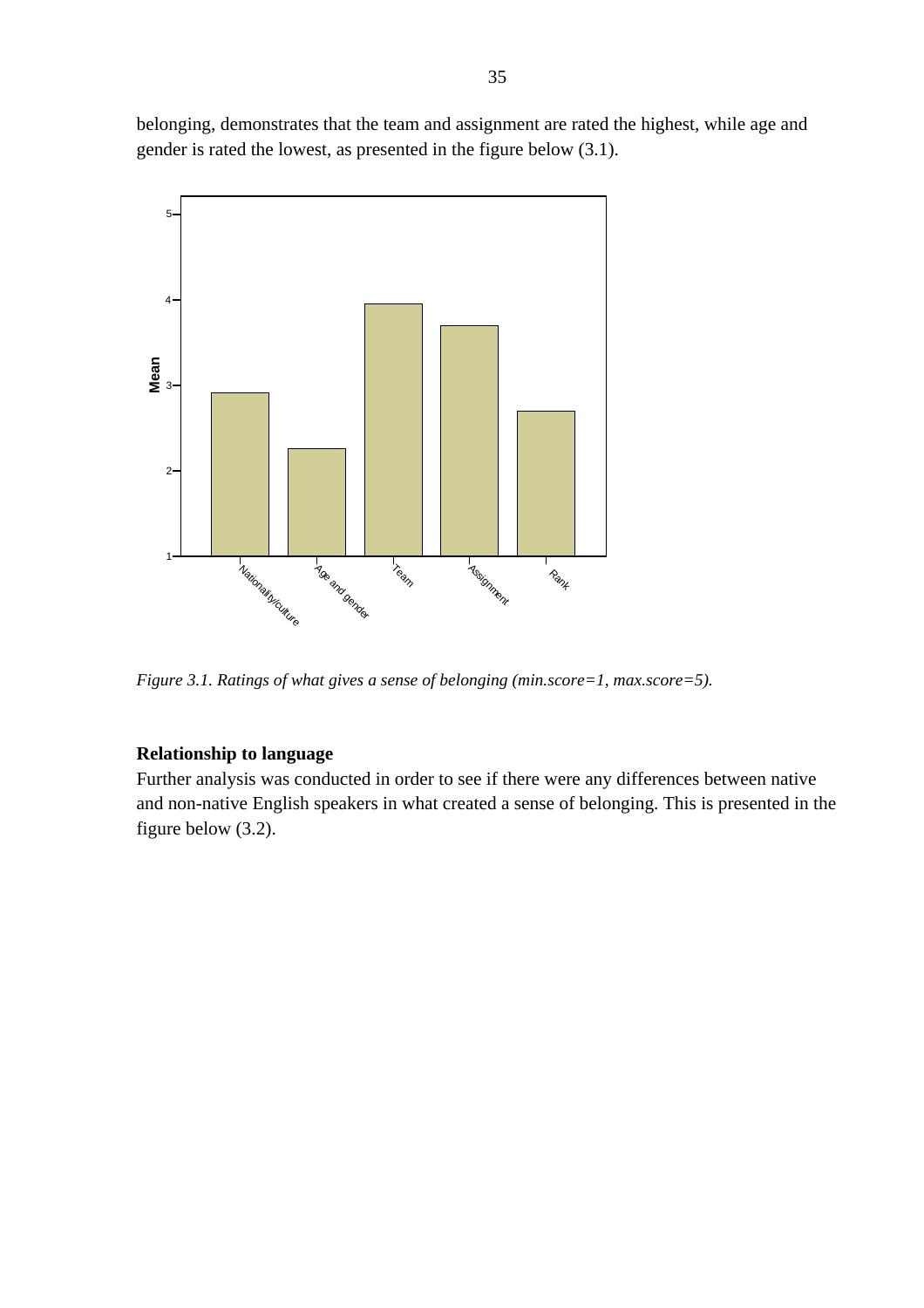

*Figure 3.2. Differences between native English speakers and non-natives in ratings of what gives a sense of belonging.* 

A t-test demonstrated that there was a significant difference between native English speakers and non-natives in their ratings of nationality/culture ( $t = -2.446$ ,  $p = .023$ ). Native English speakers found nationality/culture to be quite a bit more important for their sense of belonging in this environment than did non-native English speakers.

#### 3.2.6.2 Meaning of Affinity

 $\overline{a}$ 

Three questions aimed to measure the meaning of the personnel's affinities. These questions asked them to rate the importance of belonging, whether it is an aid in doing their job and whether it is an obstacle for them in doing their job<sup>36</sup>. Descriptive statistics show that affinity is deemed to be important in some degree by 87% of the respondents. 92,3% find it to be important for them in some degree to do their job while only 4.3% found it to be an obstacle. The two first questions were significantly correlated  $(r=.513, p=.012)$ , indicating that people who find affinity important also tend to find it helpful in doing their job. The two latter questions were almost significantly correlated ( $r=-.411$ ,  $p=.051$ ), however, due to a lack in the spread of answers to the last question, a significant correlation would be difficult to obtain (see previous footnote).

<span id="page-37-0"></span><sup>&</sup>lt;sup>36</sup> This question has been completely rephrased in the revision of the questionnaire due to a lack of variance in responses.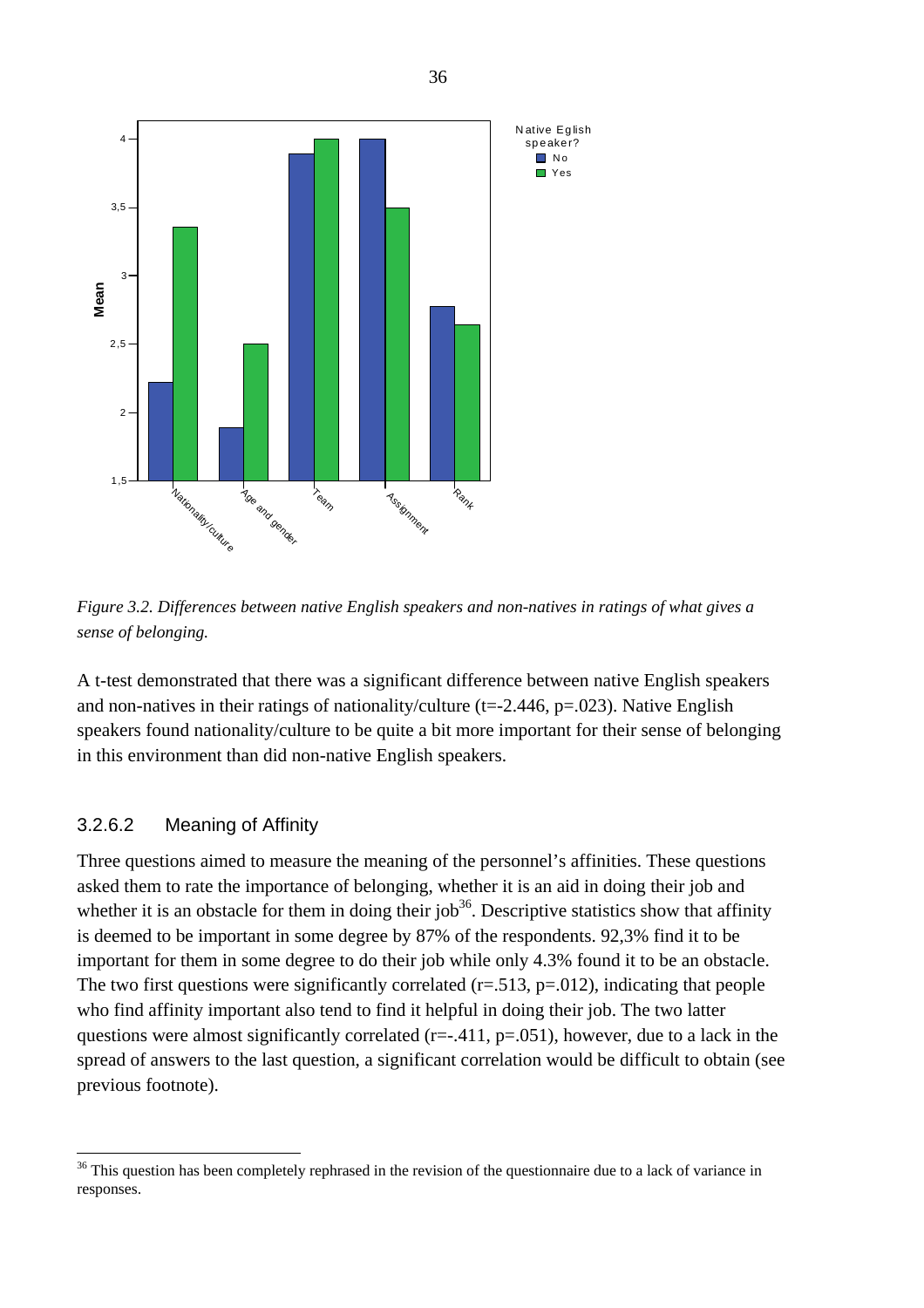<span id="page-38-0"></span>There was found a significant relationship between finding assignment to give a sense of belonging and finding affinity to be important ( $r=-.525$ ,  $p=.01$ ). Additionally, the relationship between finding assignment to give a sense of belonging and finding affinity to be an aid in doing their job was not far from being significant (r=-394, p=.063).<sup>37</sup> This indicates that a sense of belonging can help people working on the same assignment to get the job done. From another angle, this may also indicate that having a common goal (in terms of assignment) brings people closer (in terms of cooperation and group belonging/identity).

# 3.2.7 CULTURE

### 3.2.7.1 Cultural training

A computerized questionnaire and information program on national culture was introduced in the exercise by the LTAMC team. One of the aims was to find out whether this could have a positive effect on cross-cultural understanding and cooperation.<sup>38</sup>

There was 22.2% who rated the cultural training tool to have had some effect on their cultural understanding during the exercise. All of these turned out to be native English speakers. None of the non-native English speakers rated the tool to have been of any aid. Why there is such a difference is difficult to say, however, very few respondents answered this question, and consequently, these differences were not significant (see also preceding footnote).

Qualitative data suggests that non-native English speakers generally seem to be more aware of their own culture and more readily link their behavior and choices to culture. This could be due to them being minorities in this setting; feeling different from the majority may motivate to more reflection on cultural differences. However, it could also be that this is something they bring into the setting; people from smaller nations may be more used to contact with people from other nations, which may have contributed to them becoming more culturally aware. This would need further investigation, in order to be able to say anything with any reasonable certainty.

# 3.2.7.2 Tendency for controlling behavior

 $\overline{a}$ 

One question aimed to obtain a rating of the use of controlling behavior. Descriptive statistics show that there was an approximate equal number of people who reported that they either very often/often, sometimes, or seldom/never found a use for increasing downward control. There was no significant difference between native English Speakers and non-natives.

<span id="page-38-1"></span> $37$  There were found no differences between native English speakers and non-natives in the relationship between their ratings of what gives an affinity and the rated importance and aid of an affinity.<br><sup>38</sup> The aim was to have personnel go through this cultural training before the start of the exercise. However, due to

<span id="page-38-2"></span>a delay in the arrival of the personnel, the bulk of this was done in parallel with the exercise. Consequently, the majority of respondents found it difficult to answer the question on whether the training tool had given a positive effect, hence, making the following results rather uncertain.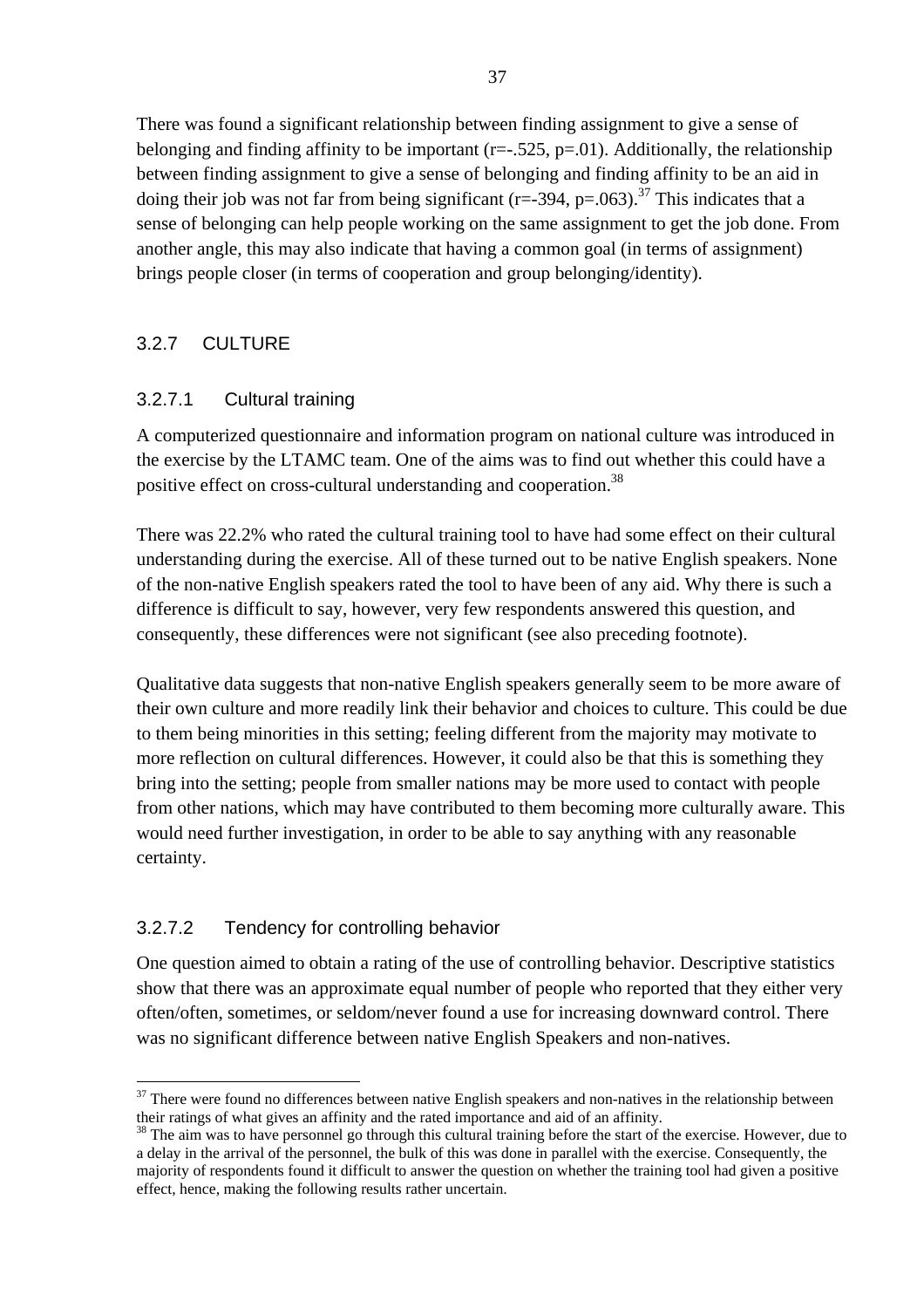The aim was to see whether there were any cultural differences in how people answered this question. From the qualitative data we saw that people from low Power distance<sup>39</sup> cultures seemed to more often to rely on the ability of their subordinates to manage on their own, while people from high Pd cultures were more liable to indicate that the subordinates had to be guided in order for them to "get it right". People from low Pd cultures tended to reveal more positive attitudes to their subordinates than did people from high Pd cultures. An example of a statement from the former would be: "The members of the organization are generally rather experienced, so I don't feel a strong need to exercise an increased control." An example of the latter, a more negative attitude, would be: "Some people tend to escape their tasks when they realize that the superior control is insufficient."

This supports previous findings in cross-cultural organizational research (e.g., Bochner & Hesketh, 1994; Clegg, 1981; Hofstede, 1991; Offermann & Hellmann, 1997).

#### **Culture/nationality and cooperation: Qualitative**

On the question of which nationalities the respondents cooperate most with, the majority report that they cooperate most with people from the US and the UK. The general answer from our respondents was that this is due to the general make-up of the organization, indicating that these nationalities simply outnumber other nationalities in the organization.

However, some report that they also, to a certain degree, choose whom to cooperate with based on whom they feel most similar to and most at ease with, and that this sometimes had a root in similarities in culture. Several interviewees pointed to that similarities in language, ways of thinking/understanding, and values, guided their choice of interaction with other people.

### 3.2.7.3 Culture and trust

 $\overline{a}$ 

There were two questions pertaining to how the respondents generally related to people from different cultures and how they trusted them<sup>40</sup>. 36,4% reported that there were differences in how they related to people from different cultures, while 50% said that there were no differences. This could either mean that that there was a lack of cultural awareness in the 50%, or that they chose not to treat people differently in spite of their knowledge (which could be either in a positive or a negative sense). Qualitative data indicate that whether people choose to treat people the same, independent of culture, or differently, depending on culture, they do it because they believe it is the "right thing to do". Some simply seem to believe that it is most correct to treat everyone the same (independent of culture), while others argue that there are advantages to "being sensitive to different cultures".

<span id="page-39-0"></span><sup>&</sup>lt;sup>39</sup> Power distance (Pd) is a cultural dimension which indicates to what degree there is an actual and experienced distance between people at the top and at the bottom of the hierarchy in different national cultures (Hofstede, 1991). Low Pd indicates small differences and equality, while high Pd indicates large differences and inequali

<span id="page-39-1"></span> $40$  Due to a lack of variance in responses and indications in the interviews of this being a sensitive question (people generally will not admit to distrusting other nationalities, as this may appear racist), it has been rephrased in the revised form of the questionnaire.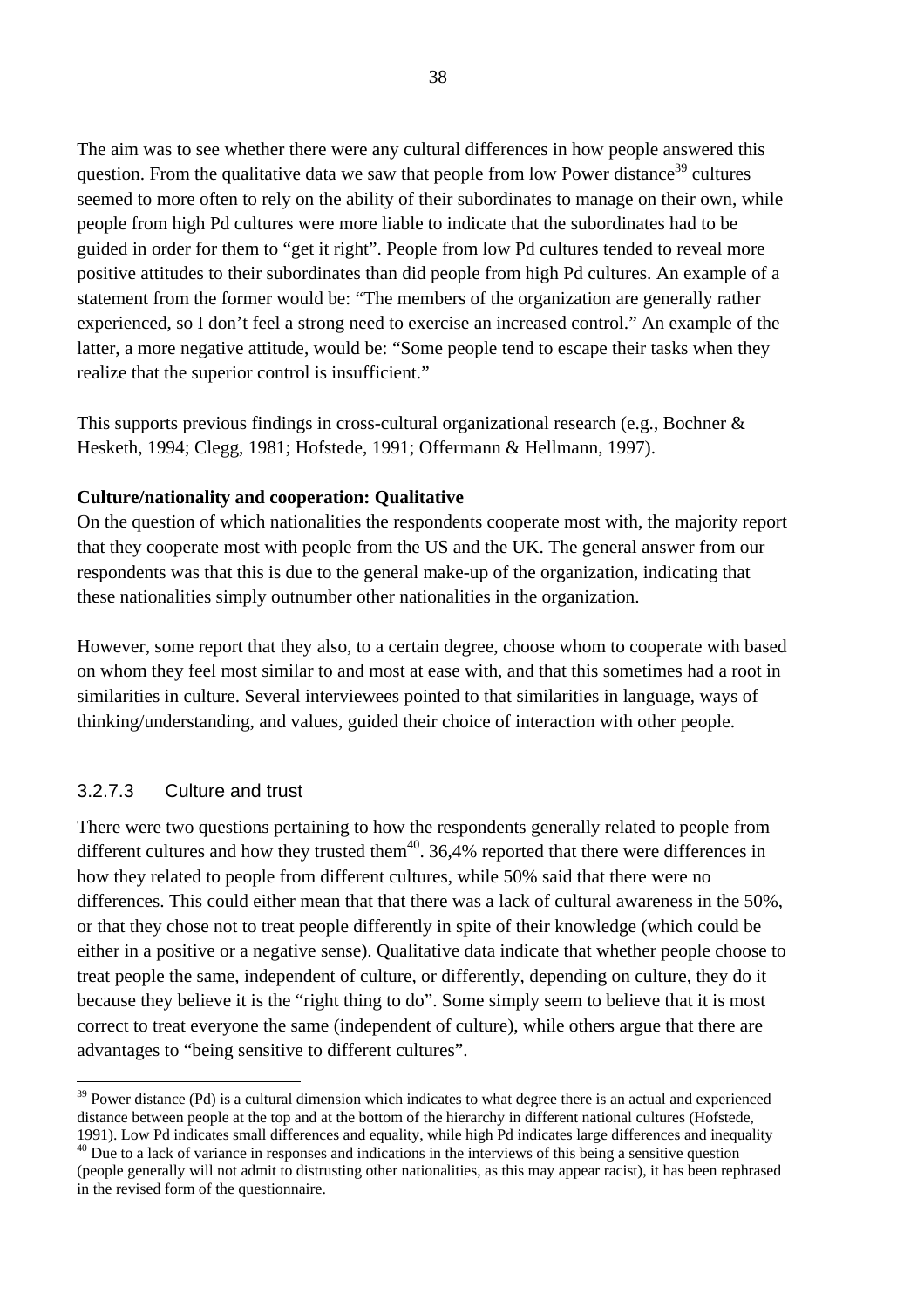<span id="page-40-0"></span>Very few (13,6%) said that they trusted people from other cultures less than people from their own culture (see previous footnote). Qualitatively, on this question, interviewees generally said that trust depended more on person than on nationality. However, some also specified that they more readily trusted someone from a culture or group that they knew normally performed well in the task at hand, and that others first had to prove themselves. One said it like this: "There is more of a need to get to know people from different cultures for you to trust them; to know what to expect, etc." Some furthermore linked trust to understanding, "you trust those you understand". In other words, it seems that trust has a lot to do with familiarity, in terms of ability to understand and knowing what to expect.

# **4 SUMMARY AND DISCUSSION**

# **4.1 INFORMATION-SHARING**

### 4.1.1 Push-pull and post-and-pull

Both the qualitative and the quantitative analysis of the information flow indicated that there might be a shortcoming in the established "push-pull" information-sharing system. This was found to support a switch to the model currently argued for in many NEC contexts, the "postand-pull" model.

### 4.1.2 Information-sharing and hierarchy

Different information-sharing behaviors between superior, equal and subordinate were compared. It was found that that the respondents tend to both share information with, and seek information from, equals most of the time, while information requests are most often received from superiors. The latter is descriptive of a hierarchic organization, while the former indicates a flatter type organization. This is in line with the finding on organization (chap 3.2.4 and 4.4); most people find this organization to be flatter that what they are used to. These results indicate that attempts has been made to make the organization flatter and is hence in line with the EBO concept. However, the analysis from the chapter on organization also shows that the organization was found to be more centralized, which indicates that responsibilities have been shifted up, and not down in the hierarchy. (See also chapter 4.4.)

### 4.1.3 Obstacles for information-sharing: Time, language and culture

It was found that time constraints represented the most important obstacle for a person to share information. Native English-speakers and non-natives revealed the same opinion on this. However, there was found an important difference between native English-speakers and nonnatives in how they rated language and culture; contrary to our expectations, native English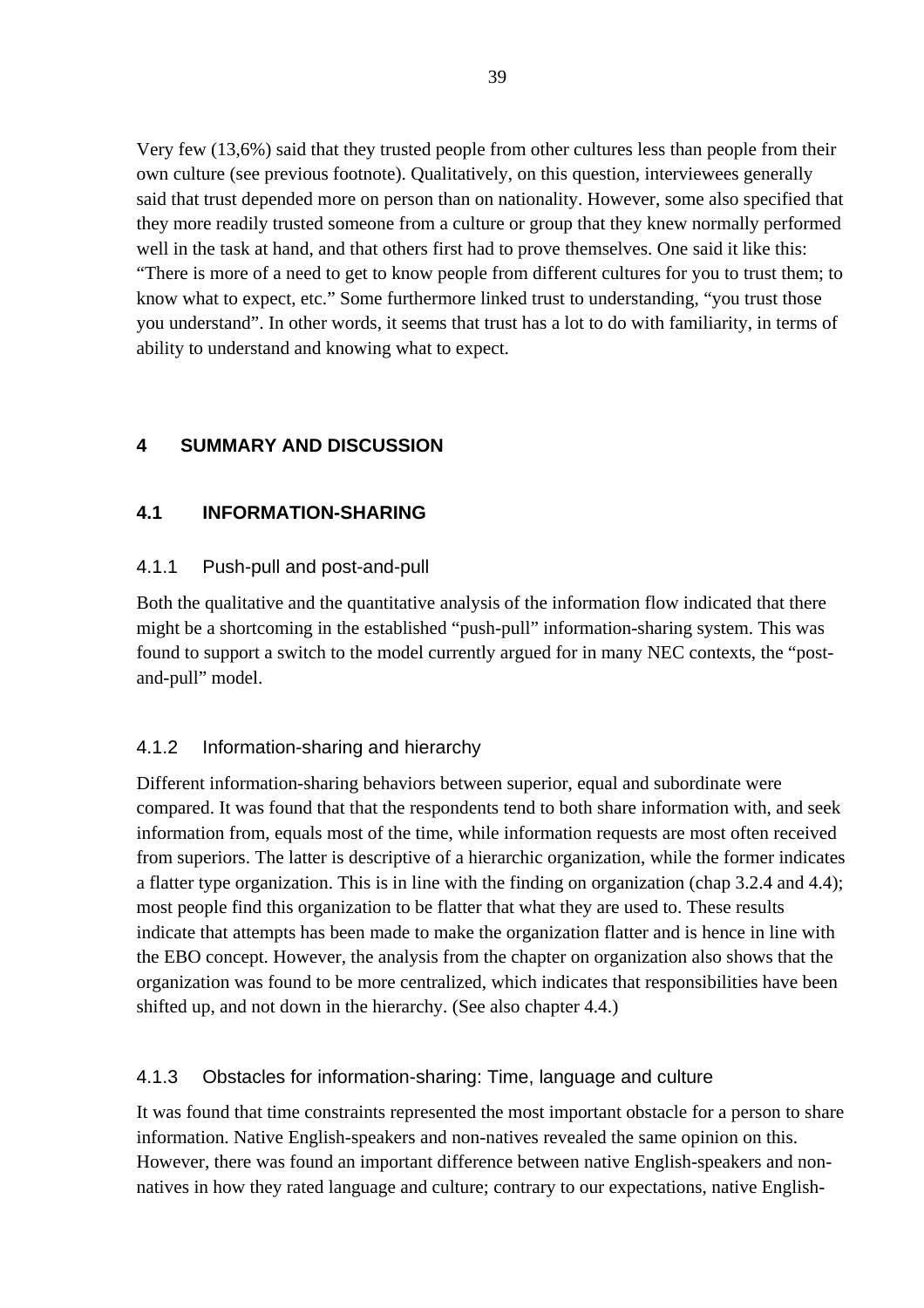<span id="page-41-0"></span>speakers perceived language and culture to be a greater problem for their information-sharing than did non-native English-speakers.

This finding is in line with the findings on language; native English speakers also perceived it as more difficult to understand non-native English speakers' point of view than did non-native English speakers. Thus, it seems that native English speakers find it more difficult both to understand non-native English speakers as well as to trust them to understand a message.

The notion that native English speakers may hesitate to share information because they are afraid that the non-native English speakers may not understand the message is supported by the qualitative data from the interviews. Native English speakers often report that they are unsure of non-native English speakers understanding.

There is still a question why language and culture are perceived to be more of a problem for native English speakers than non-native English speakers. It could be that native English speakers are less used to cooperating with people from other nationalities (both in terms of culture and language), and thus are more unfamiliar with the setting. It may also be that native English speakers rate the problem higher because they do not have insight into the language problem from the other end, and cannot as readily understand the problem or how to deal with it. This lack of ability to see the situation from the other's point of view may create a feeling of "us and them", where the other group (the "outgroup"<sup>41</sup>) is more easily perceived negatively. This is a classic finding from the research related to Social Identity Theory (e.g., Hogg & Abrams, 1988).

### **4.2 DECISION-MAKING**

The analysis showed that a relatively stable majority (around 60%) of the respondents rated the decision-making as timely, speedy, of good quality, and successful. People tended to rate the decision-making process (quality) somewhat more favorable than its outcome (success).

#### **4.3 LANGUAGE**

 $\overline{a}$ 

#### 4.3.1 Language proficiency

The results indicated that a large majority of the non-native English speaking personnel (75%) were negatively influenced by having to work in English instead of in their native language. Increased tiredness and stress were such factors. This means that non-native English speaking personnel are subject to a larger cognitive load relative to what natives experience, and that they consequently may be more vulnerable to additional stressors (see e.g., Fiske & Taylor,

<span id="page-41-1"></span><sup>&</sup>lt;sup>41</sup> Term used in Social Identity Theory (e.g., Hogg & Abrams, 1988) denoting a group that the person in question does not belong to.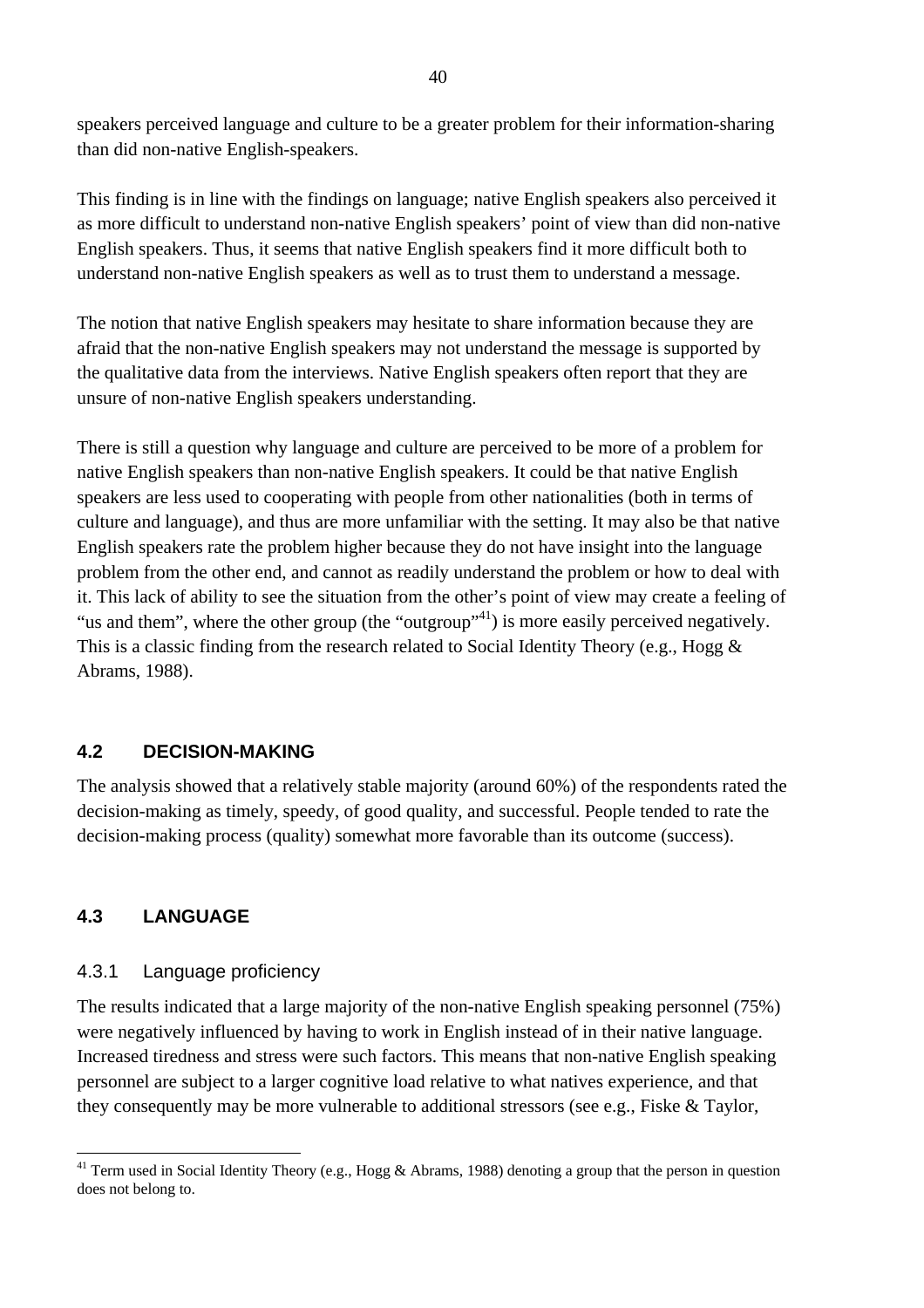<span id="page-42-0"></span>1991; Khan, 2002). The poorer the language proficiency, the higher the cognitive load. This will have an impact on their function in the organization, especially in times of high demands.

### 4.3.2 Language and means of communication

When it comes to the choice of means of communication, there seemed to be a very slight preference for written means of communication when the receiver and/or the sender was a non-native English speaker. However, quite a lot of respondents also preferred face-to-face interaction<sup>42</sup>. The telephone was the least preferred medium, perceived to augment the risk for misunderstandings.

# 4.3.3 Language and power relations

It was found that the great majority of our respondents perceived native English speakers to dominate cooperative situations more than others (95,5%), and that these tended to rate it more difficult to understand non-native English speakers point of view than native English speakers. These findings indicate that non-native English speakers clearly have a disadvantage in the organization and in cooperation compared to native English speakers.

# **4.4 ORGANIZATION**

 $\overline{a}$ 

87% of the respondents rated this organization as different from what they were used to. It is very possible that this could influence the effectiveness of the organization. The optimal situation is that there is congruence between the organization one is used to and the organization one is to work in during an exercise or real operation. What has been practiced daily for years will evidently form a persons basic understanding of how the organization works and how he/she should do his/her work within it, in time becoming automatic and less subject for conscious evaluation. Especially in situations of high mental demand (stress), people increasingly depend on their most salient mental models, i.e. what they are most used to doing (e.g., Fiske & Taylor, 1991). Changing the organizational structure and processes is therefore a difficult and long process (see also Hofstede, 1991); people's basic understanding, or existing mental models, will continue to influence their behavior until new mental models become more salient. One cannot really expect a change in organizational structure and processes to become effective until this has become the norm for the people working in it. This point was also underlined in one of the interviews, where it was pointed out to us that the organizational changes meant that many people were put in positions where they did not possess the expertise they felt they needed in order to do the work.

On the other hand, one has to start somewhere in order to make changes, and one cannot expect the whole NATO organization and processes to change over night. Thus, the

<span id="page-42-1"></span> $42$  We do not have much data on this now (too few respondents), but there seems to be some indications (primarily from the qualitative data), that such preferences also may be somewhat culture-dependent.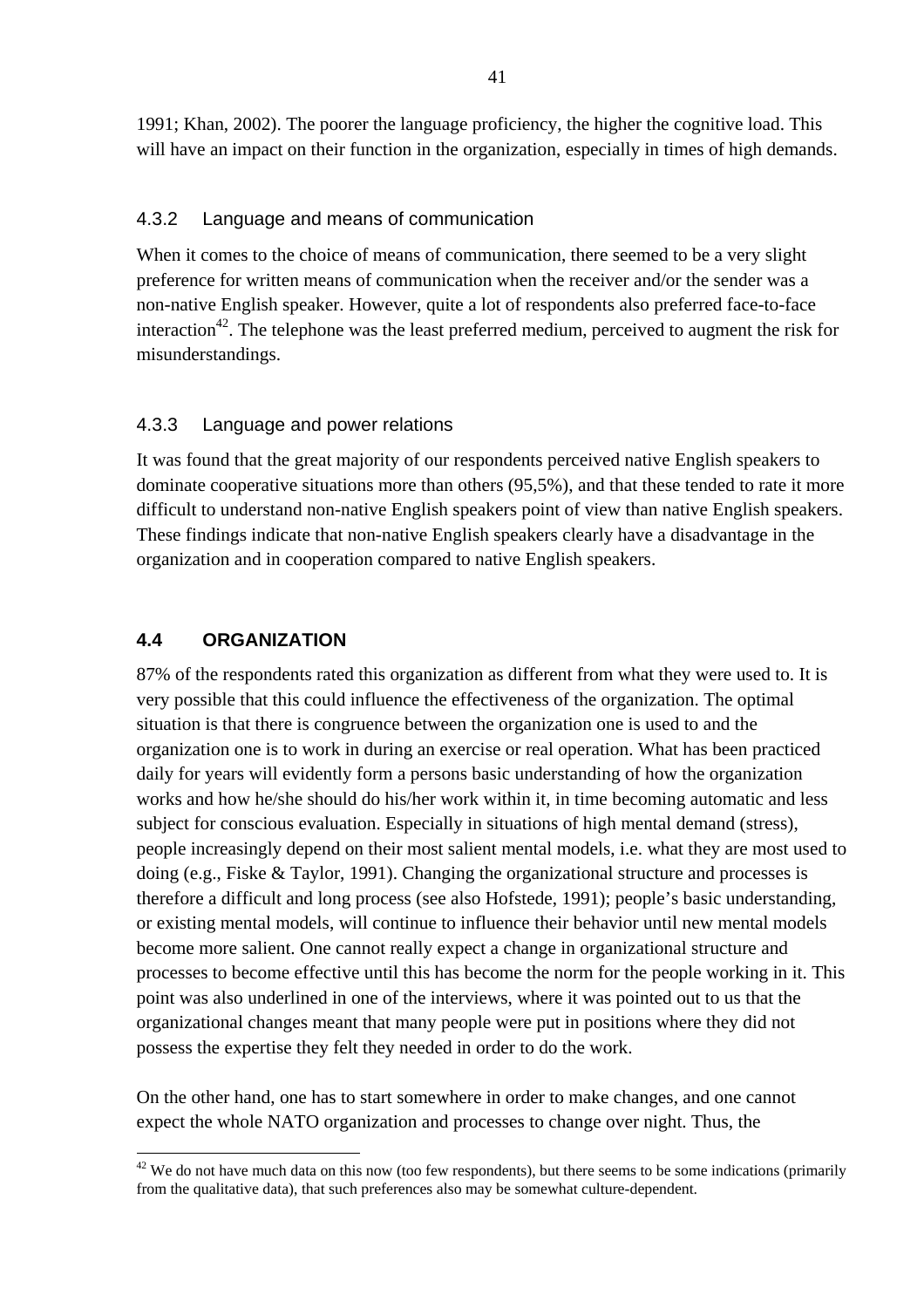organizational and procedural changes introduced in this DJTF, can be understood more like a step on the way than being final or complete in any way (i.e. the organizational changes resulted from the Commanders operationalizasation of the EBO concept). Hopefully, what studies like this may contribute to, is to increase the understanding of the effects of the changes and learn from the experiences of people who are in the middle of it.

A moderate majority rated the organizational changes to have been for the better. This was linked to an increase in speed of decision-making and information-flow, flatter organization and more effective team processes. Those who felt the changes had been for the worse, pointed to NATO bureaucracy, micromanagement, and a lack of time and manning.

The respondents tended to rate this organization as more centralized than what they were used to. This was reflected both in relation to the questions on organization and to the questions in relation to tasks and responsibilities. At the same time, the organization tended to be rated as flatter. This is in line with other empirical findings from the field; decentralization and flattening of the hierarchy are not always going hand in hand (e.g., Vego, 2003). Indeed, new technology and flattening the hierarchy often mean a centralization of decision-making rather than decentralization (see e.g., Bjørnstad, 2004). However, this is not optimal for the efficiency of organizational processes, as the top end of the hierarchy easily gets overloaded when too many decisions are routed upwards (see e.g., Dekker, 2003; Bjørnstad, 2004). This latter interpretation was further supported by qualitative data. In the interviews, it was explained that the decision-making process often was hindered due to an overload at the top end of the organization ("chokepoint"), because intermediate leaders were not sufficiently empowered to make decisions. Other interviewees saw it from the other side, indicating that subordinates forwarded too many questions to their superior out of convenience. Both viewpoints refer to organizational processes that make personnel lower down in the hierarchy less able to make decisions. This may be linked to the process of learned helplessness<sup>43</sup>; there is a risk that people become passive in systems where they get used to having insufficient authority to achieve set goals. If the person gets used to not being able to make a difference, it is a natural consequence to stop trying.

Decentralization and flexibility were found to be closely related; people who found the organization to be flexible also tended to find the organization decentralized. This confirms the classic finding of a link between centralized organization and inflexibility (see e.g., Morgan, 1997; Roman, 1997; Bjørnstad, 2004).

 $\overline{a}$ 

<span id="page-43-0"></span><sup>&</sup>lt;sup>43</sup> This is a classic finding from psychology (Seligman, 1975); people (and animals) learn quickly to stay passive when they previously have learned that their actions are unsuccessful. This knowledge is furthermore transferable to different situations than where it was learned.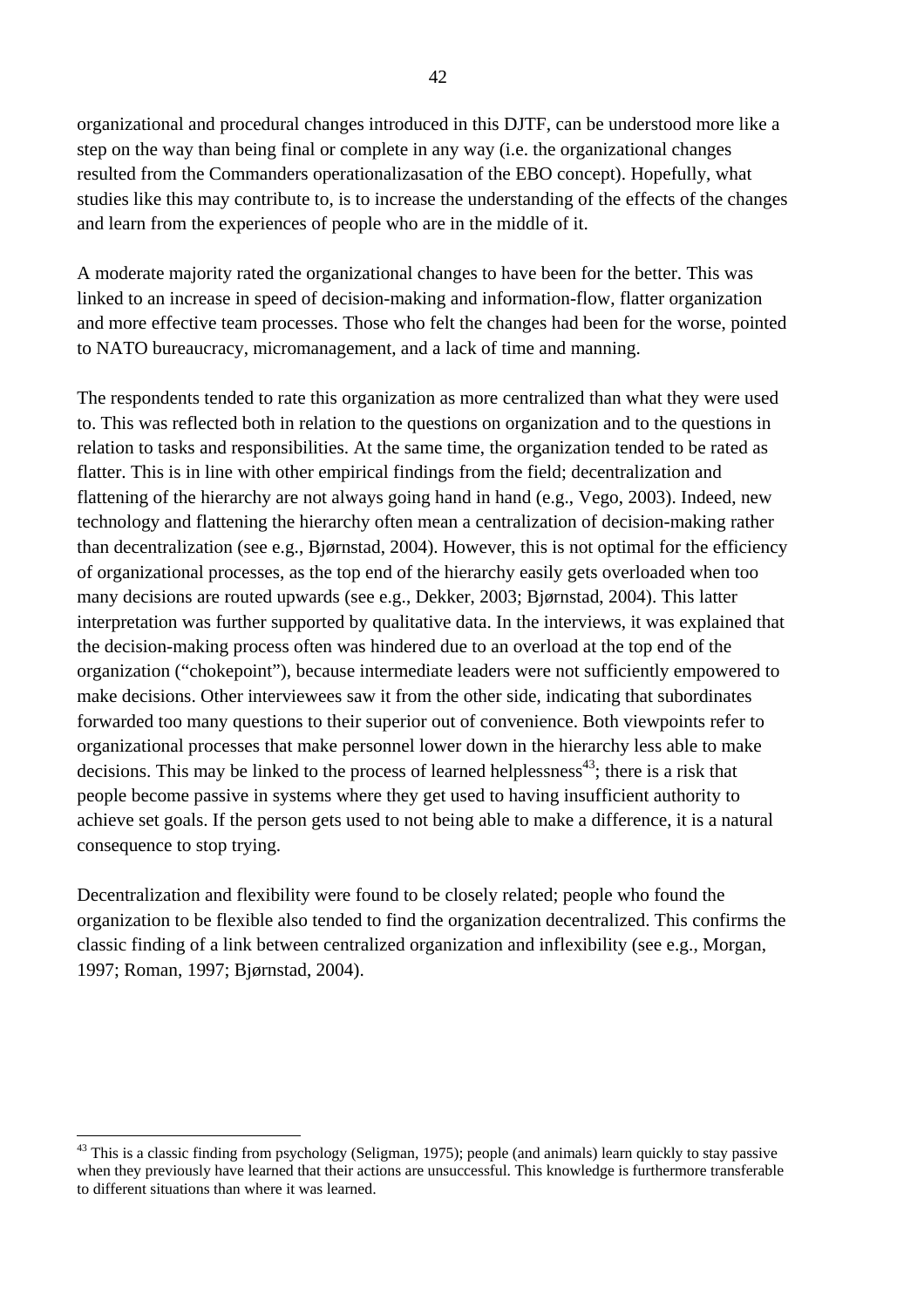# <span id="page-44-0"></span>**4.5 GROUP ROLES AND PROCESSES**

# 4.5.1 Tasks and responsibilities

It was found that a majority (almost 70%) of the respondents perceived that their tasks and responsibilities to be different from usual in this exercise. This was found to be closely related to perceiving the organization to have changed.

Those who were given increased responsibilities in this exercise/organization were found to like it better as well as rate the organization as better.

Furthermore, it was pointed to some inherent problems with the division of responsibilities per se; as people had been used to having clear boundaries for their tasks and responsibilities, some were reluctant to assume responsibility for new and/or additional domains, which the new organization required. This was linked to a classic problem found in bureaucratic type organizations; people becoming very rigid when working in a system with strict division of responsibilities (Morgan, 1997). Hence, running into problems when introducing a change to a previously bureaucratic type system, should not be surprising. Maybe the reluctance could be looked upon as a good sign, as it indicates that organizational change really has been introduced.

# 4.5.2 Cooperation

It was found that good teamwork depended on training together within the organizational structure. This was linked to research within "natural decision-making", which have demonstrated that teams perform better than ad-hoc groups on decision-making (Orasanu & Salas, 1993).

Results indicated a link between having more responsibility, being more integrated into central processes, and better cooperation. Thus, it seems that characteristics of a decentralized and flat organization, like shared responsibility and high integration of all levels, may have a positive effect on cooperation.

Results furthermore indicated a link between decentralization and contentment with cooperation. This could indicate that teamwork is ameliorated by decentralized control. Such an interpretation is supported by research on team decision-making; democratic leadership has been found to be more effective and advantageous in many respects (e.g., Chidester, 1990; Eisenhardt, 1989; Haleblian & Finkelstein, 1993).

# 4.5.3 Inclusion into organizational processes

Most respondents seemed to be well included into the organizational and team processes. This was found to be negatively related to seeking information from superior. Additionally, there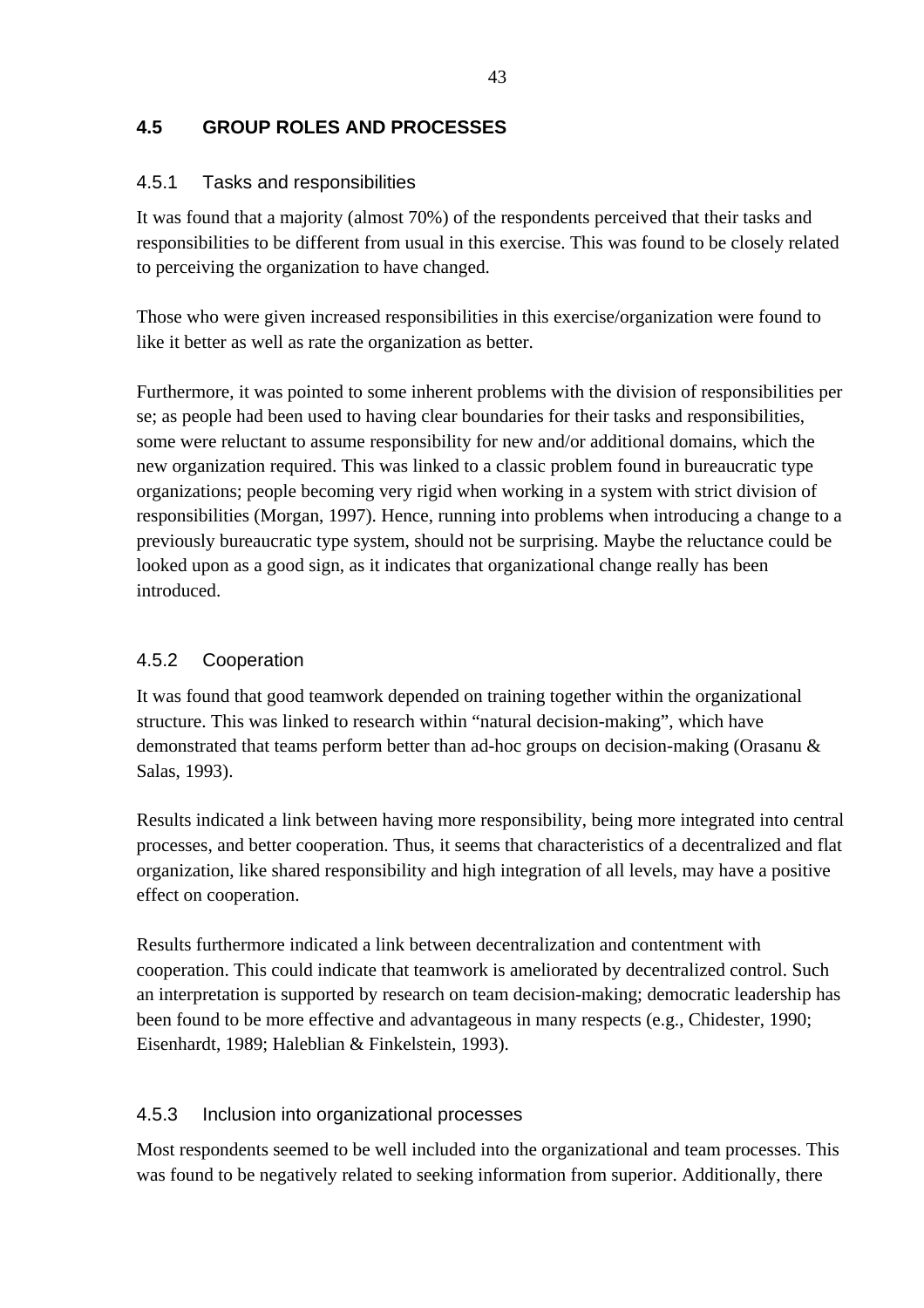<span id="page-45-0"></span>seemed to be a tendency for people who were more integrated, to integrate their own subordinates more (in terms of sharing information). This was interpreted to mean that the personnel who were well integrated centrally had less need to seek information from a superior as they more naturally gained the knowledge and subsequently possessed more information to communicate to subordinates. Additionally, feeling included by ones own superiors could play a part in producing more inclusive behavior toward ones subordinates. Such reciprocity may be understood as part of the implicit processes included in an organization's culture.

# **4.6 SOCIAL IDENTITY**

#### 4.6.1 Affinity

It was found that the team and the assignment meant most in creating a sense of belonging for our respondents. Age and gender was found to be the least important.

There were pointed to some differences between native and Non-native English speakers. Native English speakers rated nationality/culture as quite a bit more important for their sense of belonging in this environment than did non-native English speakers. They also rated culture as more of a hinder for their information-sharing than did non-native English speakers. This may indicate that native English speakers focus more on culture than non-native English speakers do, both as something positive (giving a sense of belonging) and as something negative (an obstacle for sharing information).

### 4.6.2 The importance of affinity

There was found a link between finding affinity to be important and an aid to get the job done, and finding the assignment to give a sense of belonging, indicating that a sense of belonging can help people working on the same assignment to get the job done. From another angle, this may also indicate that having a common goal (in terms of assignment) brings people closer (in terms of cooperation and group belonging/identity). This is in line with classic research on group processes; common goals and mutual dependency has the ability to create a common identity (i.e. psychological sense of belonging; see e.g. Hogg & Abrams, 1988) and to bring people even from conflicting groups together in cooperation (Sherif et al, 1961).

### **4.7 CULTURE**

 $\overline{a}$ 

There was found a tendency for people from low Pd cultures to expect their subordinates to manage on their own, while people from high Pd cultures were more liable expect their subordinates to need close guidance<sup>44</sup>. People from low Pd cultures tended to reveal more positive attitudes to their subordinates than did people from high Pd cultures. As indicated

<span id="page-45-1"></span><sup>&</sup>lt;sup>44</sup> Results from the qualitative data anlysis.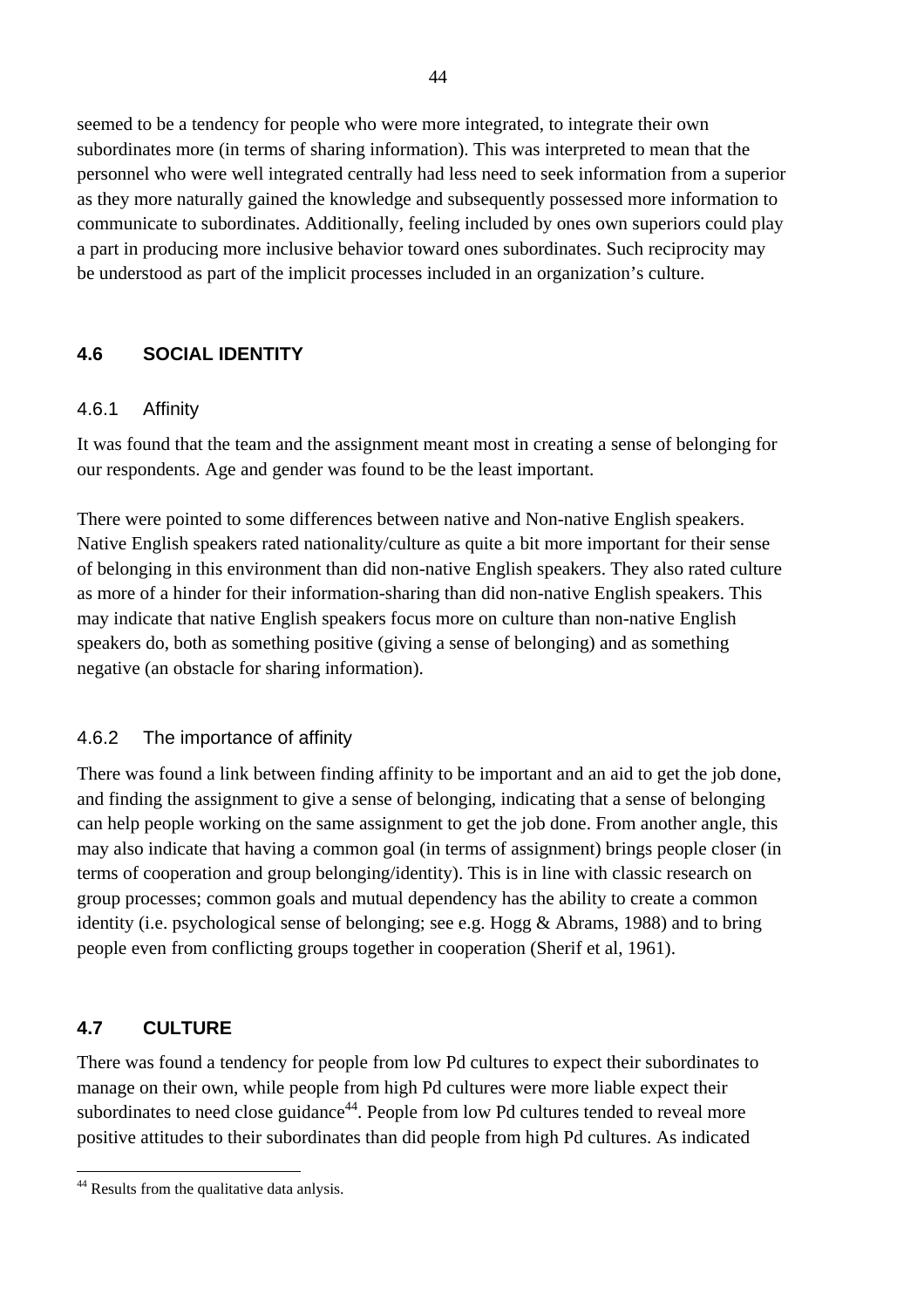<span id="page-46-0"></span>previously, this supports findings from cross-cultural organizational research (e.g., Bochner & Hesketh, 1994; Clegg, 1981; Hofstede, 1991; Offermann & Hellmann, 1997). Bochner & Hesketh, for instance, found that higher Pd was related to a preference for closer supervision and a belief in the necessity of having to *make* people work hard. Clegg found high Pd to be linked to controlling behavior on the leader's part.

Trust seemed to have a lot to do with familiarity, both in terms of ability to understand and knowing what to expect. The respondents pointed to being able to understand and knowing what to expect, as important factors in relying on other people.

# **5 REVISION OF THE QUESTIONNAIRE AND VALIDATION**

Both qualitative and quantitative data provided input to the revision of the questionnaire. As previously indicated, the actions taken were presented in footnotes alongside the analysis.

In general, it was checked whether the respondents understood the questions as they were intended and whether there were an adequate distribution of answers. If there were detected a problem, the question was either rephrased or cut. Since length also had been an issue for our respondents, measures were taken in order to shorten the questionnaire. This was generally done by cutting what seemed like superfluous or overlapping questions. Additionally, as most open-ended questions had primarily served the exploratory nature of this study, many of them were cut in the revised version. On some open-ended questions, the subject responses provided the background from which additional closed-ended questions were developed.

There were also made some structural changes to the questionnaire; issues that seemed to be natural for the respondents to answer initially, were moved to the beginning, etc. Additionally, the lay-out and some of the phrases were updated in order to make it more readable, clear and user-friendly.

The content validity of the form should have been satisfactorily established by the measures thus described. The feedback given by the respondents, primarily in the interviews, but also through comments that were made in writing, gave indications of good face validity.

In sum, this pilot study gave very useful feed-back and help to the development of the questionnaire. The instrument still has room for improvement, but is in its current form deemed to be useful and valid for the further study of cooperation, information-sharing and organizational processes in a military multicultural environment.

# **6 LIMITATIONS**

Due to the small number of respondents in this study, the results must be understood as only preliminary. It is quite possible that larger samples in subsequent studies, may provide different results. However, since an organizational analysis necessarily is very much connected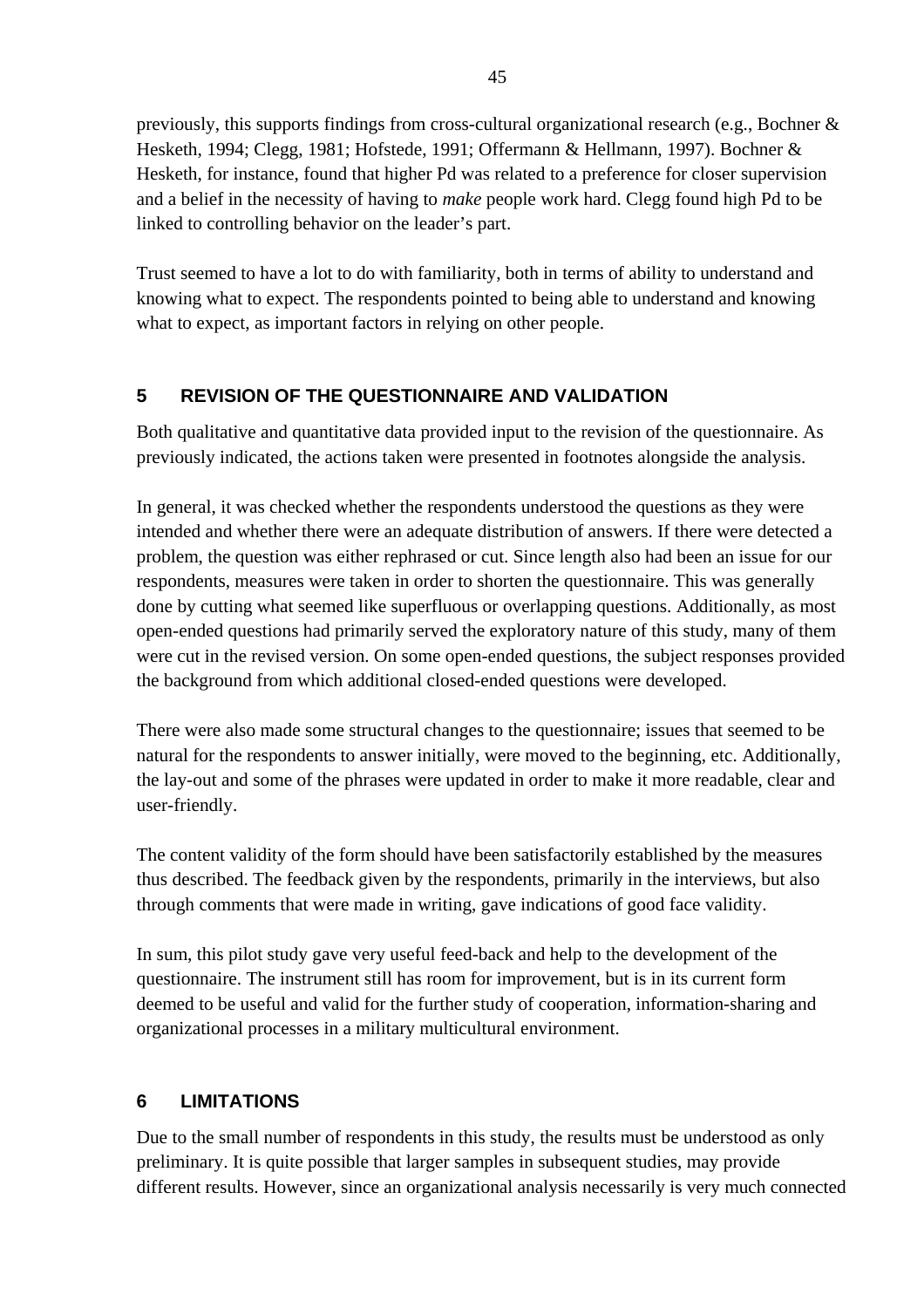<span id="page-47-0"></span>to the case at hand, one must to a certain degree also expect variation in the findings from different organizations.

# **7 FURTHER WORK**

Both in relation to the development of the questionnaire and the analysis of organizational issues in a military multicultural setting, the current work is not final. It has been conducted as a pilot study, aiming to be followed up by further studies and analyses. Due to a temporary inability to access the culture-data collected in the AW04 exercise, the interaction with culture and nationality will be analyzed in a part II of this report (which will be published shortly). Nevertheless, there is a need to obtain more adequate data on cultural factors, especially in order to achieve the goal; to learn something new about the cultural interaction with organizational processes in military multicultural decision-making settings.

At this time, data has been collected from Norwegian subjects in the Battle Griffin exercise that took place in the beginning of March 2005. This data is in the process of being analyzed as part of the NBD-O project at FFI. As this sample was a homogenous group in terms of national culture, the analysis will not look at culture or language as a factor. There is furthermore a plan in the LTAMC project for further studies at the upcoming NATO exercise AW05 this Fall, and MNE4 (Multinational Experiment number 4) in the winter of 2006.

# **8 CONCLUSION**

This pilot study provided some interesting findings related to the organizational changes introduced in a multinational NATO Headquarter, some anticipated – others not. The study provided some preliminary insights into the organizational processes linked to cooperation. To ensure a richness of understanding, both qualitative and quantitative measures were employed. The instrument developed for this study, an organization-focused questionnaire, proved useful for analyzing the cooperation in the multicultural military setting and was updated according to both the quantitative data and the qualitative feed-back provided to us in the interviews. Although it still has room for improvement, it is deemed to be of value also for further research in this area.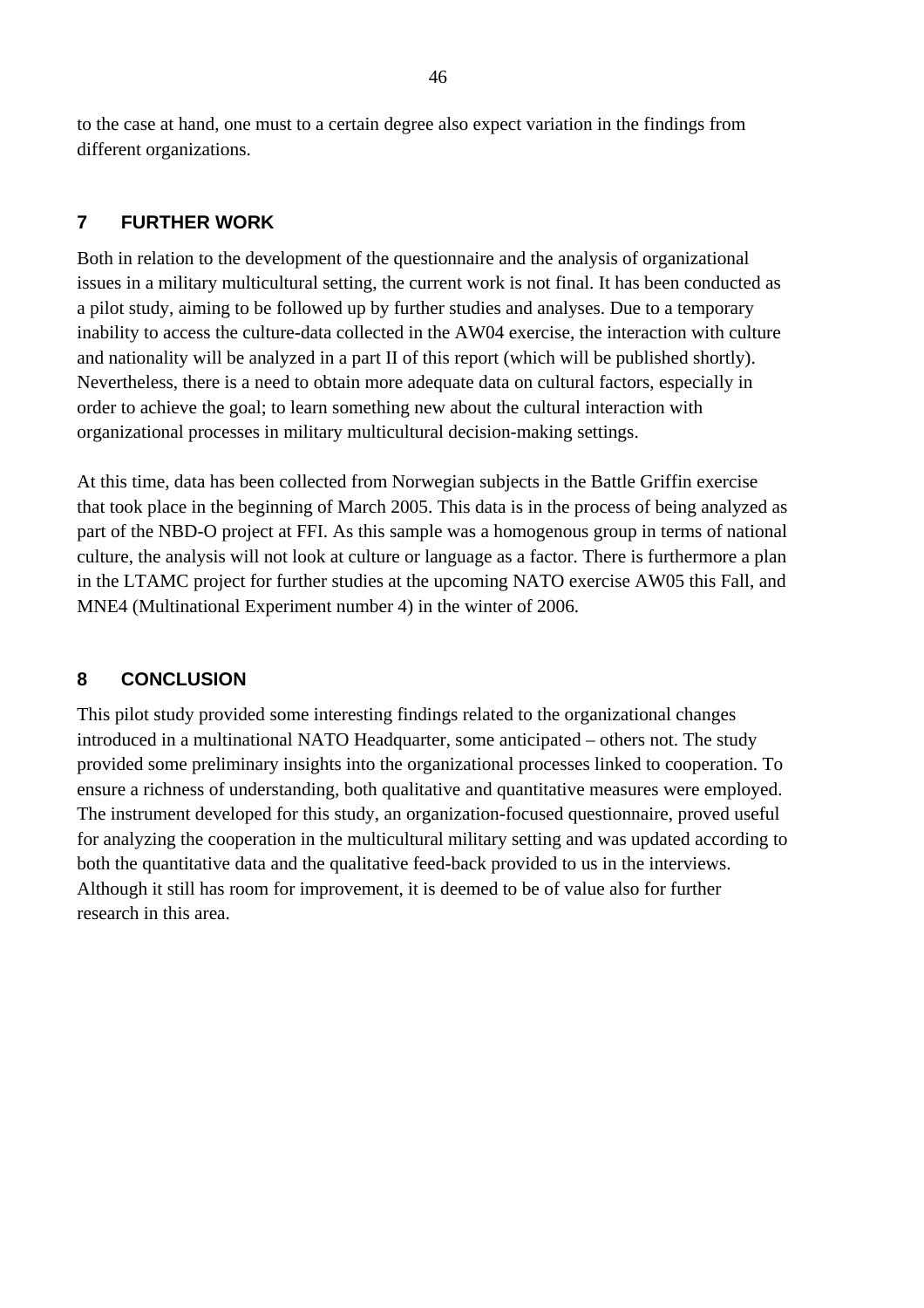### <span id="page-48-0"></span>**References:**

Alberts D S & Hayes R E (2003): Power to the edge: Command and control in the information age. Washington, D.C.: DoD CCRP publication.

Bochner S & Hesketh B (1994): Power-distance, Individualism/Collectivism and job-related attitudes in a culturally diverse work group. *Journal of cross-cultural psychology,* 25 (2): 233- 257.

Clegg S (1981): Organization and control. *Administrative science quarterly*, 39: 89-117.

Bjørnstad A L (2004): NCW in theory and practice: A human factors perspective on why it might work and why we might not get there. FFI/RAPPORT-2004/02106.

Brown R (1988): *Group processes: Dynamics within and between groups.* Oxford, UK: Blackwell publishers.

Chidester T R, Kanki B G, Foushee H C, Dickinson C L, Bowles S V (1990): *Personality factors in flight operations: volume I. Leadership characteristics and crew performance in a full-mission air transport simulation* (NASA Tech. Mem. No. 102259). Moffett Field, CA: NASA Ames Research Center.

Eisenhardt K M, Bourgeois L J (1988): Politics of strategic decision-making in high velocity environments: toward a midrange theory. *Academy of management journal*, **31**, 737-770.

Haleblian J & Finkelstein S (1993): Top management team size, CEO dominance, and firm performance: the moderating roles of environmental turbulence and discretion. *Academy of Management Journal*, **36** (4), 844-863.

Fiske S T & Taylor S E (1991): *Social Cognition.* Singapore: McGraw-Hill.

Dekker S D, Suparamaniam N (2003): The migration of authority in tactical decision making. Key paper presented at "*Human factors of decision making in complex systems*" conference, , arranged by University of Abertay Dundee, September 08-11, Dunblane, Scotland.

Hackman J R (1988): *Resource management training and cockpit crew coordination.* Invited address to the General Flight Crew training Meeting, International Air Transport Association, Washington, DC.

Hafnor H, Hansen B J, Langmyr A, Normark R, Rasmussen R & Rose K (2005): *Experiment Report: Ad Hoc Organization of Picture Compilation and Situation Awareness in NBD - Battle Griffin 2005.* FFI/RAPPORT-2005/01492.

Hofstede G (1991): *Cultures and organizations: software of the mind.* London: McGraw-Hill.

Hogg M A & Abrams D (1988): *Social identifications: A social psychology of intergroup relations and group processes.* London: Routledge.

Khan, S R (2002): Stereotyping from the perspective of perceivers & targets. In W J Lonner, D L Dinnel, Hayes, Satter (Eds) *Online readings in psychology & culture,* Unit 15, chapter 3.